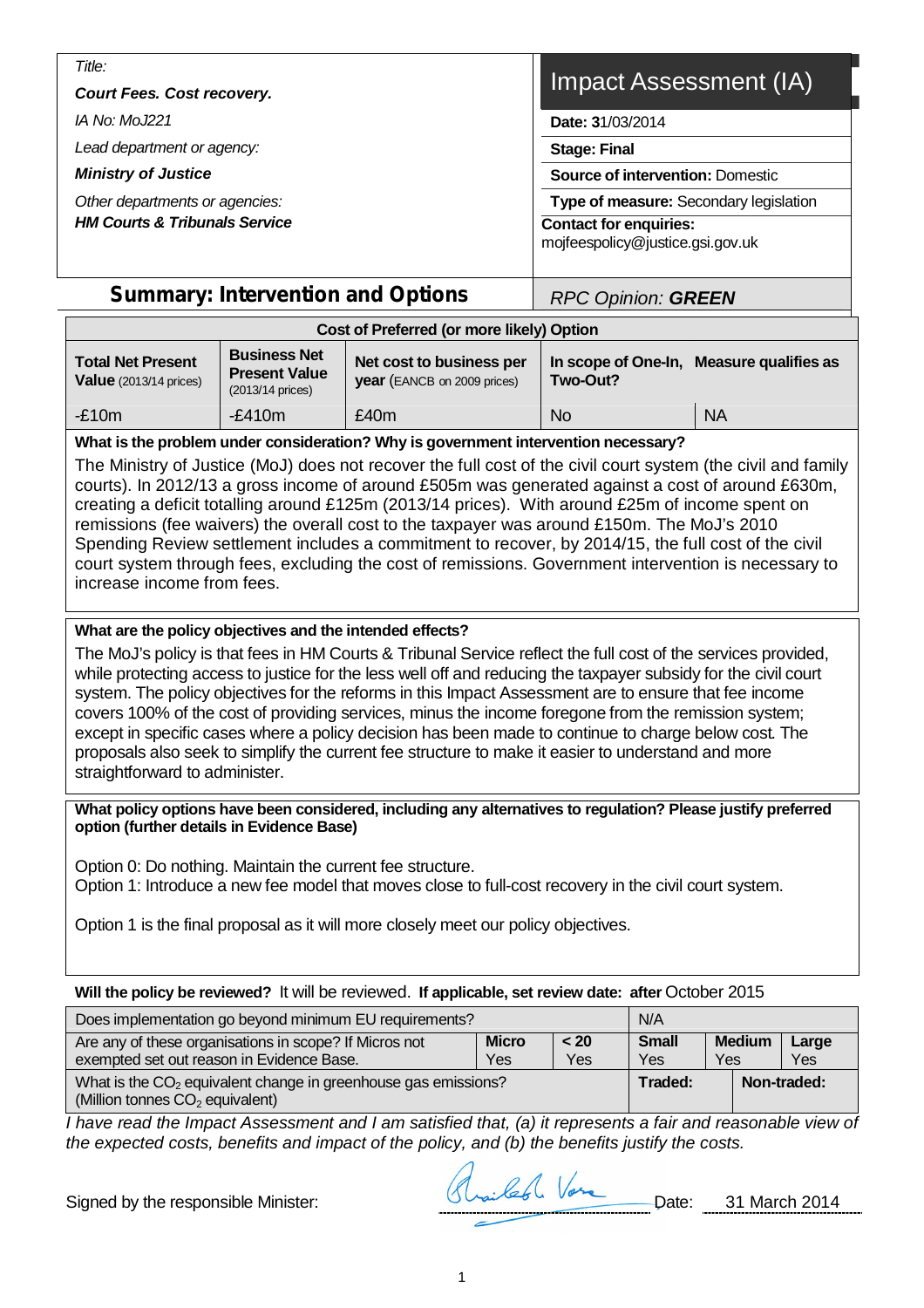# **Summary: Analysis & Evidence** Policy Option 1

**Description:** Introduce a new fee model that moves close to full-cost recovery in civil and family courts.

|                                                                                                                                                                                                                                                                                                                                                                                                                                                                                                                                                                                                                                                                                                                                                                                                                                                                                                                                                                                                                                                                                    |                 | <b>FULL ECONOMIC ASSESSMENT</b> |                                                                                |            |  |                                                              |                                                |  |
|------------------------------------------------------------------------------------------------------------------------------------------------------------------------------------------------------------------------------------------------------------------------------------------------------------------------------------------------------------------------------------------------------------------------------------------------------------------------------------------------------------------------------------------------------------------------------------------------------------------------------------------------------------------------------------------------------------------------------------------------------------------------------------------------------------------------------------------------------------------------------------------------------------------------------------------------------------------------------------------------------------------------------------------------------------------------------------|-----------------|---------------------------------|--------------------------------------------------------------------------------|------------|--|--------------------------------------------------------------|------------------------------------------------|--|
| Price Base                                                                                                                                                                                                                                                                                                                                                                                                                                                                                                                                                                                                                                                                                                                                                                                                                                                                                                                                                                                                                                                                         | PV Base         |                                 | <b>Time Period</b>                                                             |            |  | Net Benefit (Present Value (PV)) (£m)                        |                                                |  |
| Year<br>2013/14                                                                                                                                                                                                                                                                                                                                                                                                                                                                                                                                                                                                                                                                                                                                                                                                                                                                                                                                                                                                                                                                    | Year<br>2014/15 |                                 | Years<br>10                                                                    | $Low: -10$ |  | High: -10                                                    | Best Estimate: -10                             |  |
| COSTS (£m)                                                                                                                                                                                                                                                                                                                                                                                                                                                                                                                                                                                                                                                                                                                                                                                                                                                                                                                                                                                                                                                                         |                 |                                 | <b>Total Transition</b><br>(Constant Price)                                    | Years      |  | <b>Average Annual</b><br>(excl. Transition) (Constant Price) | <b>Total Cost</b><br>(Present Value)           |  |
| Low                                                                                                                                                                                                                                                                                                                                                                                                                                                                                                                                                                                                                                                                                                                                                                                                                                                                                                                                                                                                                                                                                |                 |                                 |                                                                                |            |  | 95                                                           | 820                                            |  |
| High                                                                                                                                                                                                                                                                                                                                                                                                                                                                                                                                                                                                                                                                                                                                                                                                                                                                                                                                                                                                                                                                               |                 |                                 |                                                                                |            |  | 120                                                          | 1,005                                          |  |
| <b>Best Estimate</b>                                                                                                                                                                                                                                                                                                                                                                                                                                                                                                                                                                                                                                                                                                                                                                                                                                                                                                                                                                                                                                                               |                 |                                 | 0.1                                                                            |            |  | 105                                                          | 915                                            |  |
| Description and scale of key monetised costs by 'main affected groups'<br>The total additional cost to court users is estimated to be around £105m per annum. Within this, the cost to<br>business users is around £50m per annum with other court users contributing around £55m per annum.<br>The cost to business users includes cash flow costs $(E1m)$ per annum) in addition to the cost of higher court<br>fees. There will be ongoing costs to HM Courts & Tribunals Service of £1m from increased remissions.<br>Transition costs to HM Courts & Tribunal Service, including costs of minor adjustments to court IT systems,<br>and reissuing forms and guidance, are expected to be no more than £0.1m.<br>Other key non-monetised costs by 'main affected groups'<br>There may be minimal transitional costs related to HM Courts & Tribunals Service staff familiarising<br>themselves with the changed fees. There could also be an increased cost to HM Courts & Tribunals Service<br>in processing fee remissions. Costs to other court users from familiarisation. |                 |                                 |                                                                                |            |  |                                                              |                                                |  |
| <b>BENEFITS (£m)</b>                                                                                                                                                                                                                                                                                                                                                                                                                                                                                                                                                                                                                                                                                                                                                                                                                                                                                                                                                                                                                                                               |                 |                                 |                                                                                |            |  |                                                              |                                                |  |
|                                                                                                                                                                                                                                                                                                                                                                                                                                                                                                                                                                                                                                                                                                                                                                                                                                                                                                                                                                                                                                                                                    |                 |                                 | <b>Total Transition</b><br>(Constant Price)                                    | Years      |  | <b>Average Annual</b><br>(excl. Transition) (Constant Price) |                                                |  |
| Low                                                                                                                                                                                                                                                                                                                                                                                                                                                                                                                                                                                                                                                                                                                                                                                                                                                                                                                                                                                                                                                                                |                 |                                 | 0                                                                              |            |  | 95                                                           | <b>Total Benefit</b><br>(Present Value)<br>815 |  |
| High                                                                                                                                                                                                                                                                                                                                                                                                                                                                                                                                                                                                                                                                                                                                                                                                                                                                                                                                                                                                                                                                               |                 |                                 | 0                                                                              |            |  | 115                                                          | 995                                            |  |
| <b>Best Estimate</b>                                                                                                                                                                                                                                                                                                                                                                                                                                                                                                                                                                                                                                                                                                                                                                                                                                                                                                                                                                                                                                                               |                 |                                 | 0<br>Description and scale of key monetised benefits by 'main affected groups' |            |  | 105                                                          | 905                                            |  |

**Key assumptions/sensitivities/risks Discount rate (%)** 3.5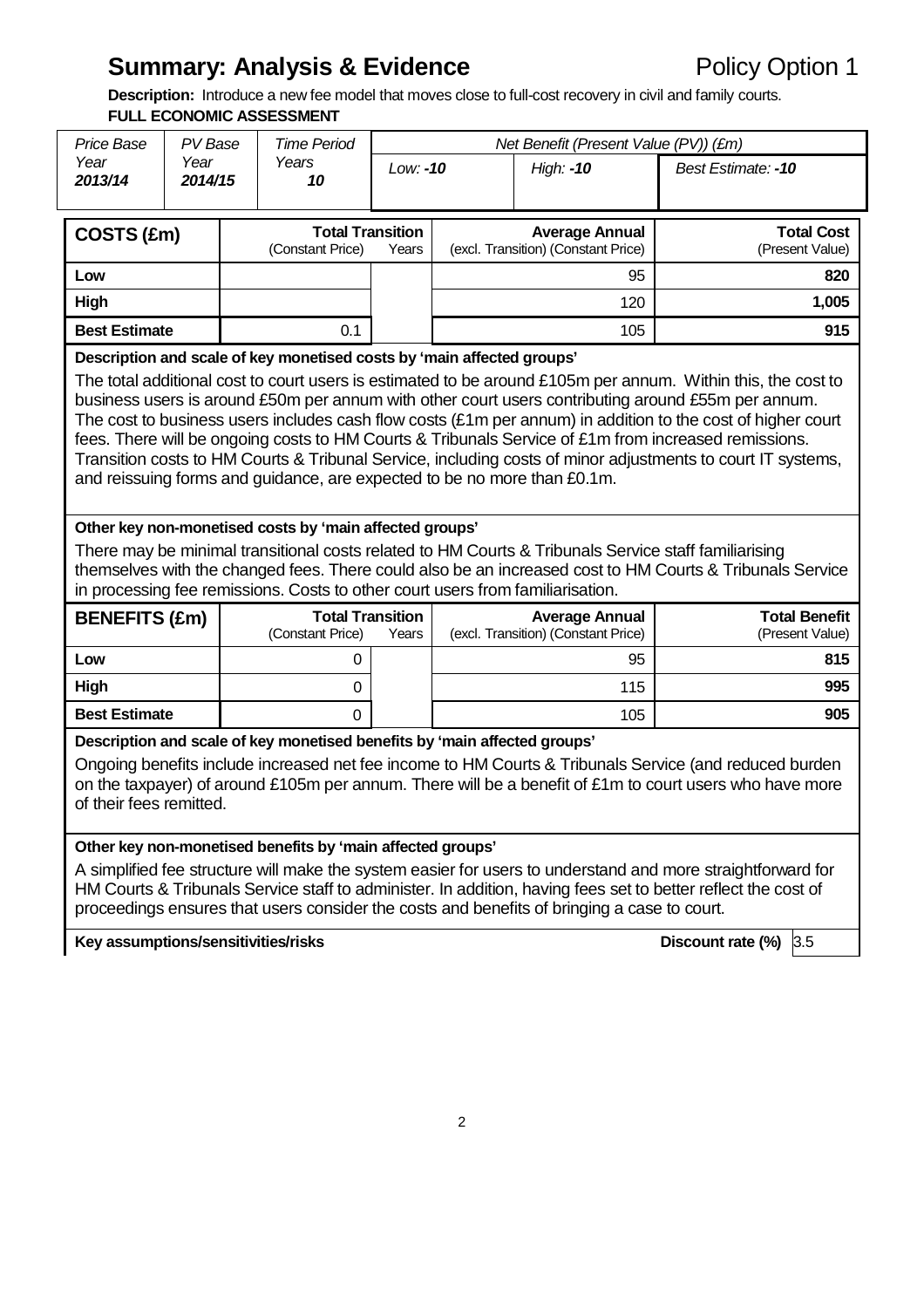It is assumed that fee changes will not affect case volumes. However due to external factors there is a degree of uncertainty around baseline caseload volumes so high and low estimates have been provided. Our best estimate is an internal 2014/15 caseload forecast which utilises current trends and other drivers to predict caseload volumes. The high scenario assumes a 10% increase in caseload compared to 2014/15 forecast whereas the low scenario assumes a 10% fall in caseload compared to 2014/15 forecast. It has also been assumed that there is no net detrimental impact on outcomes for either civil or family court cases or access to justice. The impact figures only include those fees where HM Courts & Tribunals Service could extract the detailed data required from the case management systems. It has also been assumed that there would be no impact on demand for legal services used to pursue and to defend a claim.

#### **BUSINESS ASSESSMENT (Option 1)**

| Direct impact on business (Equivalent Annual) £m, 2009 prices: |    |                  |      |     | In scope of OIOO? | Measure qualifies as |
|----------------------------------------------------------------|----|------------------|------|-----|-------------------|----------------------|
| Costs:                                                         | 40 | <b>Benefits:</b> | Net: | -40 | No                | <b>NA</b>            |

### **Annual profile of monetised costs and benefits\* - 2013/14 prices (nearest £5m<sup>1</sup> )**

| <b>Option 1</b>              | $\mathbf{V}_4$<br>2014/15 | $Y_2$<br>2015/16 | $Y_3$<br>2016/17 | Y <sub>4</sub><br>2017/18 | $Y_5$<br>2018/19 | Y <sub>6</sub><br>2019/20 | Y <sub>7</sub><br>2020/21 | Y <sub>8</sub><br>2021/22 | Y <sub>9</sub><br>2022/23 | $Y_{10}$<br>2023/24 |
|------------------------------|---------------------------|------------------|------------------|---------------------------|------------------|---------------------------|---------------------------|---------------------------|---------------------------|---------------------|
| <b>Transition costs</b>      | 0.1                       | 0                | 0                |                           | 0                | 0                         |                           | 0                         |                           | 0                   |
| Annual recurring cost        | 100                       | 105              | 105              | 105                       | 105              | 105                       | 105                       | 105                       | 105                       | 105                 |
| <b>Total annual costs</b>    | 100                       | 105              | 105              | 105                       | 105              | 105                       | 105                       | 105                       | 105                       | 105                 |
| <b>Transition benefits</b>   |                           |                  | 0                |                           |                  | 0                         |                           |                           |                           | 0                   |
| Annual recurring benefits    | 95                        | 105              | 105              | 105                       | 105              | 105                       | 105                       | 105                       | 105                       | 105                 |
| <b>Total annual benefits</b> | 95                        | 105              | 105              | 105                       | 105              | 105                       | 105                       | 105                       | 105                       | 105                 |

 $\overline{a}$ 

 $1$  With the exception of transition costs which are given to the nearest £0.1m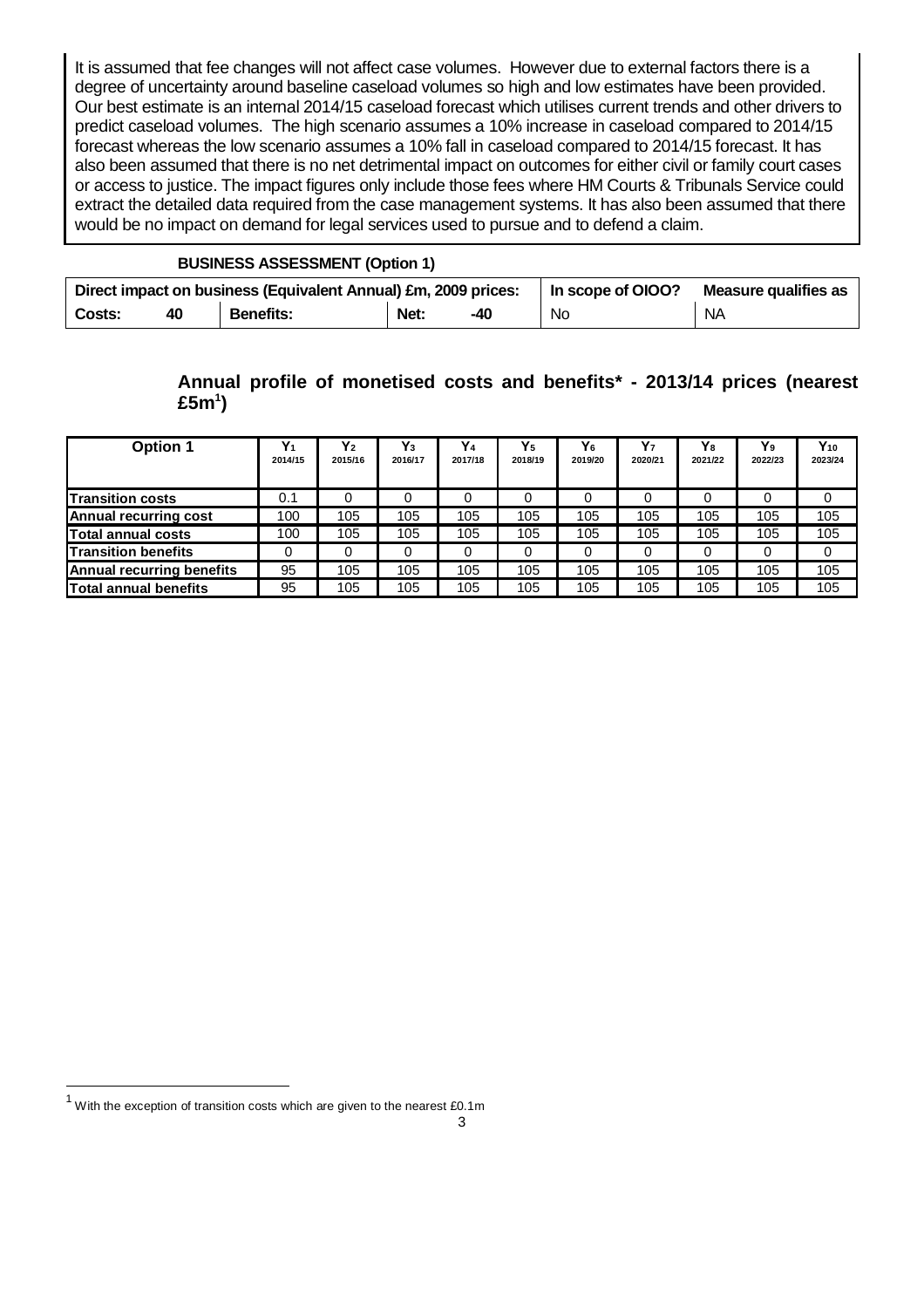## **Evidence Base**

### **Background**

- 1. Litigants have paid a fee to make use of the civil courts in England & Wales since the 19th century. Originally, user fees were paid directly to the judges of the courts, who retained them personally. With major reforms of public administration, including the establishment of the court system in its modern form and the introduction of judicial salaries, fee setting powers eventually passed to the Lord Chancellor under Section 165 of the County Courts Act 1888. Hence, it has long been the case that civil justice is not publicly funded and that users must pay for the service that they use.
- 2. Court fees are prescribed by the Lord Chancellor under statutory powers and they must comply with the general policy principles for statutory fee-charging services, as set out in HM Treasury's guidance '*Managing Public Money – Charges and Levies'*, which states that fees should normally be set at full cost levels. Departures from the normal rule may be justified on a case by case basis, but the guidelines generally do not permit different users of the same service to be charged different fees, or allow users of one service to be charged a higher fee to subsidise the fee for users of a different service.
- 3. A fee remissions system (of fee waivers) is in place to ensure that access to justice is maintained for those individuals with limited financial means who would otherwise have difficultly paying a fee to use court services. Such individuals can therefore access court services free of charge or at a reduced rate. A fee remission is a full or partial fee waiver of the fees that become payable when an individual uses these services. Fee remissions are available for claimants only. If a claimant does not apply for a fee remission, wins their case, and recovers the court fee from the losing defendant it is not possible for the losing defendant to apply for a fee remission.
- 4. The underlying fee policy of cost recovery and the need to raise income to meet financial targets were not in question in the consultation paper. The consultation set out the approach to achieving cost recovery in the civil court system and the approach to starting to simplify the current fee structure to make it easier to understand and more straightforward to administer. This Impact Assessment assesses the impact of the Government's preferred approach, in light of the consultation responses and further evidence obtained during the consultation period.

#### **Rationale**

- 5. The Government's overall aim is to reduce taxpayer subsidy of the court system by ensuring that fee income covers the cost of providing court services, minus the cost of the remissions system (fee waivers).<sup>2</sup> The remissions system exists to ensure that access to justice is maintained for court users who would otherwise have difficulty paying a court fee; these users can be awarded a full or partial waiver of their fee, depending on their financial circumstances.<sup>3</sup> The cost of the remissions system is met from the Ministry of Justice budget. Fee remissions are available for claimants only.
- 6. Calculations to determine the cost of the services provided in the civil court system have been made under the assumption that all fees would be paid in full in every case. The term "cost recovery" therefore refers to the setting of fees at the cost price calculated before fee remissions are taken into account.

 $\overline{a}$ 

 $^2$  The principle of full-cost recovery has featured in a number of previous consultation documents. See: 'Fees in the High Court and Court of Appeal Civil Division' [CP15/2011];

<sup>&#</sup>x27;Civil Court Fees 2008' [CP31/08];

<sup>&#</sup>x27;Civil and Family Court Fee Increases' [CP(L)24/05];

<sup>&#</sup>x27;Civil Court Fees' [CP5/07];

<sup>&#</sup>x27;Public Law Family Fees Consultation Paper' [CP32/07]; and

<sup>&#</sup>x27;Civil Court Fees' [CP10/04]<br><sup>3</sup> See the resent Me Lfee re

See the recent MoJ fee remissions consultation and consultation response for more information: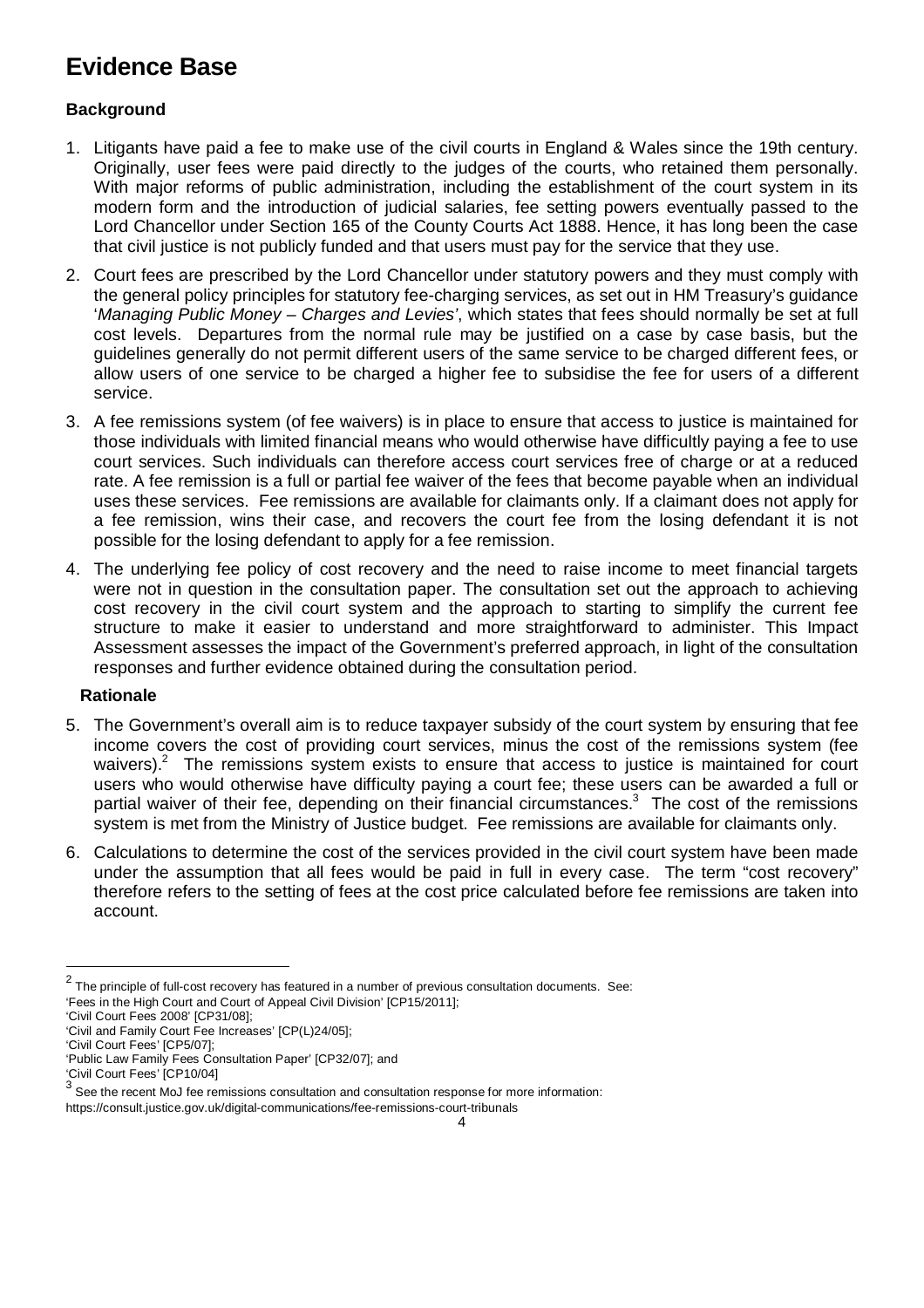- 7. The Government believes that this policy offers a fairer deal to the taxpayer, as their contribution is targeted where it is most needed (that is, at ensuring access to justice for those who cannot afford to pay), whilst individual court users pay for the service they receive where they have the means to do so.
- 8. The current fee system divides services according to the area of law under which the court work is performed rather than by the nature of the service provided. As such, the various parts of the civil court system have been seen as distinct entities for the purpose of setting fees. Fees have developed incrementally, which has led to different fee-charging structures in each area, and these have been reported as distinct entities in the annual accounts of HM Courts & Tribunals Service.<sup>4</sup>
- 9. However, the Government considers that these traditional distinctions do not properly reflect the way the court system operates today, nor the way it will increasingly operate in the future. For example, many administrative processes which were undertaken in local courts now take place in shared administration centres or online. Many courts are co-located, with different types of cases sharing the same back offices, court rooms and staff. With so many shared costs, the Government believes it would be artificial to continue to consider the cost of each type of activity in each jurisdiction in isolation.
- 10. Therefore, when setting fees, we have looked at the costs of the civil court system as a whole, focusing on the cost of activities and processes which are common to all courts, such as issue or hearing, wherever they occur.
- 11. In addition to increasing cost recovery, our aim is also to reduce the complexity of the current fee charging system by having fewer fee charging points, as well as having common fees for similar processes across all jurisdictions. The reforms set out in the consultation response are intended as a step towards that goal.

#### **Policy Objectives**

 $\overline{a}$ 

12. The policy objectives are to:

- Design a coherent fee charging system that is easier to understand and administrate;
- Maximise fee income at or as close as possible to full cost levels, within the '*Managing Public Money – Charges and Levies'* guidelines;
- Ensure the system remains viable when patterns of demand change, by achieving as close a match between court fee income and court costs as possible; and
- Support our wider policy aims. For example, encouraging the use of mediation, digital access to services, and in a way which encourages users to settle their claims earlier.

#### **Description of Options Considered**

- 13. This Impact Assessment identifies both monetised and non-monetised impacts from society's perspective, with the aim of understanding what the net social impact might be from implementing these options.
	- Option 0 (Base Case) Do nothing. Maintain the current fee structure.
	- Option 1 Introduce a new fee model that moves close to full-cost recovery in the civil court system.
- 14. The Government's final proposal is Option 1.

<sup>&</sup>lt;sup>4</sup> HM Courts and Tribunals Service is an executive agency of the Ministry of Justice. An executive agency is a semi-independent organisation set up by the government to carry out some of their responsibilities instead of a government department.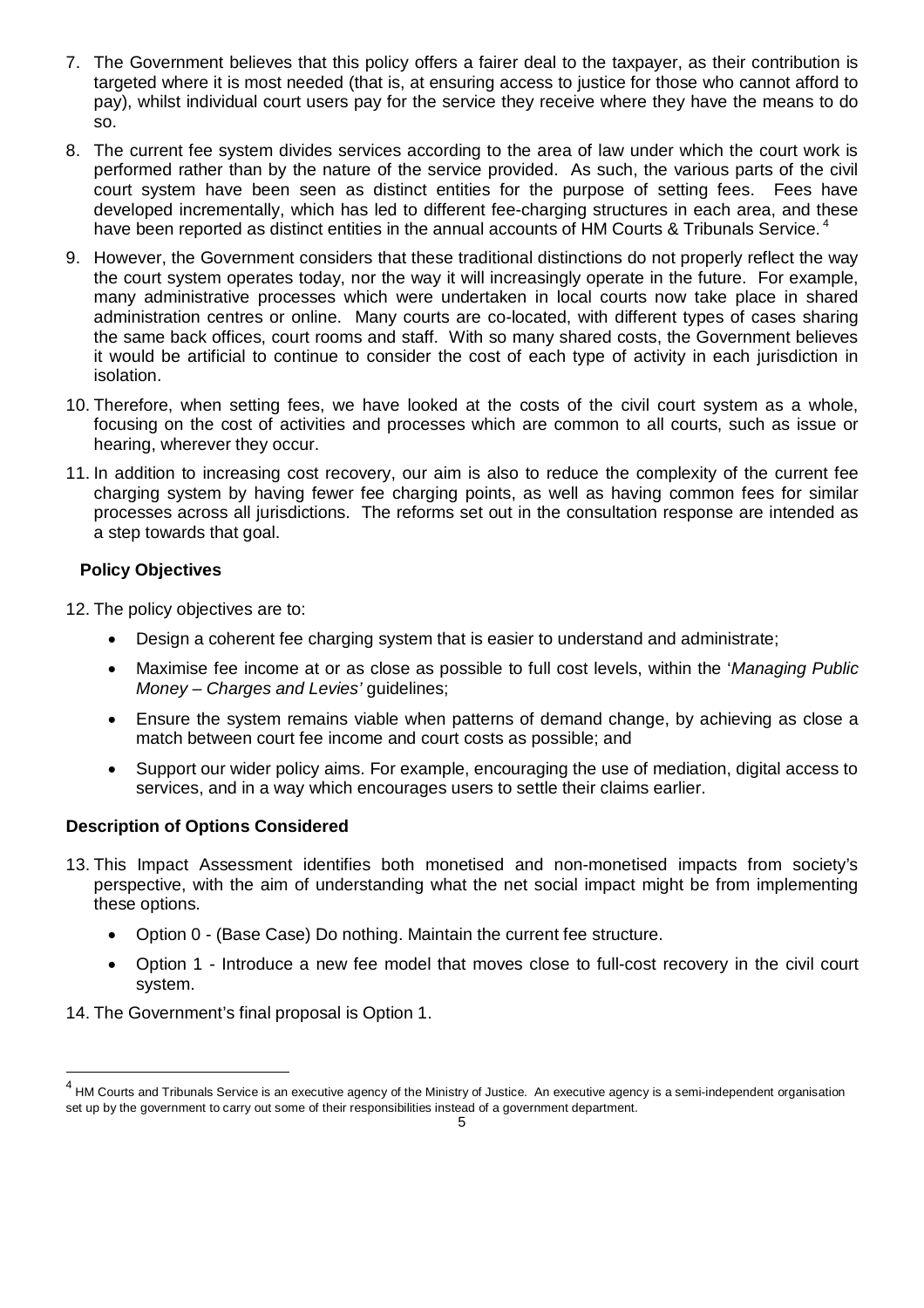#### **Affected Stakeholder Groups, Organisations and Sectors**

15. The following principal groups are likely to be affected by the proposals:

- Court Users those who use the civil court system;
- HM Courts & Tribunals Service who administer the civil court system;
- Taxpayers the subsidy currently provided by the UK Exchequer towards the running and operating costs of HM Courts & Tribunals Service; and
- Legal Aid Agency (LAA) litigants or appellants who are eligible for legal aid have their fees paid for them by their legal representatives, who can reclaim the money from the LAA.
- 16. These changes will affect, primarily, individuals and businesses pursuing cases through the courts and local authorities pursuing public law family proceedings. The fee changes for family proceedings will affect individual users of the service and local authorities who issue care and supervision proceedings. Fee changes in civil proceedings will affect both individuals and organisations. While alternatives to court, such as mediation, are available for many types of cases, in some cases there are no alternatives to using the civil court system.

#### **Cost and Benefits of Options Considered**

#### **Key Assumptions**

#### *Methodology*

17. To model the income from proposed fee regimes we have combined outputs from costing and case progression analysis, taking into account remissions and changes to caseload volumes.

#### *Trends*

- 18. We have modelled three scenarios to assess the potential change in baseline caseload. Our best estimate scenario is our central internal caseload forecast for 2014/15, which takes into account current underlying trends and other drivers of court case volumes. Our high scenario assumes that there is a 10% increase in baseline caseload compared to the 2014/15 forecast. The low scenario assumes that there is a 10% fall in baseline caseload compared to the 2014/15 forecast. We have presented the 2014/15 baseline caseload forecast throughout this Impact Assessment.
- 19. This sensitivity around how baseline court case volumes might change, irrespective of the reforms, differs from other additional sensitivity analysis (paragraph 111) relating to whether court case volumes might change as a result of court fees changing.
- 20. We present both costs and income in 2013/14 prices. This assumes that fees are uplifted by CPI (Consumer Price Index) inflation each year.
- 21. We assume that the 2012/13 cost base will rise in line with inflation and remain constant at £630m per year in 2013/14 prices. Even though we anticipate some small changes to caseload in our 2014/15 caseload forecast if current trends continue (see paragraph 18), we do not anticipate that these volume changes will be significant enough to affect overall cost levels.
- 22. We also assume that fee income is constant from 2015/16 onwards. In 2014/15 we are expecting to generate 11 months of increased fee income (see paragraph 110 for further details)<sup>5</sup>. Throughout the Impact Assessment we present annual figures.

#### *Refunds*

 5 There is a small change in income from 2016/17 onwards as income from insolvency debtor petitions is removed as responsibility for this service is transferring out of the courts.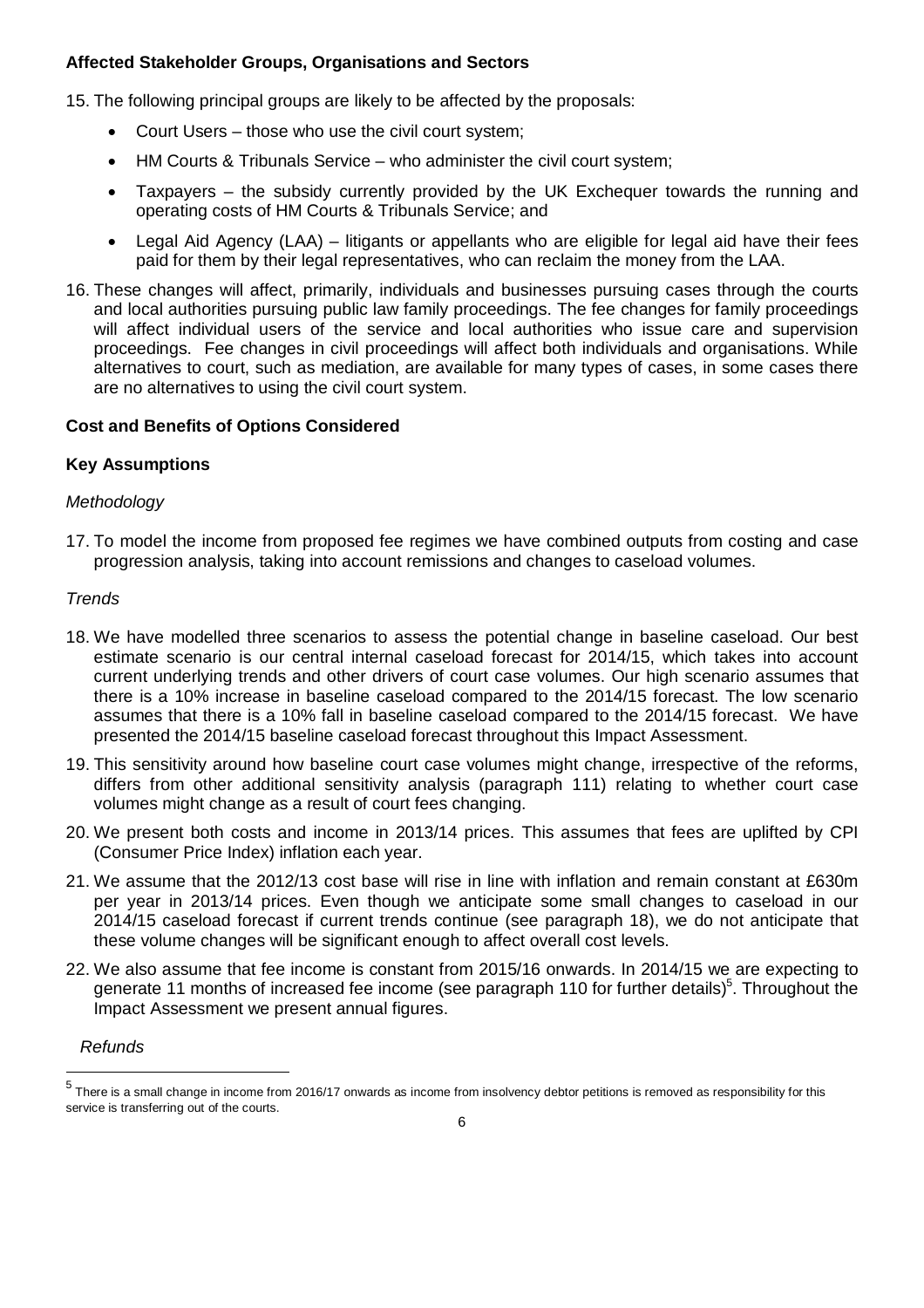23. We assume that there are no refunds of court fees.

#### *Remissions*

24. We assume that the remissions scheme introduced in October 2013 is in place and that the remissions thresholds are adjusted for CPI inflation annually. We also assume that income, capital and benefits (for those who would be eligible for remissions) increase with CPI inflation annually. This implies that eligibility for remissions will be unchanged.

#### *Demand*

- 25. We assume that user demand will not change in response to planned fee rises i.e. that court fee changes themselves will not change court case volumes. External and internal research conducted to date suggests that this assumption is reasonable:
	- Individuals and small businesses participating in published external research conducted on behalf of MoJ by Ipsos Mori<sup>6</sup> tended to view going to court as their only remaining option (having exhausted other possibilities) and as such emotional motivations tended to be their primary reason for taking their case to court. Users with legal representation tended to have little awareness of the costs, including court fees, and typically viewed court fees as a low proportion of their overall costs. Litigants in person were more aware of court fee levels, as these were typically the sole costs they paid. Individuals with legal representation exhibited less sensitivity to price than those who were self-represented. When asked about specific hypothetical increases to court fees, participants felt that the proposed increases were affordable and would not have deterred them from going to court.
	- 2013 MoJ published qualitative research<sup>7</sup> with bulk user organisations and solicitors reported that increases in court fees would have minimal impact on the volume of cases they bring to court. As litigation was seen as a last resort, decisions to take cases to court were influenced more by other factors, and court fees were considered to be a small proportion of the overall cost of going to court among those who used legal representation.
	- $\bullet$  A 2007 MoJ published research paper<sup>8</sup> found that individuals who had used the courts ranked fees as lower in importance than other considerations such as "getting justice".
	- Published survey data examining public attitudes towards court fees $9$  showed that the majority of people think that individuals and businesses should contribute to the cost of the courts, where they can afford to.
	- Unpublished internal MoJ analysis on civil driver-based forecasts concluded that the minor fee changes (at issue) which have occurred since 2000 do not appear to have had any statistically significant impact on historical caseload over and above the variation that is explained by changes in the other economic drivers (debt, GDP, interest rates).
	- Data collected as part of the published Jackson Review of Civil Litigation Costs<sup>10</sup> illustrates that court fees tend to be significantly lower than the costs of using legal services providers.
- 26. Nevertheless, there is a risk that demand for court services may fall as a result of court fee increases and hence cause expected court fee income to fall. We sensitivity test our assumption that user

era the role of court fees in affecting users' decisions to bring cases to the civil and family courts: a qualitative study of claimants and applicants"<br><sup>6</sup> "The role of court fees in affecting users' decisions to bring ca MoJ (MoJ (2014)

 $^7$  "Potential impact of changes to court fees on volumes of cases brought to the civil and family courts" MoJ (2013)

 $^8$  Source: What's cost got to do with it? The impact of changing court fees on users (MoJ, 2007)

 $^9$  "Public attitudes to civil and family court fees" (MoJ, 2013)

<sup>10</sup> Appendix 9, *Review of Civil Litigation Costs: Preliminary Report*, May 2009.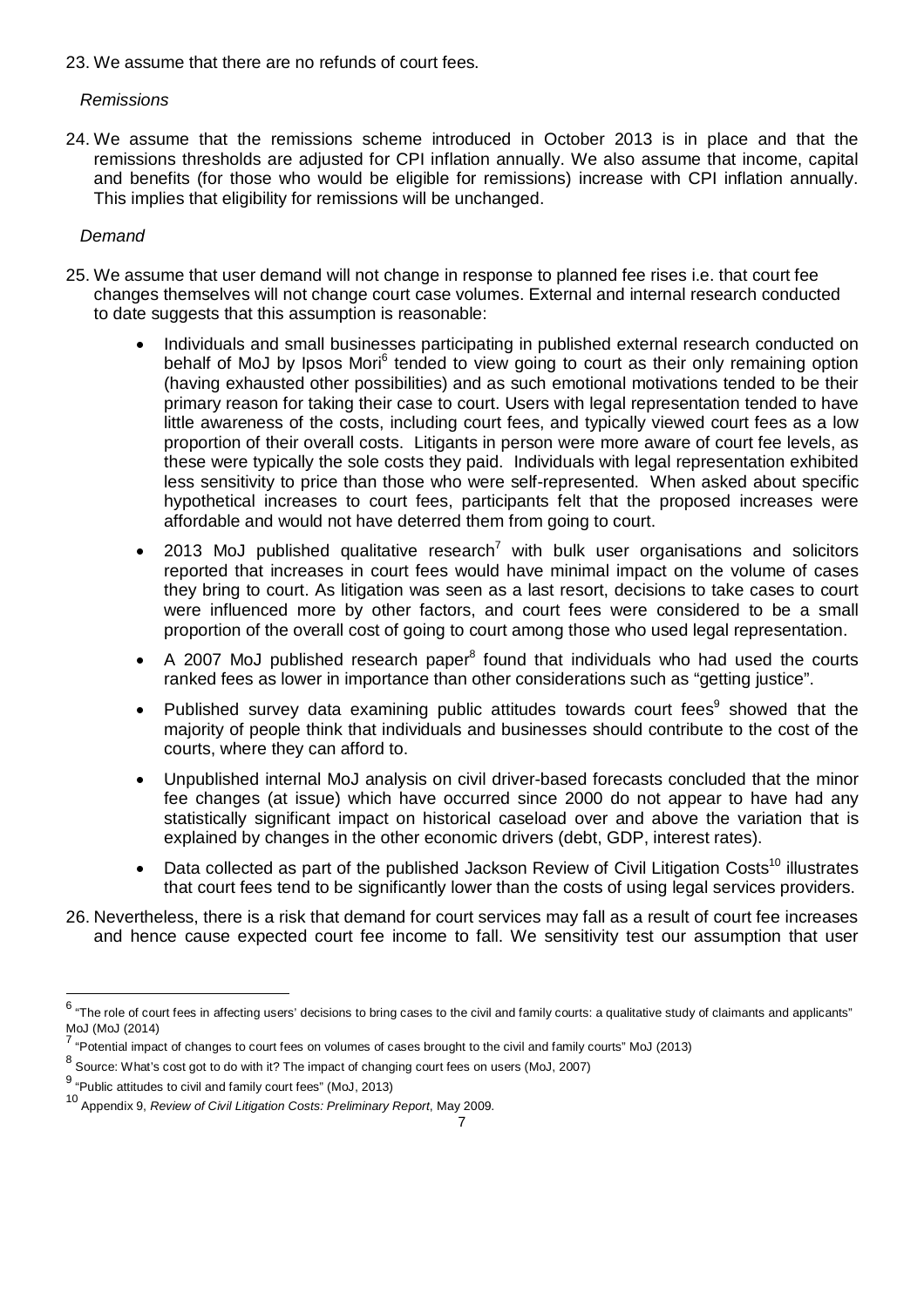demand will not change due to proposed fee rises in the risks section of this Impact Assessment (paragraph 111).

#### *Fees*

27. Individual fees in this Impact Assessment are presented in 2013/14 prices.

#### **Option 0 (Base Case) Do nothing. Maintain the current fee structure**

#### *Background*

- 28. In 2011/12 and 2012/13, the MoJ recovered only part of the cost of the civil court system. Figures in HM Courts & Tribunals Service Annual Report and Accounts 2012/13 showed a gross deficit, before the cost of remissions is taken into account, of around £115 million (in 2013/14 prices).
- 29. To support the review of fees, we have revised the accounting policies used to divide costs between the different HM Courts & Tribunals Service operations. This is the first major review of accounting policies in this area for over 10 years. The new costing approach better reflects the direct costs of providing services to courts users, and ensures that all users makes a fair contribution to the wider costs of the justice system.
- 30. Using the new costing approach, the gap between costs and fees is around £125 million (in 2013/14 prices). The main reason for the increase in this gap is due to the revised method of apportioning costs, which uses data on sitting days/hours to apportion shared costs between criminal and civil business, rather than splitting costs based on set percentages.

#### *Description*

 $\overline{a}$ 

- 31. Under the "do-nothing" base case, we would continue with the current fee charging structure but uplift most fees to 2013/14 prices (excluding those family fees that were uplifted in July 2013<sup>11</sup> and fees that are currently charged above cost).
- 32. The following graph illustrates total costs and gross income for HM Courts & Tribunals Service since 2008/09<sup>12</sup>. This includes civil business in the magistrates' courts (which are divided between criminal and civil work), civil business in the county court, High Court and Court of Appeal Civil Division as well as family and probate business

<sup>&</sup>lt;sup>11</sup>The Family Proceedings Fees (Amendment) Order 2013 and The Magistrates' Courts Fees (Amendment) Order 2013

<sup>&</sup>lt;sup>12</sup> Assumes (i) 2009/10 cost base; and (ii) volumes in 2010/11 will be the same as in 2011/12. Note that the Court of Protection was not part of the HM Courts & Tribunals Service cost base before 2009/10; the Court of Protection cost and income stream has therefore been included in the cost recovery level from 2009/10 onwards.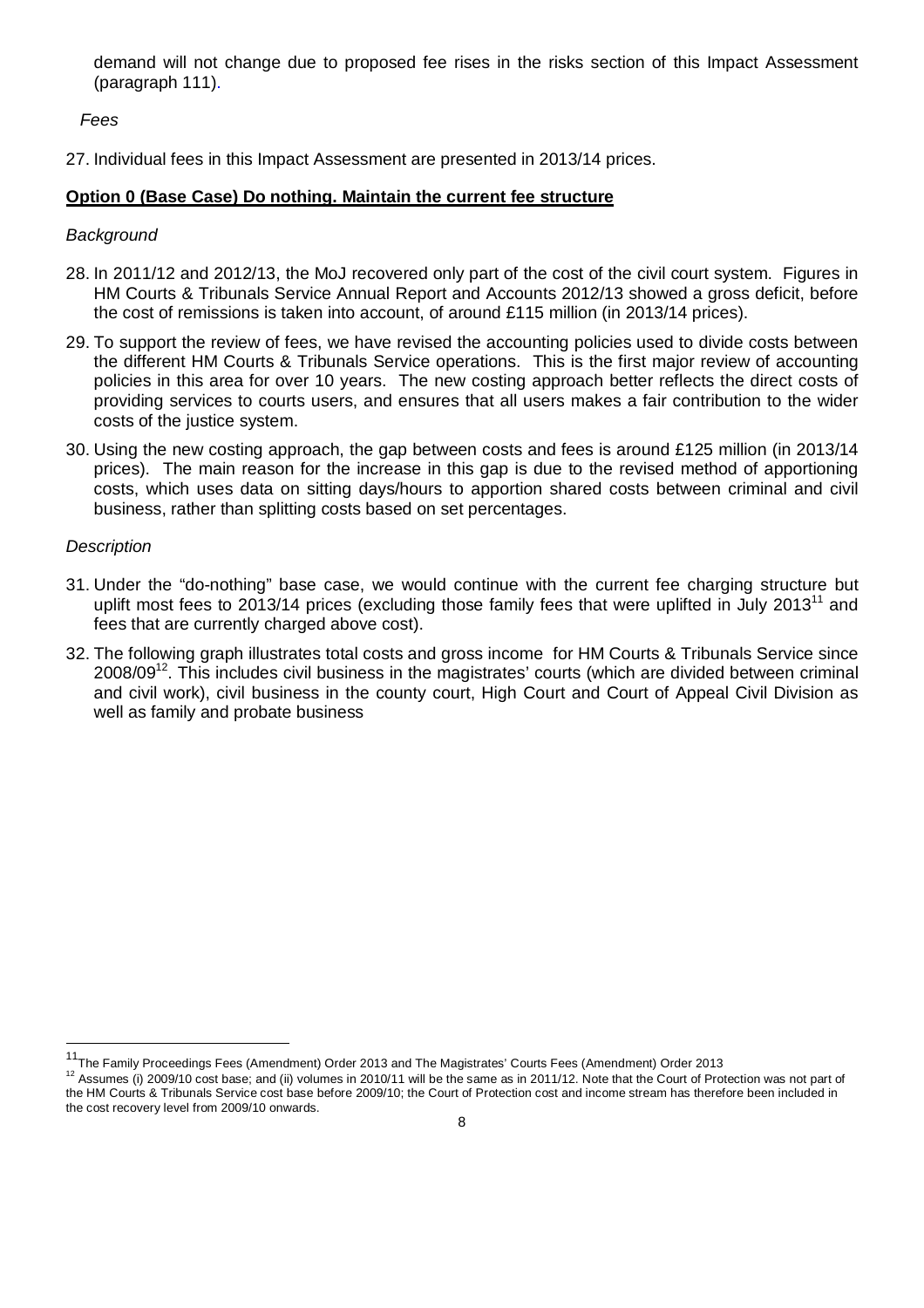



33. The graph shows that both costs and the amount of income recovered have fallen since 2008/09 although the proportion of costs recovered has remained relatively constant (at around 80%).

#### **Option 1 - Introduce a new fee model that moves close to full-cost recovery in civil and family courts**

#### *Description*

#### **Background**

- 34. Since the 2010 Spending Review and subsequent Autumn Statements and Budgets, MOJ has been required to deliver real terms savings of 27% by 2014/15.
- 35. HM Courts & Tribunals Service continues to reduce spending overall, with net operating costs falling from around £1,430m to around £1,325m between 2011/12 and 2012/13. HM Courts & Tribunals Service will make further reductions to operating costs in the coming years, which will help to close the gap between costs and fees. However, the Government considers the development of an effective cost recovery policy to be an essential factor in meeting the cost of running the court service, which in turn will contribute towards savings in the net cost to the taxpayer.

#### The cost of the civil court system

- 36. Costs in the civil court system are spread across a number of areas including, but not limited to:
	- salaries and expenses for court staff and the judiciary;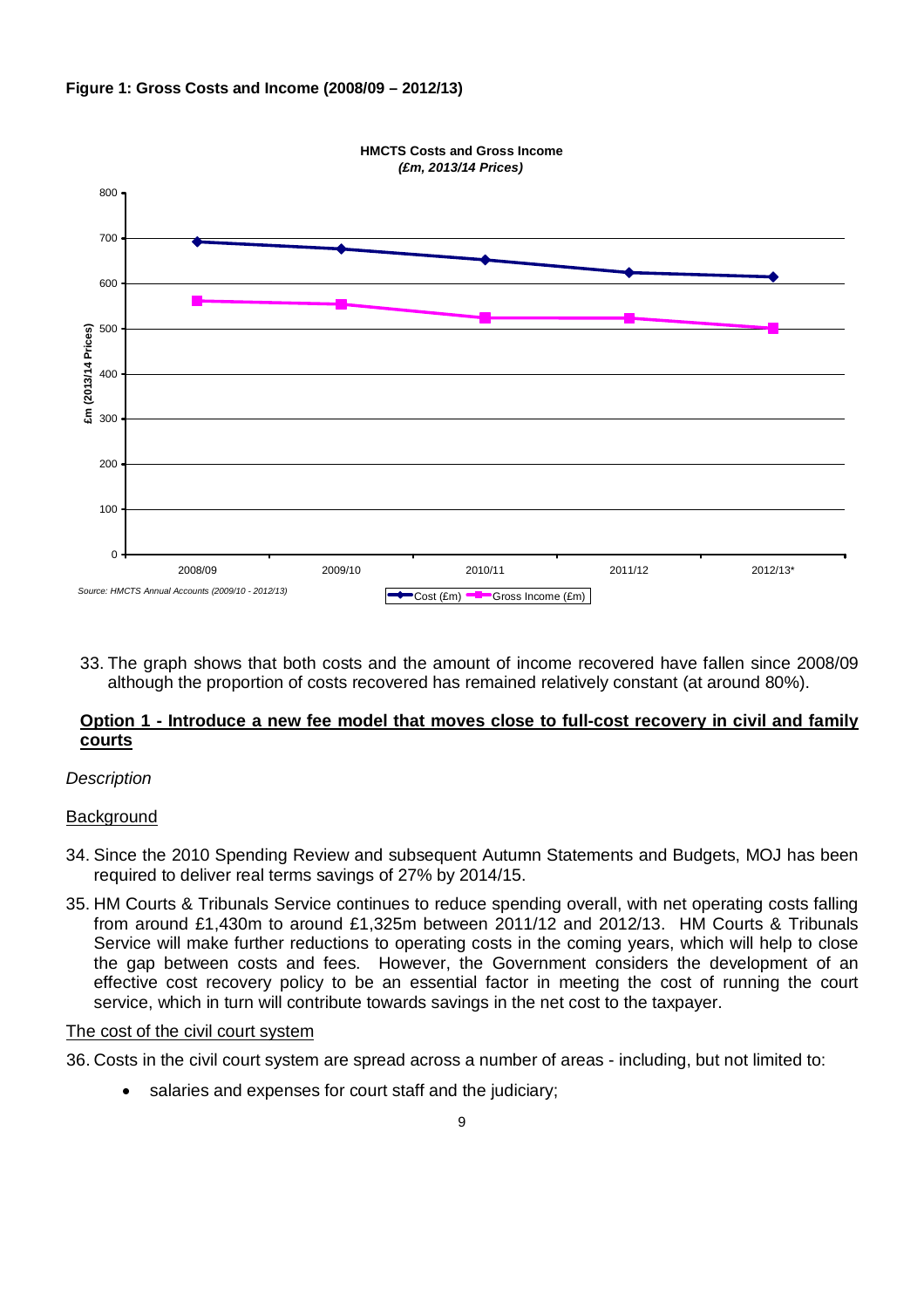- salaries and expenses of managers providing support and direction to front-line staff;
- accommodation (court and office buildings) and furnishings; and
- information technology and telephone systems.
- 37. These shared costs totalled around £630m in 2012/13 (in 2013/14 prices).
- 38. In our review of accounting policies, we have looked again at how we allocate or apportion these different types of costs between the different HM Courts & Tribunals Service operations:
	- Some costs are easily attributable to a particular type of activity. These "direct" costs represent the staff and judicial time associated with a particular case type or stage. Such costs are calculated by the minute, and are not uniform: for example, a judicial minute for a High Court judge is more expensive than that for a Magistrate. Some cases will require considerable judicial input, while others may require more administrative time. The Government believes it is right that, as far as possible, these costs should be met by the user, and these costs will be directly represented in the fee charged.
	- All other costs ("indirect" costs) are less easy to attribute to specific types of cases or activities. Courts are located throughout England and Wales so that they are accessible to all who may wish to bring a case, and the infrastructure necessary to deliver an effective civil court system (e.g. IT and estates) benefits all who use the system. Even when a case is resolved quickly (for example, a money claim which is undefended), it is the existence of a fully functioning judicial system – namely, a system where a case can be defended, argued in front of the judiciary, appealed and enforced – that gives the claim its worth. The Government therefore believes that all those who issue a court case benefit equally from the existence of the civil justice system as a whole, and should share in contributing towards its indirect costs. For this reason, the Government has divided the indirect costs of the system between all cases that are issued.
- 39. This system of apportioning costs means that all who bring a case contribute towards the overall costs of the civil justice system.
- 40. For the purpose of setting fees, the Government has grouped together similar activities to give a fee based on their average cost, wherever they occur. This includes, for example, grouping together the cost of issuing non-money civil cases and private law family cases, and grouping together all general applications.
- 41. We have retained the current tiered structure of fees for certain types of claims (e.g. money claims), where the fee rises incrementally according to the value of the claim. This structure ensures that the costs of money claims are spread according to the value of the claim so that the fees for lower-value claims are not higher than the value of the claim itself, which could inhibit access to the justice system.

#### Implementation

- 42. The proposed fee changes will be implemented through secondary legislation due to come into force in spring 2014.
- 43. The Government expects that the proposed revised court fees would generate approximately £615m in gross income against a cost base of £630m, therefore reducing taxpayers' contributions to the cost of running the civil court service by £105m per annum from 2015/16 onwards.

#### *Proposals*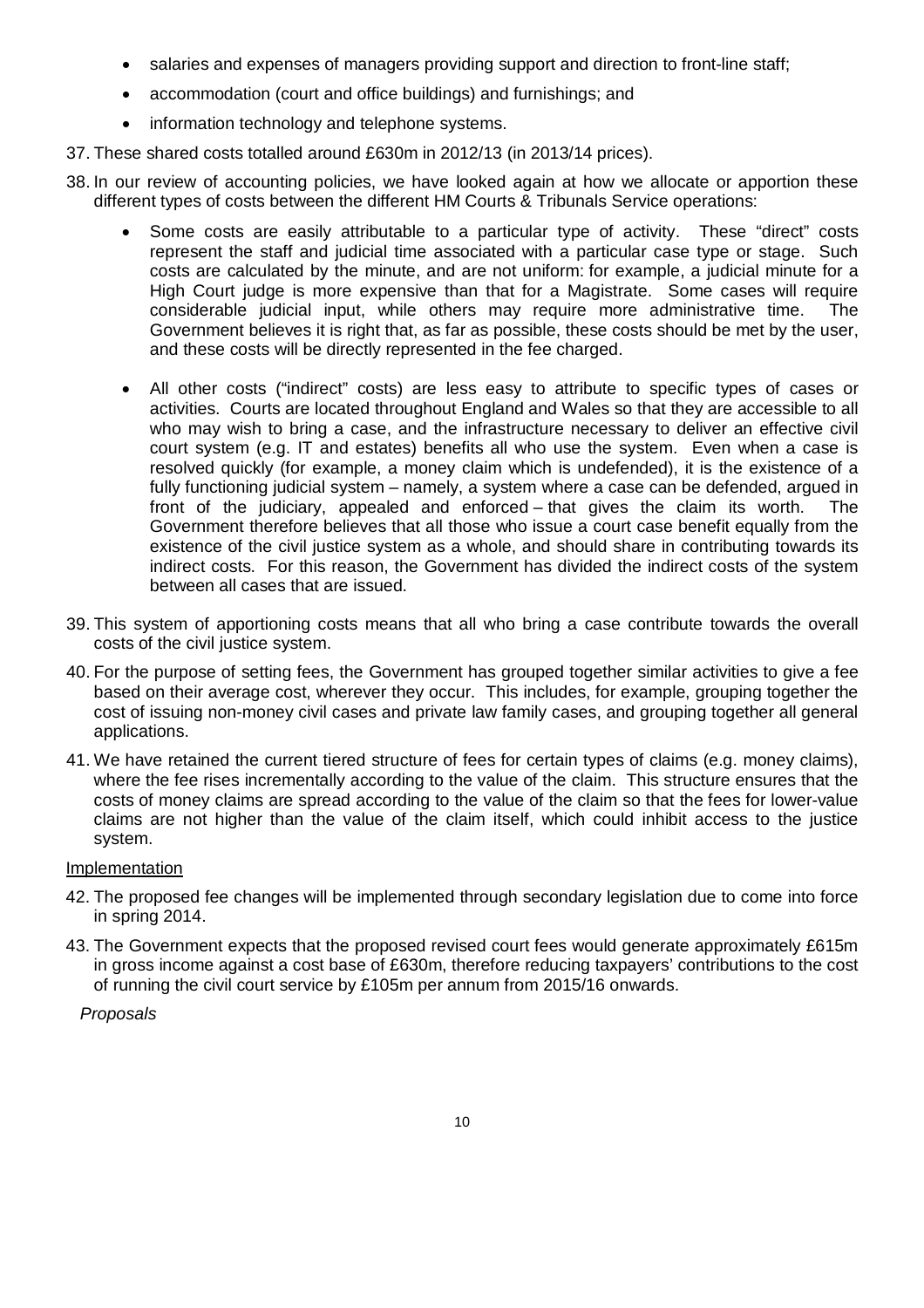- 44. The fees affected by these proposals are currently governed by six Statutory Instruments.<sup>13</sup> These are:
	- The Civil Proceedings Fees Order 2008
	- The Family Proceedings Fees Order 2008
	- The Magistrates' Courts Fees Order 2008
	- The Non-Contentious Probate Fees Order 2004
	- The Court of Protection Fees Order 2007
	- The Upper Tribunal (Immigration and Asylum Chamber) (Judicial Review) (England and Wales) Fees Order 2011
- 45. Annex A contains a full list of the fees currently charged in each of these areas, along with our proposed changes. It should be noted that the creation of the single family court in April 2014 will mean that the family fees, which currently appear in both the Magistrates' Courts and Family Proceedings Fees Orders, will appear in a single Family Proceedings Fees Order only. A summary of the key fee changes is provided below.

#### Issue Fees

- 46. In order to better reflect the shared costs and processes involved in issuing cases (see paragraph 40 above), we propose to group together all non-money civil issues in the county court (e.g. insolvency cases and possession claims) with private law family case issues (i.e. Children Act (such as child contact and residence orders), divorce and ancillary relief cases.
- 47. Grouping the fees in this way and charging at full cost creates a standard issue fee of £280. This fee will be charged in all cases included in this grouping - with the exception of certain types of family law cases and debtor petitions in bankruptcy proceedings, where fees will be retained at their current levels (see paragraph 54 below). In the case of proceedings seeking a non-molestation or occupation order, we will no longer charge a fee at all in order to assist victims of domestic abuse.
- 48. Issue fees for money claims will remain at their current levels for cases with a value up to £1,500; to ensure that the fees charged are not higher than the value of the claim itself. Fee changes for money claims above £1,500 are expected to generate overall cost recovery in money claims.
- 49. A standard discount of 10% will be made for applications made online or through the bulk centre, to reflect the lower cost of these channels.

#### Post Issue Fees

 $\overline{a}$ 

- 50. At present, additional fees are charged to those who pursue specific types of cases within the civil court system (largely money claims) whose cases proceed beyond the issue stage. These fees are charged at the allocation, listing and hearing stages.
- 51. In order to simplify the process the Government will abolish the fees charged at the allocation stage and instead include allocation costs in the issue fee. In a similar vein, the listing fee will be incorporated into the hearing fee.
- 52. Hearing fees charged for small claims hearings will be maintained at current levels (adjusted to 2013/14 prices). The Government will announce its intention in relation to the proposals to charge certain fees above cost ("Enhanced Fees") in due course. For the purpose of this Impact Assessment it is assumed that fast and multi track hearing fees will remain at current levels.
- 53. Most private law family cases also involve a hearing, which is considered similar in its cost to the multi track hearing process. A fee will not be charged for these hearings.

<sup>&</sup>lt;sup>13</sup> This includes all published amendments to these SIs.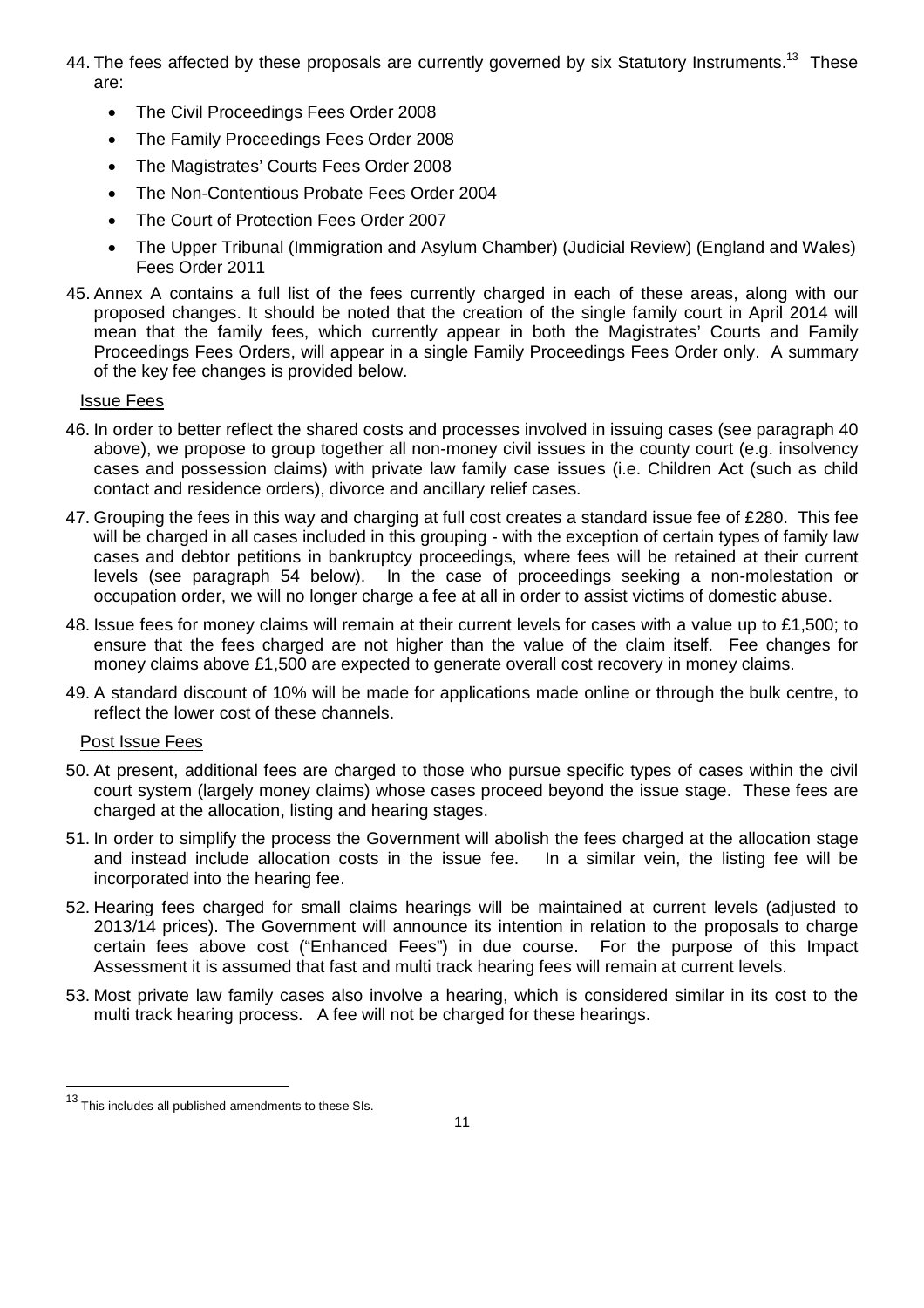- 54. The policy decision to retain fees at current levels rather than to charge at full cost for certain types of family cases at issue and hearing; namely certain cases brought under the Children Act 1989, ancillary relief and adoption cases reflects the fact that such cases are often brought by people going through difficult circumstances - for example, those who are seeking a court decision relating to contact or financial arrangements for their child, or who are settling financial arrangements following the breakdown of a marriage. These issues can be complex, and the progress of a case (particularly where a child is involved) is often directed by the judge, who is bound to act in the interest of the child.
- 55. Retaining family fees at their current levels and not charging for non-molestation and occupation orders will, of course, have an impact on our full-cost recovery plans. By choosing not to charge the full cost of these processes to the user, the government must instead forgo potential fee income, which is a key reason why the proposals fall short of achieving full cost recovery.

#### Public law family cases

- 56. Public law cases are generally brought by local authorities, and cover matters such as care orders, supervision orders and emergency protection orders. At present, local authorities are required to pay two fees in these cases: an issue fee of £3,320 and, where applicable, a hearing fee of £2,155. Where cases are resolved at an early stage, a refund of £1,360 can be made against the issue fee.
- 57. To simplify the process a single issue fee of £2,055 will be charged at the start of proceedings, with no final hearing fee and no refunds if a case is resolved at an early stage. This is consistent with the changes to the Public Law Outline (PLO), which aims to support the proposed 26-week time limit for public law family cases.

#### General Applications

- 58. General applications are additional processes that can be issued by a court user alongside a case. They are used across the civil court system and can be made at any time during the lifetime of the case; examples can include applications for parties to file further documents in the proceedings, applications to set aside judgments, or an application to join additional parties to a case.
- 59. In order to standardise the approach to the fees charged for general applications and other applications made within proceedings a standard fee of £155 for general applications which generally require a hearing (an application on notice) or £50 for those which don't (an application by consent or without notice) will be charged across all courts, where no other fee is specified. These fees will also apply to Children Act applications made within proceedings in family cases. In such cases, this change will result in a majority of users paying a lower fee than at present, and this is in contrast to our proposals to charge £215 when such an application is made to issue a case.

#### Judicial Review

- 60. Judicial review is a process by which individuals, businesses and others can ask a court to review the lawfulness of a decision, action or omission of a public body.
- 61. Financial modelling has calculated that current fees for judicial review do not recover the full cost of the processes involved. The government therefore proposes to increase fees for judicial review to their full cost prices, involving an increase from £60 to £140 for an application and £215 to £700 for a hearing. The fee for an oral renewal will be £350, with a further £350 fee payable at the hearing stage if an oral renewal is successful.

#### Probate

62. Probate is the service whereby the courts give a person or persons the authority to administer a deceased person's estate, where this estate has a value of over £5,000 and does not concern jointlyheld assets.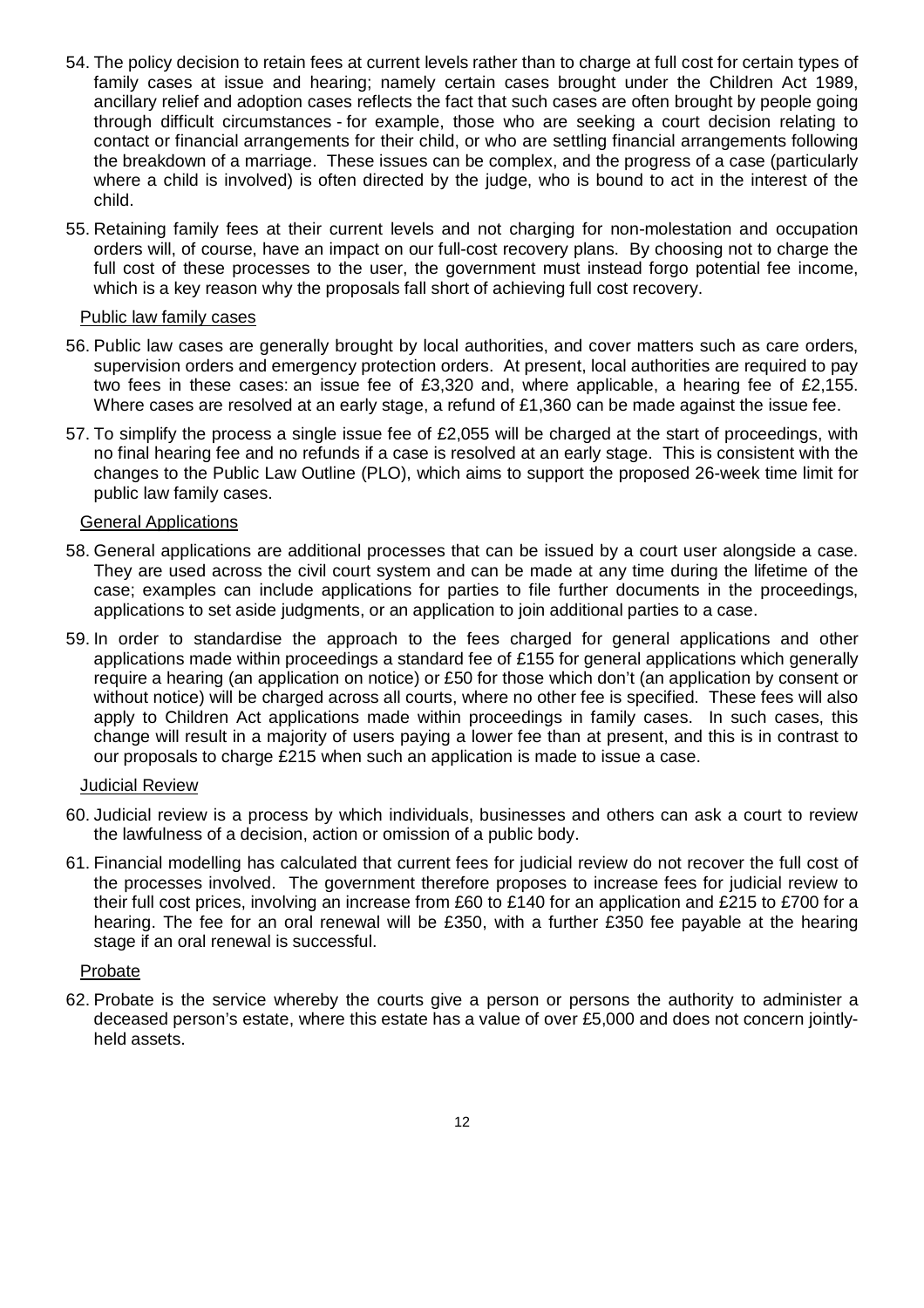63. Financial modelling shows that these fees are below cost. We therefore propose to increase the fees to full-cost levels so that an application for grant of probate will increase from £45 to £155, with the additional fee for a personal probate application maintained at £60.

#### Court of Appeal (Civil Division)

- 64. The civil division of the Court of Appeal hears appeals from all divisions of the High Court and, in some instances, from the County Court and certain tribunals.
- 65. The fees currently charged in the Court of Appeal are laid out in the Civil Proceedings Fees Order. At present, two fees are charged: one, set at £235, for permission to appeal; another, set at £465, for a hearing once permission has been granted. Financial models suggest that these fees are currently charged below full-cost level, which has been calculated at around £850 for permission to appeal and £11,230 for a hearing.
- 66. The government believes that charging such high fees may prohibit some from accessing the Court of Appeal and instead, the government proposes to increase the fees whilst maintaining them below full-cost levels. The fees proposed are £480 for permission to appeal and £1,090 for a hearing.
- 67. The government also proposes to introduce a charge for an oral renewal hearing. An oral renewal will involved a hearing of the arguments for appeal and involves judicial time. The government considers that the fee structure here should reflect that used for judicial review, which has a similar process. A fee of £545 will be charged for an oral renewal (half of the hearing fee), with the remaining £545 charged at the hearing stage if permission is granted. Further fee changes in the Court of Appeal are set out at Annex A.

#### Court of Protection

- 68. The Court of Protection is a specialist court which makes specific decisions, or appoints other people to make decisions, on behalf of people who lack the capacity to do so for themselves.
- 69. Current fees are set out in the Court of Protection Fees Order. Two main fees are currently charged: one of £400 for an application or an appeal, and one of £500 for a hearing. Hearing and appeal fees broadly achieve full-cost recovery. However the issue fee for simple applications is too high and a lower fee of £220 is proposed for simple applications, with a £410 fee for complex cases. Other minor fee changes are proposed for applications within proceedings and other general applications (see Annex A).

#### **Costs of Option 1**

70. We present annual costs and benefits in steady state throughout the IA. Optimism bias applied to 2014/15 income is discussed in paragraph 110.

#### **Monetised Costs**

#### **Transitional Costs**

#### *Costs to HM Courts & Tribunals Service*

71. We expect to incur costs of approximately £5,000 for changes to HM Courts & Tribunals Service court publications and destroying old stock. Amendments to court IT systems have been estimated at up to £50,000**.** There may be some small costs related to court staff having to spend some time familiarising themselves with the new fees. In summary the one-off transitional costs for HM Courts and Tribunals Service are expected to be around £0.1m.

#### **Ongoing Costs**

*Costs to Court Users:*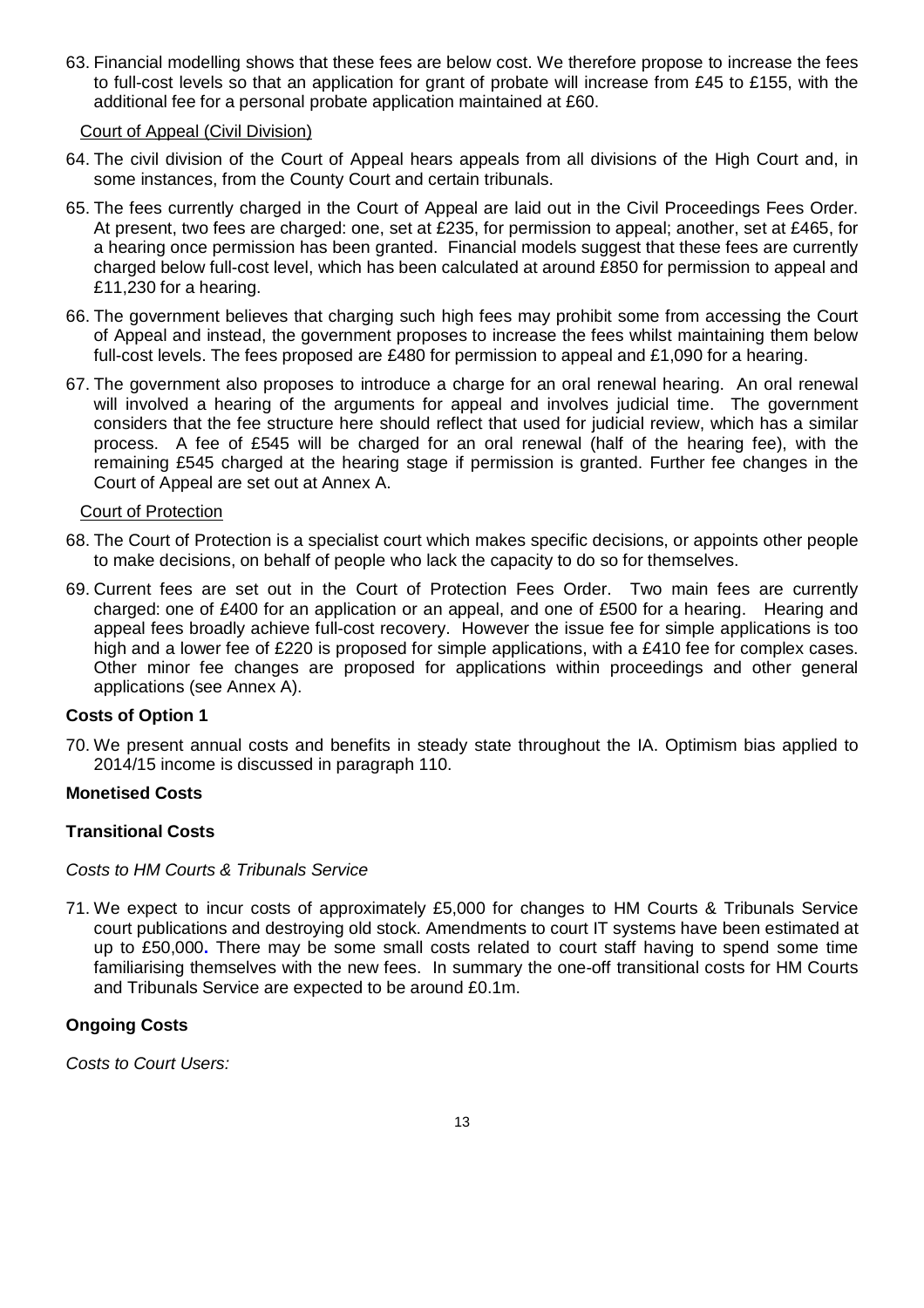- 72. The total additional cost to court users of the increased court fees is estimated to be around £105m per annum in 2013/14 prices. Those users who are currently eligible for legal aid or a fee remission will not be affected by the increases.
- 73. There are some court users who will see their fee fall as a result of these proposals. The total estimated cost to court users of £105m therefore nets off these financial savings. The key areas where this applies are:
	- As set out in paragraphs 56 and 57 above, local authorities pay fees to bring applications under the Children Act 1989 to cover matters such as care orders, supervision orders and emergency protection orders. The fee charged for bringing an application under section 31 of the Children Act will change to a single issue fee of £2,055 which is less than the current issue fee. This will simplify the administrative process and is anticipated to lead to financial savings.
	- The government's proposal to standardise its approach to the fees charged for general applications and other applications made within proceedings by charging a standard fee wherever such applications are made (i.e. £155 for general applications which require a hearing or £50 for those which do not) will include Children Act applications made within proceedings in family cases. Under this proposal applications made within proceedings will be lower than our proposals to charge £215 when these applications are made to issue a case.
	- In order to streamline the administration process, the government proposes to no longer charge a separate listing fee (currently £110) and has instead incorporated the costs in the listing process into the costs of a hearing. In a similar vein, the government proposes to abolish the fees charged at the allocation stage and instead to include allocation costs in the issue fee Court users whose cases reach the hearing stage would therefore only pay one fee (a hearing fee).
- 74. In many civil cases, court costs including court fees are paid upfront by the claimant but are normally recoverable from the losing defendant in civil cases where the claimant wins. Therefore many increased court fees will be met by either unsuccessful claimants or losing defendants. There may be a cash flow cost to successful claimants as the higher court fees they pay are recoverable only once the case has been settled. We evaluate these impacts as part of the business impact analysis (see paragraph 91)

#### *Costs to the Taxpayer*

75. Our modelling suggests that the proposed fee increases will lead to an increase of around £1m in the cost of remissions to the taxpayer. The fees that are set to increase as part of these proposals have not historically attracted high levels of remissions<sup>14</sup>.

#### **Non Monetised Costs**

#### **Transitional Costs**

*Costs to court users HM Courts & Tribunals Service and the Legal Aid Agency*

76. Familiarisation and awareness costs might also be incurred by court users, their legal services providers and by the Legal Aid Agency. These have not been monetised. They are not expected to be significant.

#### **Ongoing Costs**

 $\overline{a}$ 

*Costs to the Taxpayer*

<sup>&</sup>lt;sup>14</sup> See HMCTS annual accounts 2012/13. Remissions in civil cases were £5m whereas in family cases remissions were £20m.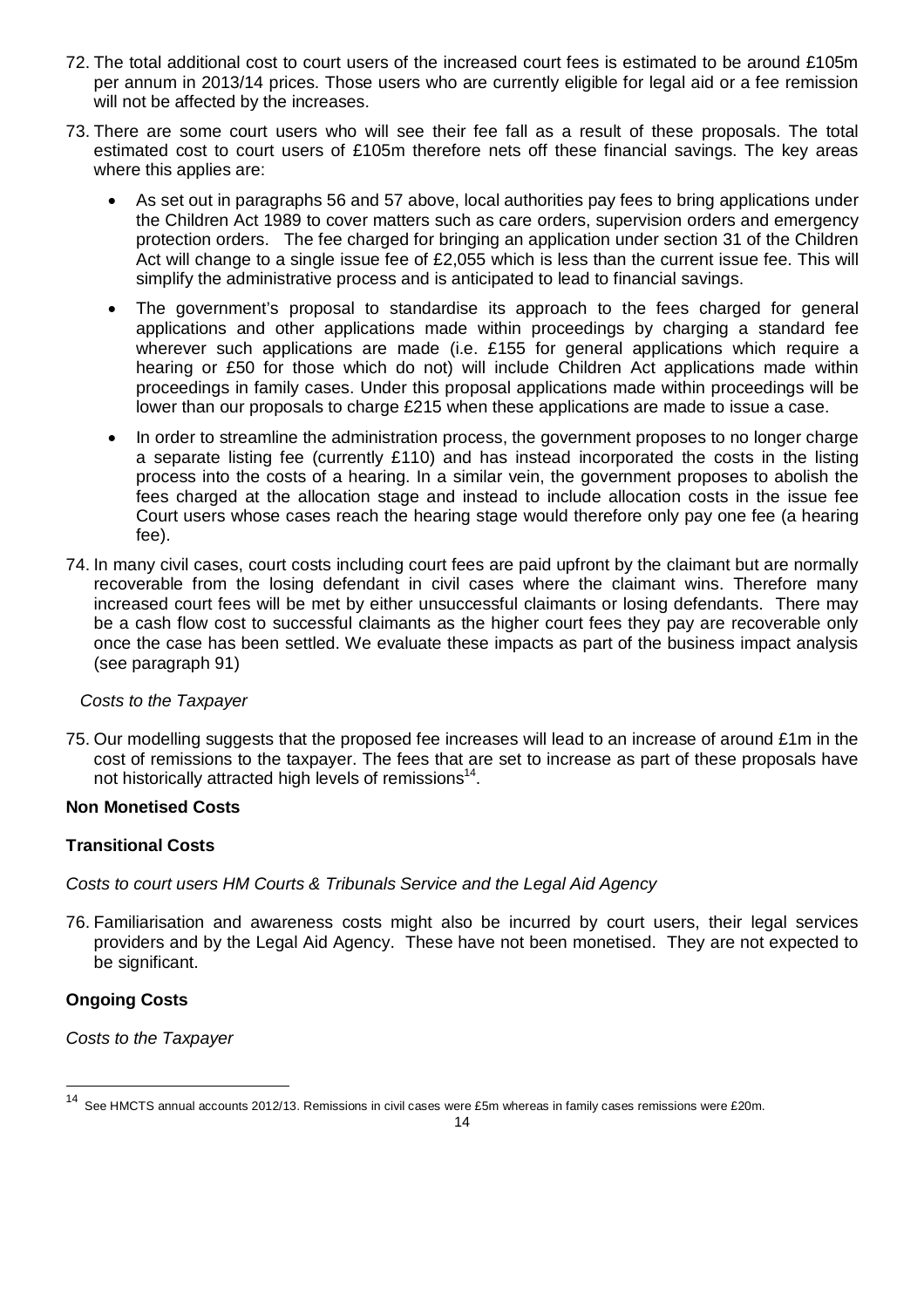77. There is a possibility that eligible users, who previously would not have considered applying for remissions, will now consider applying as higher fees make them more likely to question their ability to pay. This cost has not been quantified but is expected to be negligible in aggregate because we estimate (see business impacts section at paragraph 91) that many of the users facing higher fees will not be individuals. Individuals who are defendants and lose the case are not eligible for remissions.

#### *Costs to Legal Firms*

78. There is a possibility that some legal firms may experience cash flow costs as they tend to pay any court fees up front and later claim these back from either their client or the Legal Aid Agency (LAA). This cost has not been quantified in this Impact Assessment as we are unable to estimate how many cases have legal representation nor the time before clients or the LAA pay their bill. In addition, there may be potential higher costs for those legal firms that have No Win, No Fee cases as if the client loses the case, the legal firm may bear the cost of the higher fee, depending on the nature of the arrangement.

#### *Costs to Legal Aid Agency ("LAA")*

79. Legal aid includes the payment of court fees. Court fees are paid upfront by legal aid solicitors for clients who are in receipt of funding by the LAA for the purposes of the proceedings for which a certificate has been issued under the funding code; they are then claimed back from the LAA when the case is finished. The impact of these proposals on the LAA is expected to be minimal as Legal Aid is predominantly only available for public law family matters where the types of fees paid are largely unchanged. Legal aid is available for some Judicial Review and Court of Appeal cases; therefore there will be an increased cost to the legal aid agency when these fees increase. Due to data limitations, we are unable to separate the cost to the LAA from the overall cost of £105m. However as volumes of Judicial Review and Court of Appeal cases are small relative to other types of work that is legally aided (e.g. criminal), we expect the cost to be negligible.

#### **Benefits of Option 1**

#### **Transition benefits**

80. No transition benefits have been identified.

#### **Ongoing benefits**

#### **Monetised**

#### *Benefits to HM Courts & Tribunals Service*

81. As a result of the increased fees it is estimated that HM Courts & Tribunals Service will benefit from an increased fee income of around £105m per annum in 2013/14 prices compared to the base case.

#### *Benefits to Court Users*

82. Our modelling suggests that the proposed fee increases will lead to an increase of around £1m in the level of remissions received by court users. The fees that are set to increase as part of these proposals have not historically attracted high levels of remissions<sup>15</sup>.

#### **Non-monetised**

 $\overline{a}$ 

See HM Courts & Tribunals Service annual accounts 2012/13. Remissions in civil cases were £5m whereas in family cases remissions were £20m.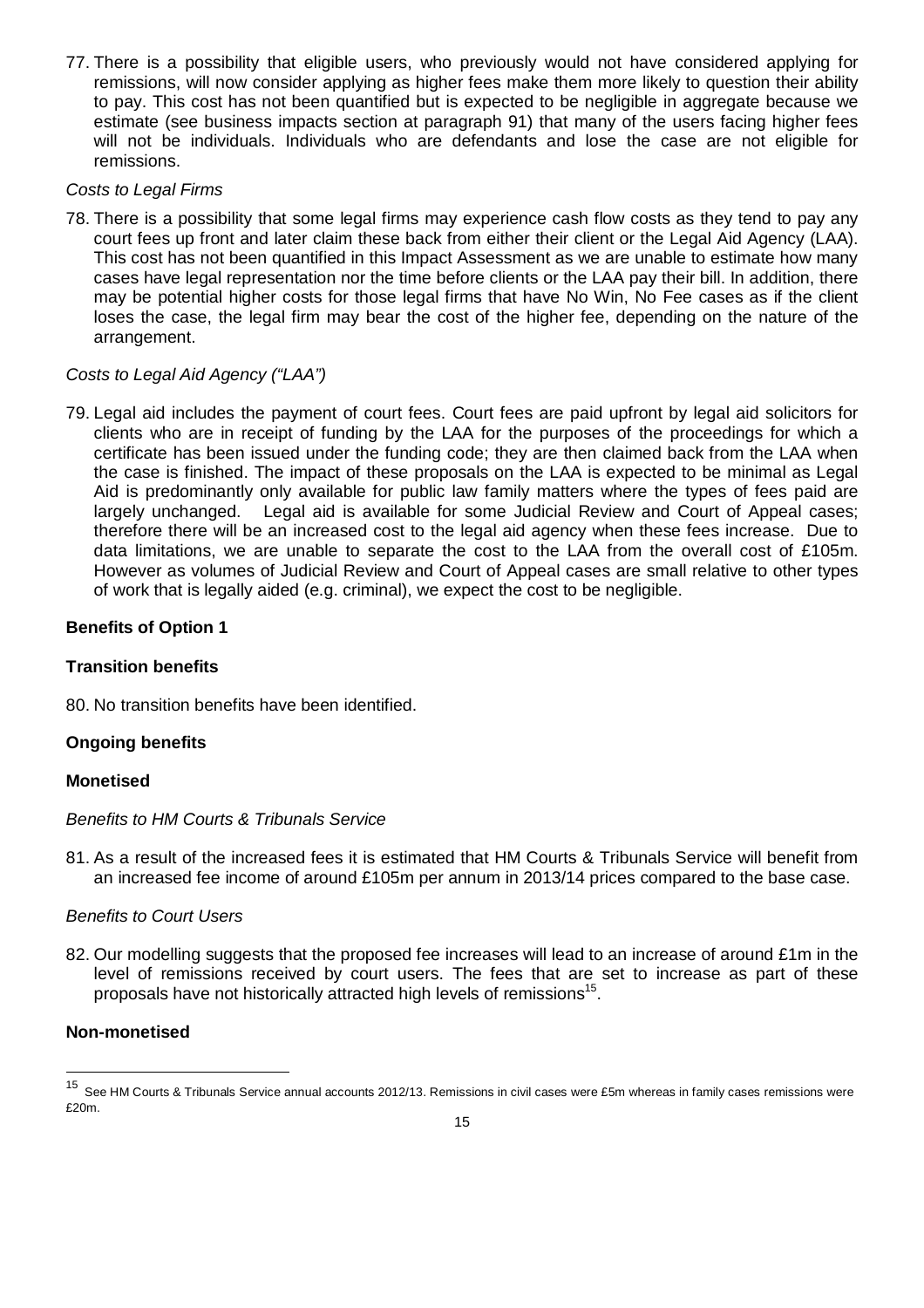#### *Benefits to Court Users*

83. There is a possibility that eligible users, who previously would not have considered applying for remissions, will now consider applying as higher fees make them more likely to question their ability to pay. This benefit has not been quantified, but is expected to be negligible because we estimate (see business impacts section at paragraph 91) that only some of the users facing higher fees will be individuals, and of those, we expect a small proportion to be eligible for remissions (see footnote 15). If an individual defendant loses a case, they are not eligible for remissions if they have to pay the winning claimant's costs (including court fees).

#### *Benefits to Society*

84. Given that fees do not currently recover the full cost of the civil court system, increasing fees closer to full cost recovery would reduce the level of subsidy that taxpayers currently provide the courts. A simplified fee structure and a reduction in the number of fee charging points may benefit society by making the fees easier to understand for users and easier for court staff to administrate.

#### **Net Economic Impact of Option 1**

85. The increase in fee revenue generated by these proposals reduces the subsidy paid by taxpayers to court users, other things being equal. Therefore, the overall net economic impact will be the minimal transition costs associated with implementing the new fee regime (which is estimated as £0.1m), annual cash flow costs to successful businesses (around £1m per annum) and the (expected negligible) non monetised costs of processing more fee remissions.

#### **Summary Impacts of Option 1**

#### **Table 1: Estimated Gross Revenue under cost recovery proposals**

**Estimated Gross Revenue from Cost Recovery Proposals** *All Figures are rounded to the nearest £5m, 2013/14 prices*

|                                           | Gross Income               |     |     |  |  |  |  |
|-------------------------------------------|----------------------------|-----|-----|--|--|--|--|
|                                           | High<br><b>Best</b><br>Low |     |     |  |  |  |  |
| Do Nothing*                               | 560                        | 510 | 460 |  |  |  |  |
| Option 1                                  | 675                        | 615 | 555 |  |  |  |  |
|                                           |                            |     |     |  |  |  |  |
| <b>Additional Income</b><br>from Option 1 | 115                        | 105 | 95  |  |  |  |  |

\* In steady state the base case includes fee changes implemented in July 2013

- 86. Under our central assumptions gross cost recovery is expected to be -£10m in steady state as a result of these proposals. As paragraph 35 of this Impact Assessment states, costs are expected to fall through efficiencies, so we think it is prudent to target a fee income below the current cost of the service. Further, as paragraph 55 states, there are some processes for which we have chosen not to charge full cost.
- 87. The proposals are expected to generate increased fee income of around £105m per annum, of which around £50m (2013/14 prices) would come from business users. In addition successful claimants may incur cash flow costs (of approximately £1m per annum) as they would pay higher court fees upfront but only recover them once the case is settled.
- 88. It is possible that the proposed fee increases may incentivise court users to resolve issues without using the court system, potentially resulting in a reduced volume of court cases. We assume that this will not occur based on current research (see key assumptions). Nevertheless, the potential impacts of a drop in caseload as a result of our fee changes are assessed in the sensitivity analysis undertaken below (see paragraph 111).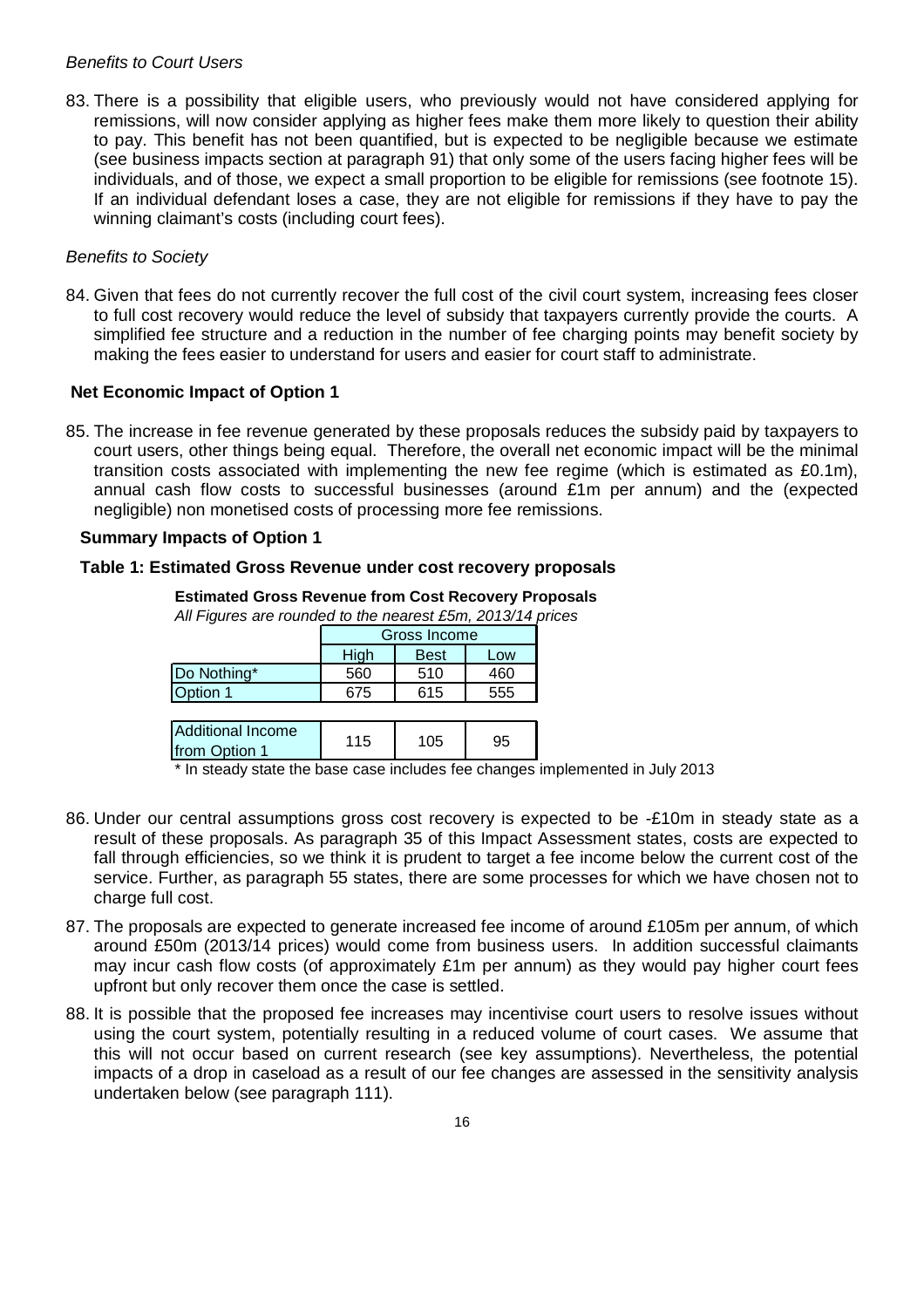89. The fee changes would not impact those who are entitled to a full remission of their fee and will have greatest impact on those individuals that are outside eligibility for a full fee remission or legal aid.

#### **Business Impacts**

 $\overline{a}$ 

#### *Section 1: Impact on business court users*

- 90. In estimating the volume of cases affected by cost recovery fees proposals, we use 2014/15 caseload forecasts as research suggests that the proposed changes to court fees should not themselves affect the volume of cases taken to court, as discussed in paragraph 25.
- 91. We currently do not possess detailed statistics on the proportion of claimants and of defendants who are businesses. We made several illustrative assumptions at the consultation stage but we have refined these during the consultation period to form the assumptions below. Assumptions are based on a sample drawn for a pilot survey of civil court users<sup>16</sup>, management information and advice from HM Courts & Tribunals Service court staff who issue claims. For specified money claims, we make separate assumptions based on where cases were issued (county court, online or bulk centre) to reflect differing characteristics of claimants and defendants in these areas.

#### **Table 2: Summary table of assumptions of business claimant and defendant proportions**

|                                    | % of business | % of business |
|------------------------------------|---------------|---------------|
| Case Type                          | claimants     | defendants    |
| Specified Money - County Court     | 70%           | 40%           |
| Specified Money - MCOL             | 70%           | 30%           |
| Specified Money - Bulk Centre      | 100%          | 30%           |
| <b>Unspecified Money</b>           | 20%           | 60%           |
| RCJ - Specified                    | 70%           | 40%           |
| RCJ - Unspecified                  | 20%           | 60%           |
| Possession                         | 40%           | 10%           |
| <b>Other Civil</b>                 | 50%           | 50%           |
| JR                                 | 2.5%          | 0%            |
| Other (Civil appeals, copies, etc) | 50%           | 50%           |

- Specified money claims we assume 100% of claimants who use the bulk centre are businesses, as those who use the bulk centre issue a high volume of claims at once. We then estimate that 70% of the remaining Money Claims Online (MCOL) and county court claimants are businesses. On defendants, we know that bulk users tend to issue against individuals, so we assume that 30% of defendants in bulk centre cases are businesses. We make the same assumption about defendants for claims issued via MCOL. We assume that 40% of defendants in the county court are businesses. Overall, whilst businesses issue a significant number of money claims, many of these claims relate to personal debt, hence a smaller proportion of defendants are assumed to be businesses.
- Unspecified money claims the majority of these claims are compensation claims pursued by individuals against insurers. We estimate 20% of unspecified money claimants are businesses and 60% of defendants are businesses
- Royal Courts of Justice (RCJ) cases for money claims in the RCJ, we use the same assumptions as in the county court; this aligns with advice from operational staff. Therefore for

<sup>&</sup>lt;sup>16</sup> MoJ commissioned work to explore the feasibility of developing a representative and robust survey of civil court customers (report forthcoming). The assumptions are based on the sample of cases drawn for the pilot survey from the HMCTS Caseman case management system for civil court cases. Data were assembled based on the route into the court system of each case (e.g. via the County Court or via the Money Claims Online service) as the data are held on different systems. Case type was not always recorded. Businesses were identified using the Postal Address File to identify 'large users'.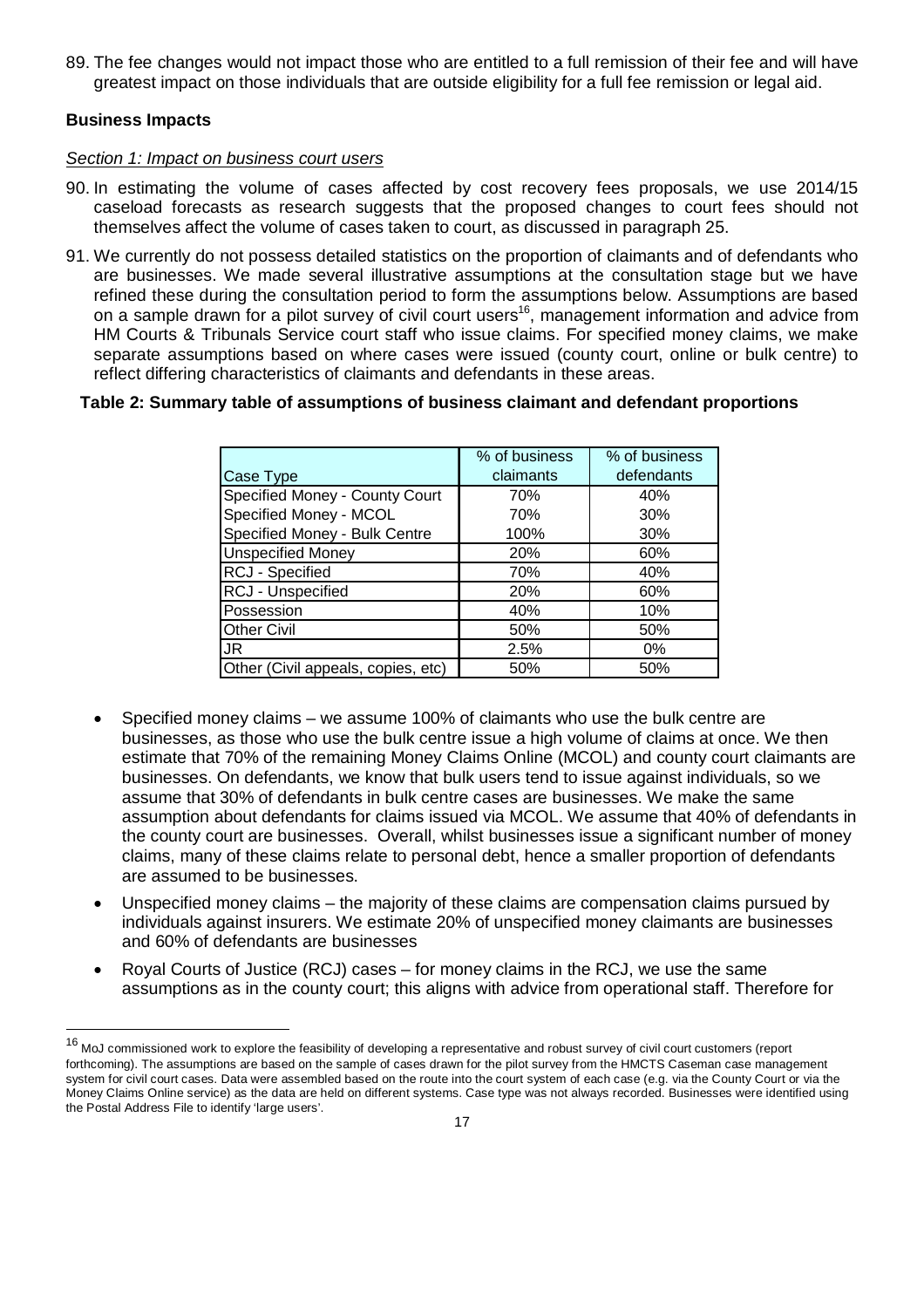specified money claims we estimate that 70% of claimants are businesses and 40% of defendants are businesses. For unspecified money claims in the RCJ, we assume 20% of unspecified money claimants are businesses and 60% of defendants are businesses.

- Possession we estimate that 40% of possession claimants are businesses and 10% of possession defendants are businesses. For public rent and repossession cases, we assume the same proportion of business defendants but 0% of business claimants.
- All other civil claims we assume that 50% of these cases are issued by business claimants and 50% are defended by businesses. These figures reflect the view that some claimants and some defendants are likely to be businesses.
- Judicial Review in line with the Judicial Review (JR) Impact Assessment<sup>17</sup> we assume that 2.5% of JR claimants are businesses. In terms of defendants, we assume 0% of defendants are businesses as the Government will be the defendant for a JR. Some businesses may have a third party interest but we do not quantify that impact here as any impact on these businesses would be secondary.
- Other claims e.g. RCJ Civil Appeals and copies. We assume that 50% of claimants are businesses and 50% of defendants are businesses. These figures reflect the view that some claimants and some defendants in other cases are likely to be businesses.
- Probate and divorce we assume that these family cases are issued by and (where applicable) defended by individuals.
- 92. Using the assumptions detailed above and our 2014/15 forecast caseload, the following table shows the volume of cases issued or defended by a business that will be affected by a rise in the issue fee. We assume that all RCJ claims are for values above £5,000.

| Table 3: Volume of cases issued or defended by a business with an issue fee change |  |  |
|------------------------------------------------------------------------------------|--|--|
|------------------------------------------------------------------------------------|--|--|

|                          |                     | Volume of cases issued with<br>issue fee change |                 |  |  |
|--------------------------|---------------------|-------------------------------------------------|-----------------|--|--|
|                          |                     | <b>Business</b>                                 | <b>Business</b> |  |  |
| Case type                | Origin              | claimants                                       | defendants      |  |  |
| <b>Specified Money</b>   | <b>County Court</b> | 77,500                                          | 44,000          |  |  |
|                          | <b>MCOL</b>         | 42.500                                          | 18,000          |  |  |
|                          | <b>Bulk Centre</b>  | 540,500                                         | 162,000         |  |  |
| <b>Unspecified Money</b> |                     | 34,500                                          | 103,000         |  |  |
| <b>RCJ</b>               |                     | 5,500<br>8,500                                  |                 |  |  |
| Possession               | <b>County Court</b> | 21,500                                          | 6,000           |  |  |
|                          | <b>PCOL</b>         | 27,500                                          | 18,000          |  |  |
| Other civil              |                     | 68,500<br>68,500                                |                 |  |  |
| Other claims             |                     | 6,500                                           | 6,500           |  |  |
| TOTAL                    |                     | 827,000                                         | 432,000         |  |  |

- 93. There are some additional minor fee changes that will impact on businesses both positively and negatively. If a case progresses to the allocation or listing phase (approximately 15% of all cases), businesses will benefit as all of these cases will no longer have to pay allocation or listing fees. If a case involves a general application, then businesses will pay a higher fee for these.
- 94. We assume that 80% of cases result in the claimant being successful, either at the final hearing or beforehand if the case is settled earlier. We define success as having reached a favourable settlement or getting a final order. The success rate reflects research that suggests business claimants tend to only take cases to court if they are likely to win the case and any judgements (in

 $\overline{a}$ 

<sup>17</sup> Reforms to Judicial Review Impact Assessment (reference number: MoJ 201)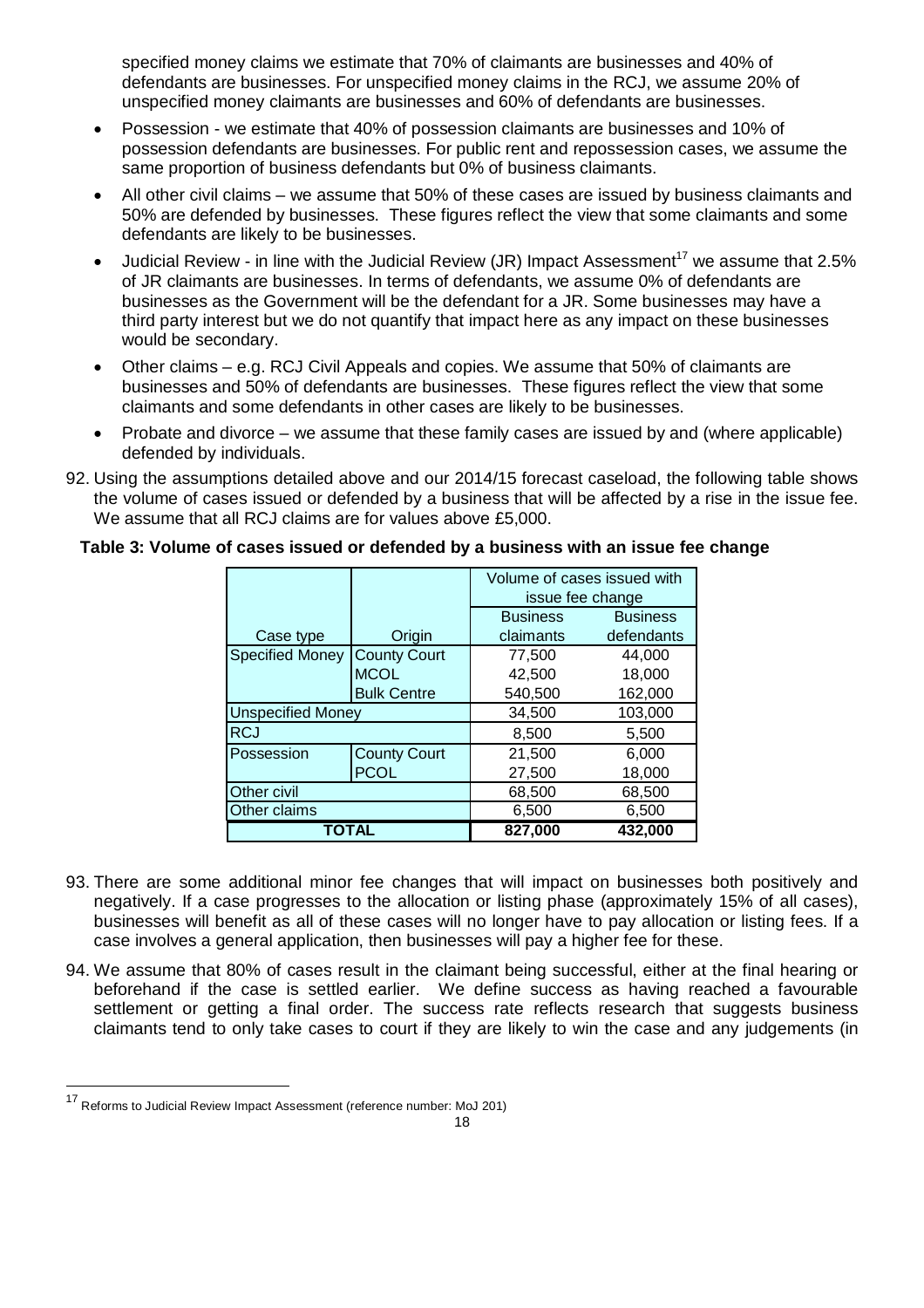their favour) will be enforceable<sup>18</sup>. In addition, the vast majority of cases (approximately 85%) do not reach a final hearing. Given the confidence in the validity of a case required to issue a civil case, we think that a success rate of 80% is reasonable.

- 95. It has been assumed that court case success rates and court case durations will not be affected by the increase in court fees. Our behavioural assumption is that changes to court fees will not influence behaviour (see paragraph 25) as court fees are not a significant factor in deciding to go to court. Therefore, changes to court fees should not change any aspect of behaviour throughout a court case e.g. how long the case lasts.
- 96. Business court user outcomes will be one of the four options described below. We assume that only businesses that lose their case pay the cost of court fees. Successful business claimants will pass on court fees costs but may incur cash flow costs. The outcomes and costs that would be incurred are summarised in Table 4 below.
	- $\bullet$  Business claimant wins the case: This applies to around 661,500 cases in total<sup>19</sup>. The court fee is passed on to the losing defendant. The business claimant would incur cash flow costs (estimated in section 2 below)
	- Business claimant loses the case: This applies to around 165,500 cases in total<sup>20</sup>. The losing business claimant would meet the higher court fee.
	- E Business defendant wins the case: This applies to around 86,500 cases in total<sup>21</sup>. There would be no increase in costs for the defendant businesses.
	- Business defendant loses the case: This applies to around 345,500 cases in total<sup>22</sup>. The losing business defendant would meet the higher court fee. However the losing business defendant would be regarded as 'non compliant' for One-in-Two-out purposes.

#### **Table 4: Potential outcomes and costs for business claimants and defendants**

|                                                         | Number of cases a      | Number of cases  |
|---------------------------------------------------------|------------------------|------------------|
|                                                         | business wins          | a business loses |
| <b>Business Claimants</b>                               | 661,500                | 165,500          |
|                                                         | (Incur cashflow costs) | (pay court fee)  |
| <b>Business Defendants</b>                              | 86,500                 | 345,500          |
|                                                         | (no cost)              | (pay court fee)  |
| Total cases where business<br>pays increased court fee* |                        | 511,000          |

\* Totals may not add up due to rounding

97. In conclusion, around 511,000 cases would involve a business paying the higher court fee. The total sum of increased court fees from these cases would be £50m per annum (in 2013/14 prices).

#### *Section 2: Cash flow costs for successful business claimants*

 $\overline{a}$ 

98. To fully quantify business costs we seek to quantify cash flow costs. Increased cash flow costs will be incurred by business claimants who pay a higher court fee upfront but later recover this cost from

<sup>&</sup>lt;sup>18</sup> Published alongside the consultation IAs, "Potential impact of changes to court fees on volumes of cases brought to civil and family courts", MoJ (2013)

<sup>&</sup>lt;sup>19</sup> This is calculated by taking our success rate assumption of 80% and multiplying it by our estimated 827,000 business claimant cases.

 $^{20}$  This is calculated by taking our 'unsuccessful' rate assumption of 20% and multiplying it by our estimated 827,000 business claimant cases.

 $21$  This is calculated by taking our success rate assumption of 20% for defendants and multiplying it by our estimated 432,000 business defendant cases.<br>22 -

<sup>22</sup> This is calculated by taking our 'unsuccessful' rate assumption of 80% for defendants and multiplying it by our estimated 432,000 business defendant cases.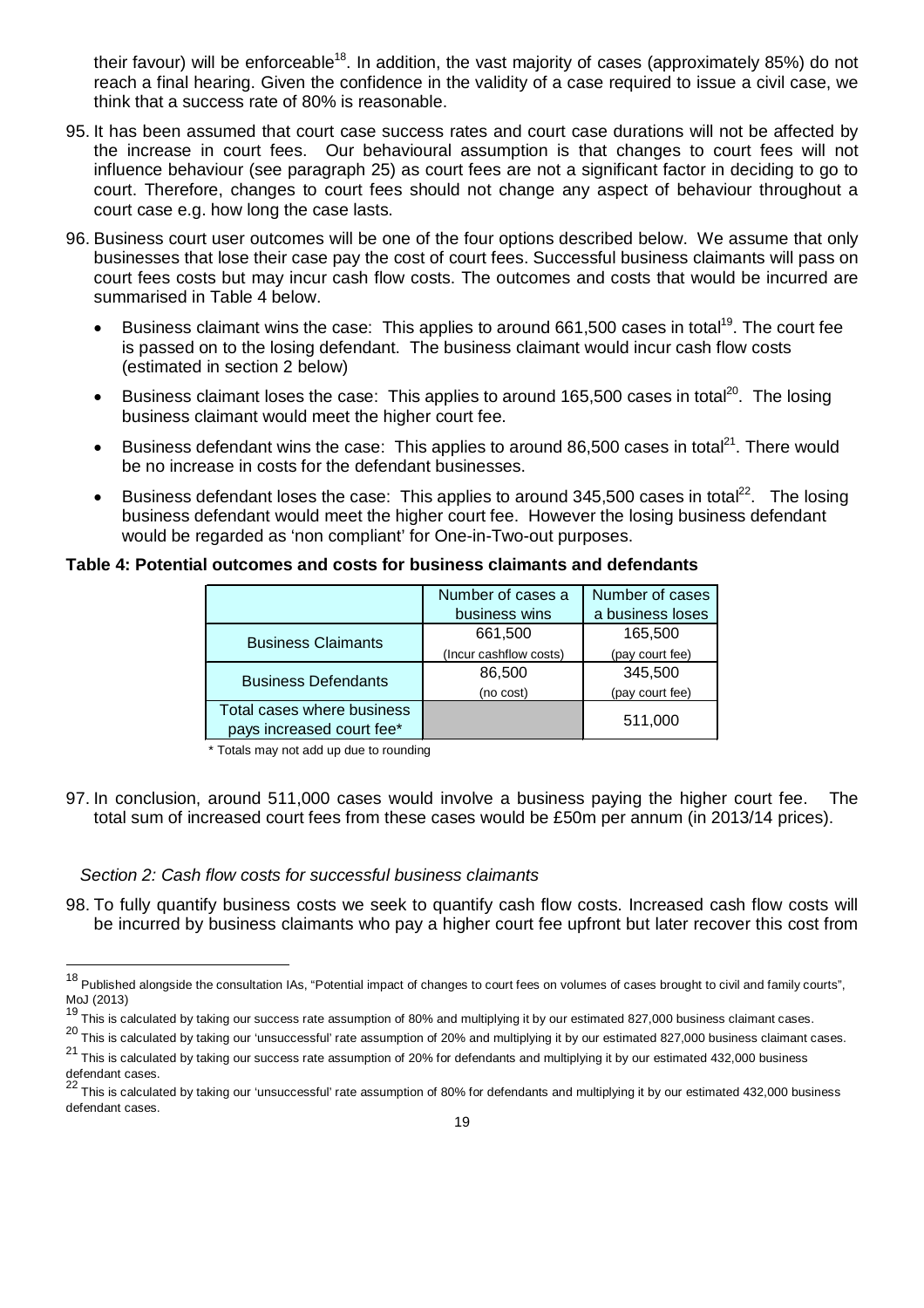the losing defendant when the case is successful (see upper right quadrant of Table 4). The size of this cash flow cost is determined by (a) court case duration, (b) the total amount of higher court fees paid and (c) the opportunity cost of paying the higher court fees over the duration of the case.

- 99. We have estimated the size of the cash flow costs and present the results in the table below. To estimate cash flow costs, we first estimate how many successful business claimants there are in the court system (see business impacts assumptions). We estimate the expected duration between each fee being paid and the case being concluded<sup>23</sup> using output from analysis of case progression. We then apply an appropriate interest rate to calculate the expected cash flow cost at each fee point and sum for all fee charging points. We also assume that all cases (successful and unsuccessful) progress the same way through the court system. We present a high risk and low risk scenario for cash flow cost,  $5\%^{24}$  and  $1\%^{25}$  respectively, which represent the range of interest rates that could have been earned on the additional court fee expenditure.
- 100. In many cases, payment of costs can be delayed even after a costs assessment is made or enforcement is ordered. Although case progression analysis includes activities such as costs assessments and enforcements, there may be a further delay to a successful claimant receiving the funds. To account for this additional delay we have added six months to the estimated end of the case, before costs are reimbursed, in the high risk (5% interest rate) scenario.

**Table 5: Cash Flow Costs for Successful Business Claimants**

|                          |   |                      |   |                |   |                   |   | Cash flow cost per successful |  |
|--------------------------|---|----------------------|---|----------------|---|-------------------|---|-------------------------------|--|
|                          |   | Total cash flow cost |   |                |   | business claimant |   |                               |  |
|                          |   | High Risk (5%        |   | Low Risk (1%   |   | High Risk (5%     |   | Low Risk (1%                  |  |
| Case Type                |   | interest rate)       |   | interest rate) |   | interest rate)    |   | interest rate)                |  |
| <b>Specified Money</b>   | £ | 996,000              | £ | 70,000         | £ | 1.50              | £ | 0.10                          |  |
| <b>Unspecified Money</b> | £ | 217.000              | £ | 23,000         | £ | 7.70              | £ | 0.80                          |  |
| Possession               | £ | 218,000              | £ | 17,000         | £ | 5.60              | £ | 0.40                          |  |
| Insolvency               | £ | 12.000               | £ | 1.000          | £ | 1.20              | £ | 0.10                          |  |
| <b>Other Civil</b>       | £ | 301,000              | £ | 21.000         | £ | 6.10              | £ | 0.40                          |  |
| Judicial Review          | £ | 1,000                | £ |                | £ | 6.90              | £ | 0.50                          |  |
| <b>RCJ</b>               | £ | 335,000              | £ | 38,000         | £ | 48.60             | £ | 5.50                          |  |
| Insolvency - High Court  | £ | 7.000                | £ |                | £ | 1.40              | £ | 0.10                          |  |
| <b>TOTAL</b>             | £ | 2,087,000            | £ | 169,000        |   |                   |   |                               |  |
| Midpoint                 |   |                      |   | 1.128.000      |   |                   |   |                               |  |

- 101. As the table shows, cash flow costs per successful case tend to be small for cases not in the RCJ. There is some variation in the size of the additional cash flow cost which could reflect the length of the case, the relative size of the fee increases or both.
- 102. We use the midpoint of the high risk and low risk scenarios to estimate that the cash flow cost to successful business claimants from initially paying a higher court fee is £1m per annum (2013/14 prices).

#### *Section 3: Total Costs*

 $\overline{a}$ 

103. The total impact on business is the sum of increased court fees faced by a losing business claimant or defendant plus cash flow costs for successful claimants which totals £50m (2013/14 prices). The Business Net Present Value is -£410m (2013/14 prices) over 10 years.

 $^{23}$  We approximate the end of a case as the last key event in a case as the end is not explicitly defined in the case management system.

<sup>24</sup> Real returns on equity (a proxy for potential investment returns) have averaged around 5% per annum since 1899. Source: Chapter 6 of Barclays Equity Gilt Study (2013).<br>25 —

The lowest return available to businesses is the interest rate paid by banks on cash; real returns on cash have averaged 1% since 1899. Source: Chapter 6 of Barclays Equity Gilt Study (2013).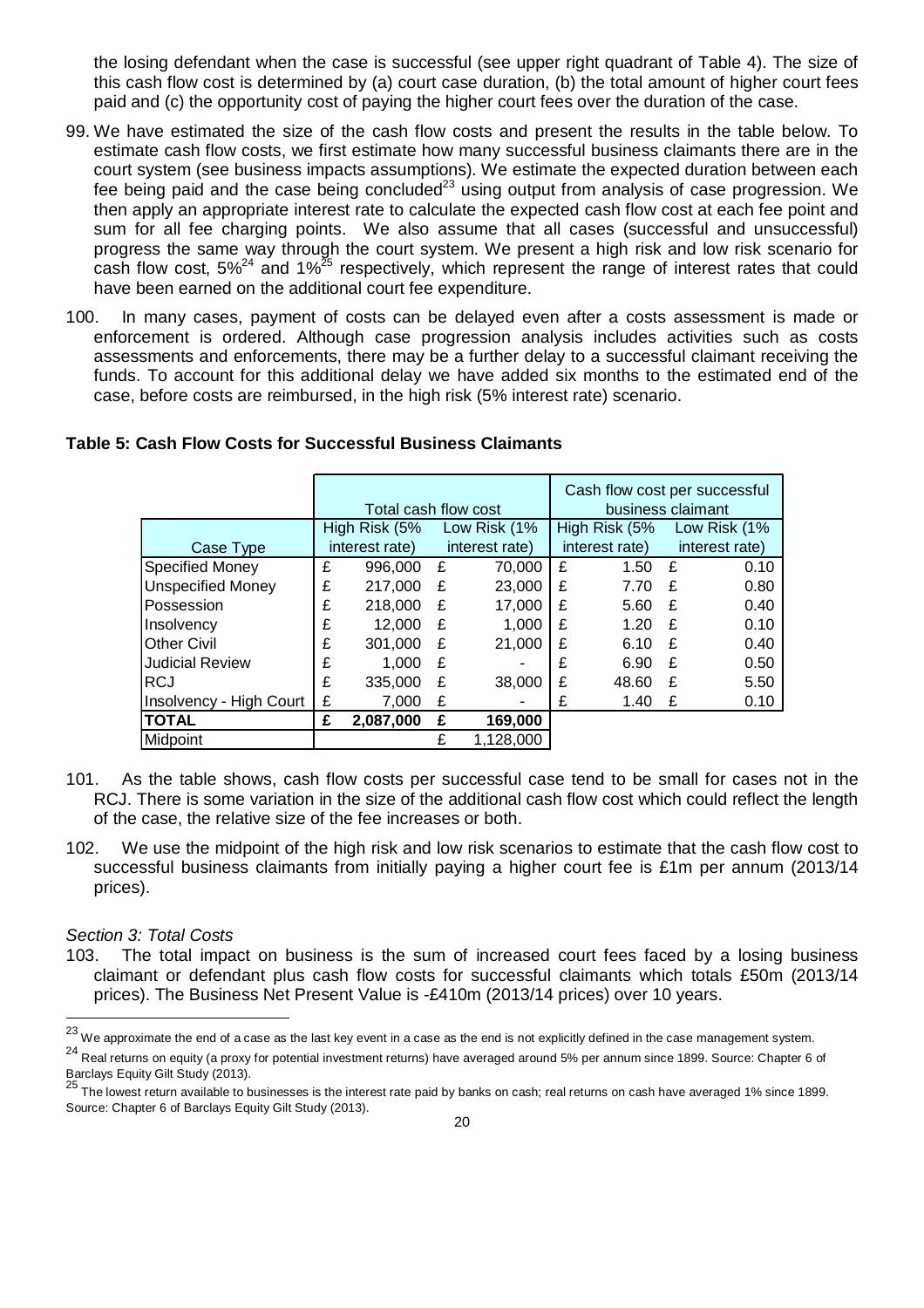104. To calculate Equivalent Annual Net Cost to Business (EANCB), we deflate business impact figures to restate impacts in 2009 prices, according to published guidance. In doing so, EANCB is calculated as £40m.

#### *Section 4: Impact on legal services providers*

- 105. Although case volumes are anticipated to remain the same, there may be changes to other costs. If a defendant is likely to lose a case and so have to pay a higher court fee, they may reduce their spending on legal services to compensate. Conversely the prospect of losing a case and paying a higher court fees may make both sides willing to spend more on legal services.
- 106. Evidence from both the Jackson Review and a survey of court users (see paragraph 25) showed that court fees tend to be small relative to overall legal costs and were felt to be less important in decision making. This implies that changes to court fees are unlikely to greatly increase the overall legal cost so it has been assumed that spending on legal services providers will remain the same following fee changes.
- 107. In any case, any impact on legal services providers as a result of changes to spending on legal services would be a secondary impact. If there was a reduction in demand for legal services in cases subject to higher court fees we assume the resources freed up would be diverted to other profitable activities.

#### **Enforcement and Implementation**

108. All fees are payable in advance of the service being provided. The sanction for non-payment is that the service, where appropriate, will not be provided. This would continue to apply under the option being considered.

#### **Risks and sensitivity analysis**

#### *Optimism bias*

109. We propose to introduce cost recovery fees on 22<sup>nd</sup> April 2014, with the exception of fees in the Court of Appeal and Court of Protection. Therefore, we model implementation of the cost recovery package as the start of May 2014 rather than April 2014. This means we estimate income in 2014/15 to be 11 months (92%) of annual steady state income (which is presented throughout the Impact Assessment), as one month of income will be foregone due to the chosen implementation date. We anticipate that the delayed implementation of the fee changes in the Court of Appeal and Court of Protection will have minimal income impact, at a cost of around £150k in lost income for every month's delay.

#### *Sensitivity Analysis*

- 110. As discussed in the assumptions section (paragraphs 25), the demand for court services is assumed not to change in response to the proposed changes to fees. However, if demand were to change as a result of the proposed fee changes, expected income from the proposals would be affected. We have modelled three theoretical situations (in addition to the baseline caseload trend which assumes changes in caseload which are not due to court fee changes) in which demand falls by 2%, 5% or 10% to give low, medium and high risk scenarios, the results are shown in table 6 below. The demand scenarios have been applied to our central baseline case volume figure.
- 111. As the table shows, changes to caseload as a result of changes to fees would have a significant impact on the anticipated annual income from the proposed fee changes. At most, with a 10% fall in volumes when fees increase, gross income from cost recovery proposals would fall to £570m (a reduction of £45m compared to the central caseload scenario with no fall in demand due to fee rises). The decision to issue a claim in the civil courts may be finely balanced and based on an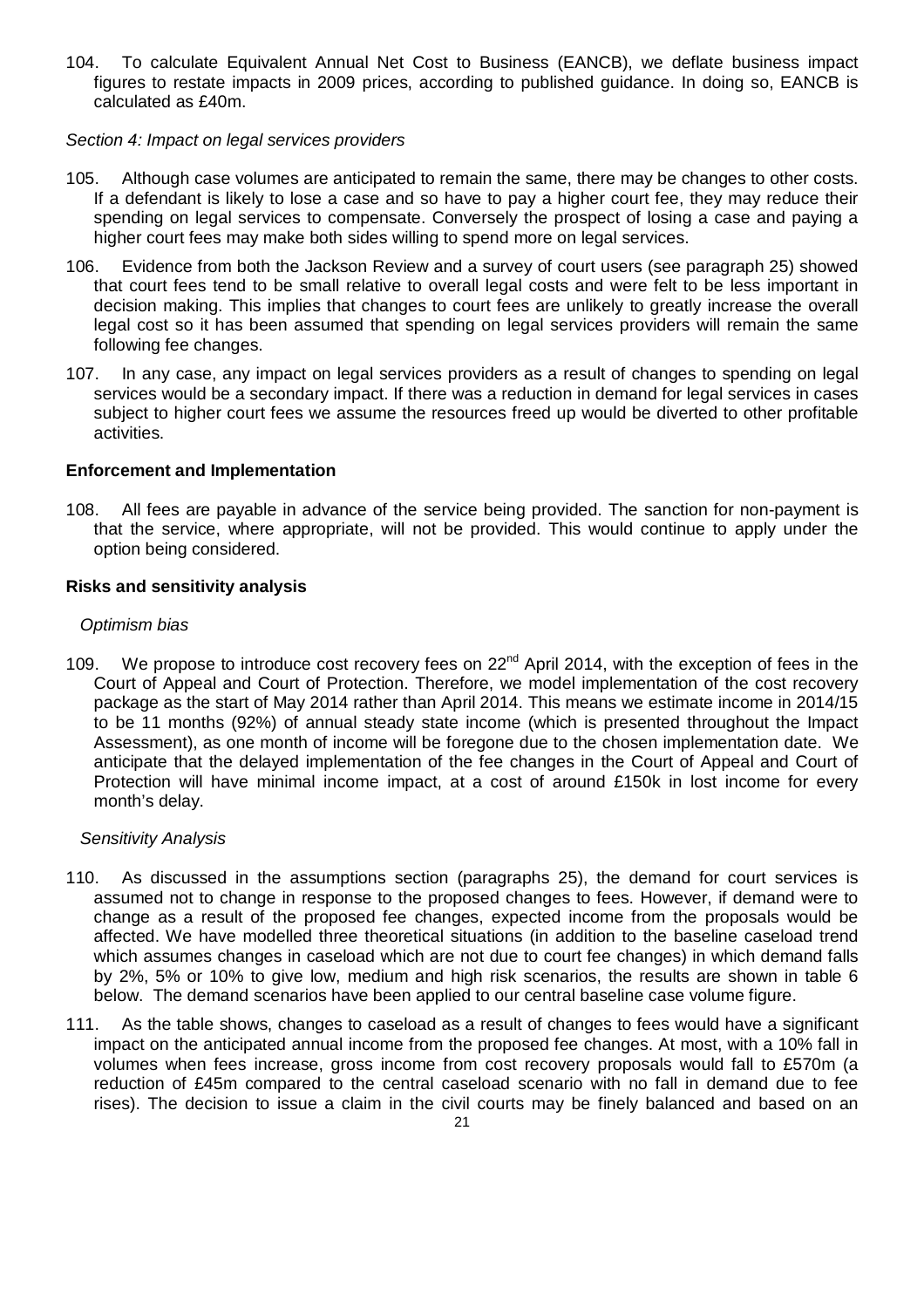assessment of costs and benefits and as such, fee rises may make fewer cases worthwhile to pursue. Responses to the consultation indicated that this may be more likely to be the case for claims above £5,000.

|                                                                             | Central caseload | <b>Demand Scenarios</b> |               |             |  |  |
|-----------------------------------------------------------------------------|------------------|-------------------------|---------------|-------------|--|--|
|                                                                             | scenario with no | Low demand              | Medium demand | High demand |  |  |
|                                                                             | demand change    | fall $(2%)$             | fall $(5%)$   | fall (10%)  |  |  |
| Estimated gross income in<br>2013/14 prices (£m)                            | 615              | 605                     | 595           | 570         |  |  |
| Difference in gross income<br>compared to central caseload<br>scenario (£m) |                  | $-10$                   | $-20$         | $-45$       |  |  |

**Table 6: Incremental Gross Income under different demand scenarios**

#### **One-in-Two-out**

- 112. Under these proposals, fees would not be applied in a wider range of circumstances nor to a wider range of court users. There would be no changes to who is required to pay court fees. The court services and processes to which the fees relate would not be changed. Court case outcomes should not change.
- 113. The intention is not to change the behaviour of court users; indeed the aim is to retain current court case volumes. The objective is simply to raise the price of court services where they are set below cost. Evidence collected by MoJ, as discussed in paragraph 25, shows that increased court fees are unlikely to affect the decision to go to court.
- 114. Court fees are initially paid by the claimant. In civil proceedings, costs (including court fees) are normally recoverable from the defendant if the defendant loses. In civil cases where the losing party is the defendant they would be regarded as 'non-compliant' for One-in-Two-out purposes. The losing defendant may be an individual or may be a business, depending upon the nature of the case. Where the winning claimant recovers the court fee in due course from the losing defendant the winning claimant may incur cash flow costs from the court fee being higher.
- 115. In family cases both parties would be individuals not businesses. In family proceedings the normal rule is that each side should pay its own costs.
- 116. Given that the scope of fee charging would not be changed in any way, and that the proposed fee charging aims to have no impact on court user behaviour, the cost recovery fee proposals in this Impact Assessment fall out of scope of One-in-Two-out as they do not impose additional regulation.

#### **Small and Micro Business Assessment**

117. It is likely that some small and micro businesses which bring cases to the civil courts or which are defendants in civil claims will be affected by our policy proposal as they will now have to pay a higher issue fee to bring a case to court, or may be passed this higher fee in due course if they are the losing defendant. Losing defendants would be classed as 'non-compliant'. Successful claimants would also incur cash flow costs as they would pay the higher court fees upfront but only recover them once the case has been settled. However, if the case progresses to the listing or hearing stage, businesses will benefit as listing fees have been removed. We assess the impact on and potential mitigations for smaller businesses below.

#### *Full Exemption*

118. We do not currently possess detailed statistics on the proportion of small and micro businesses that issue or defend claims in the civil courts. Therefore we cannot quantify the effect on these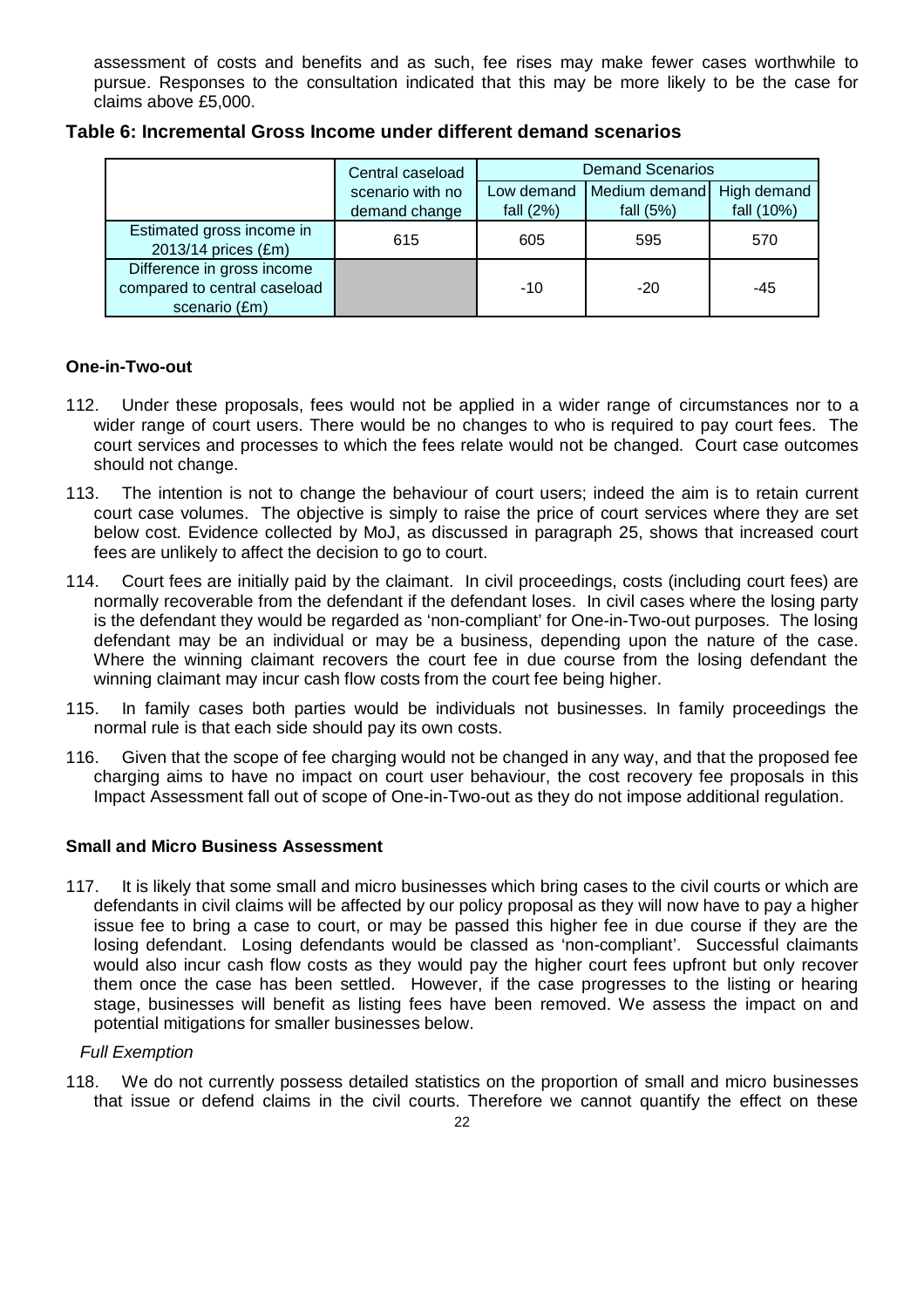businesses. A full exemption for these businesses would not be possible as the proposed fees will apply to all court users and firms would have to prove their size to court staff if an exemption was based on the size of their business.

#### *Partial Exemption*

- 119. There are two key reasons why small and micro businesses will be partially exempted from the proposed fee changes; the value of the claims they tend to bring and some limited eligibility for remissions.
- 120. We have assumed that SMEs tend to issue fees for small amounts and frequently use Money Claims Online (MCOL). The effects of fee changes on SMEs should therefore be partly mitigated as for claims up to £1,500 the issue fees face minimal changes and allocation and listing fees will be removed. The biggest issue fee rise is £200, which applies to claims above £5,000 which tend to be issued by larger businesses or individuals. In addition, MCOL issue fees will continue to be offered at a 10% discount compared to claims issued through the county court and only MCOL fees for claims above £1,500 are increasing under the proposals.
- 121. Fee remissions apply to sole traders as well as individuals so they may not have to pay court fees. Fee remissions do not apply to other businesses and there are no plans to change this. The mitigations identified above should be of benefit to small and micro businesses.

#### *Extended Transition Period*

122. An extended transition period would not be possible as this would increase costs and the complexity of the changeover of fees for HMCTS court staff and users.

#### *Temporary Exemption*

- 123. Smaller businesses will not be able to apply for a temporary exemption. Immediate compliance with the new fees should not harm their business as businesses tend to thoroughly evaluate the costs and benefits of going to court before doing so.
- 124. A study of the factors influencing decisions to bring cases to court<sup>26</sup> showed that SMEs tended to make a financially influenced decision to go to court. SMEs considered the decision to go to court as part of a strategy in addressing what was fundamental to the sustainability of their business. Therefore, the decision to go to court is typically based on a sound financial argument and a high degree of confidence in being successful and recouping their costs from the losing defendant.

#### *Varying Requirements by Type and/or Size of Business*

125. As discussed above, varying requirements based on the type or size of the business would not be possible when setting fees for all court users.

#### *Specific Information Campaigns or User Guides*

126. In order to further mitigate the effects on small and micro businesses, we are producing refreshed user guides to ensure that these businesses know how they will be affected and we will be writing to them to inform them of the changes. A study of court users<sup>27</sup> showed that some considered current court materials to be unclear about both what is required throughout the court process and by when. The new user guide should help to make the process clearer and easier for SMEs, alongside the proposals to remove charging points such as listing and allocation fees which should also simplify the system.

*Direct Financial Aid for Smaller Business*

 $\overline{a}$ 

 $^{26}$  "The role of court fees in affecting users' decisions to bring cases to the civil and family courts: a qualitative study of claimants and applicants" MoJ (2014)

<sup>27</sup> "The role of court fees in affecting users' decisions to bring cases to the civil and family courts: a qualitative study of claimants and applicants" MoJ (2014)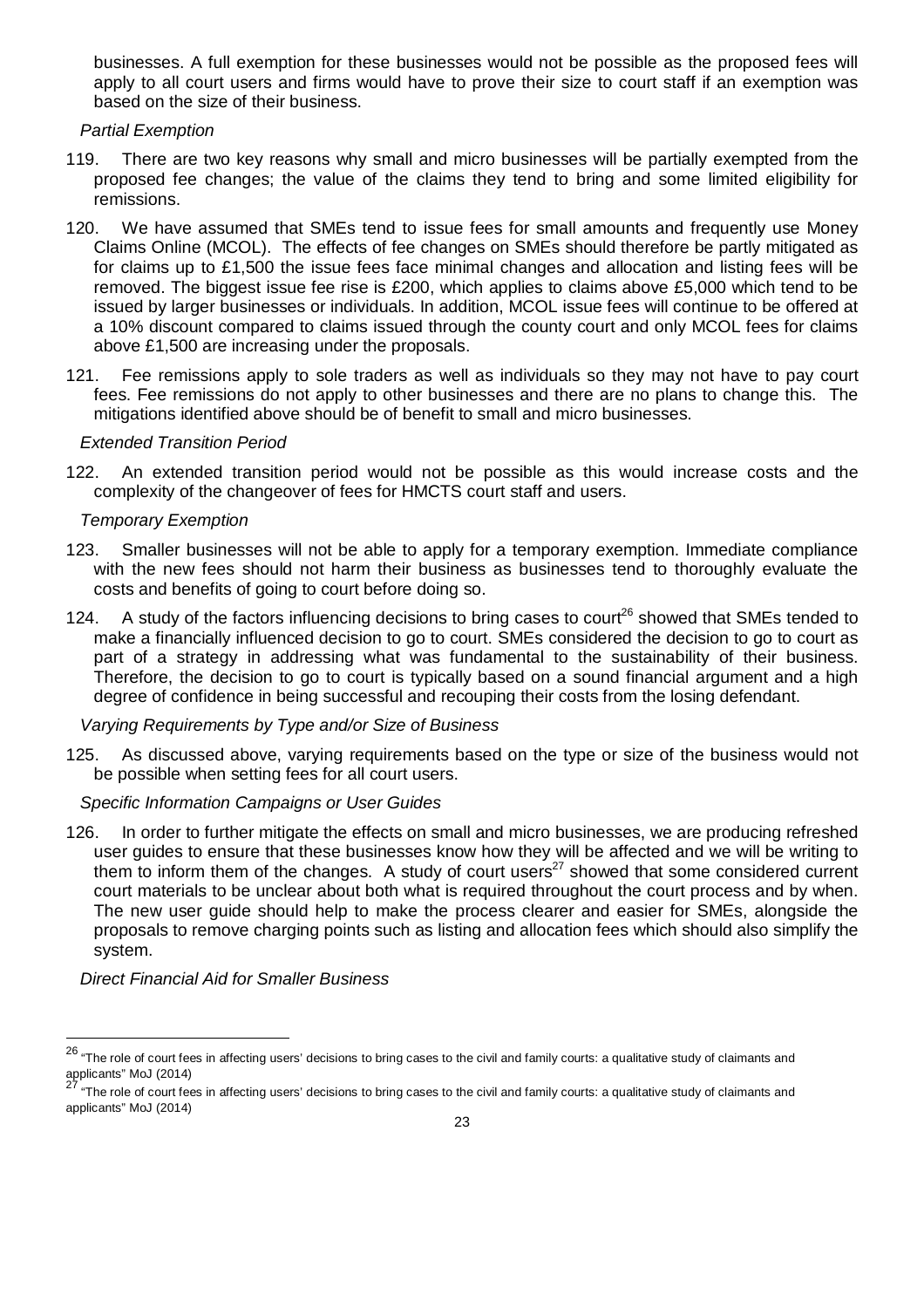127. If a small or micro business is successful in their case, they can apply for a costs order from the losing defendant. This costs order is likely to include the cost of court fees in addition to any legal fees. Therefore, successful small businesses will be able to obtain re-imbursement of the cost associated with complying with cost recovery proposals. Nonetheless, there are likely to be cash flow costs associated with paying the court fee upfront and waiting until a costs order is paid to receive the money back. We evaluate cash flow costs for all businesses above. Although overall cash flow costs are small, they may be more of a burden on smaller businesses with lower cash reserves.

#### *Opt-in and Voluntary Solutions*

128. It is not possible to create a voluntary or opt-in solution for small and micro businesses. As discussed above, the new fees will apply to all court users and must be paid by court users unless they are entitled to a remission.

#### *Views of Small and Micro Businesses*

129. During the consultation period, we sought the views of small and micro businesses. The Federation of Small Businesses was invited to look over the consultation proposals but they did not send a response. Responses were received from other small businesses and representatives. In general although small businesses will benefit from unchanged fees for claims under £1,500, they will be affected by increases to the generic issue fee and money claim issue fees above £1,500.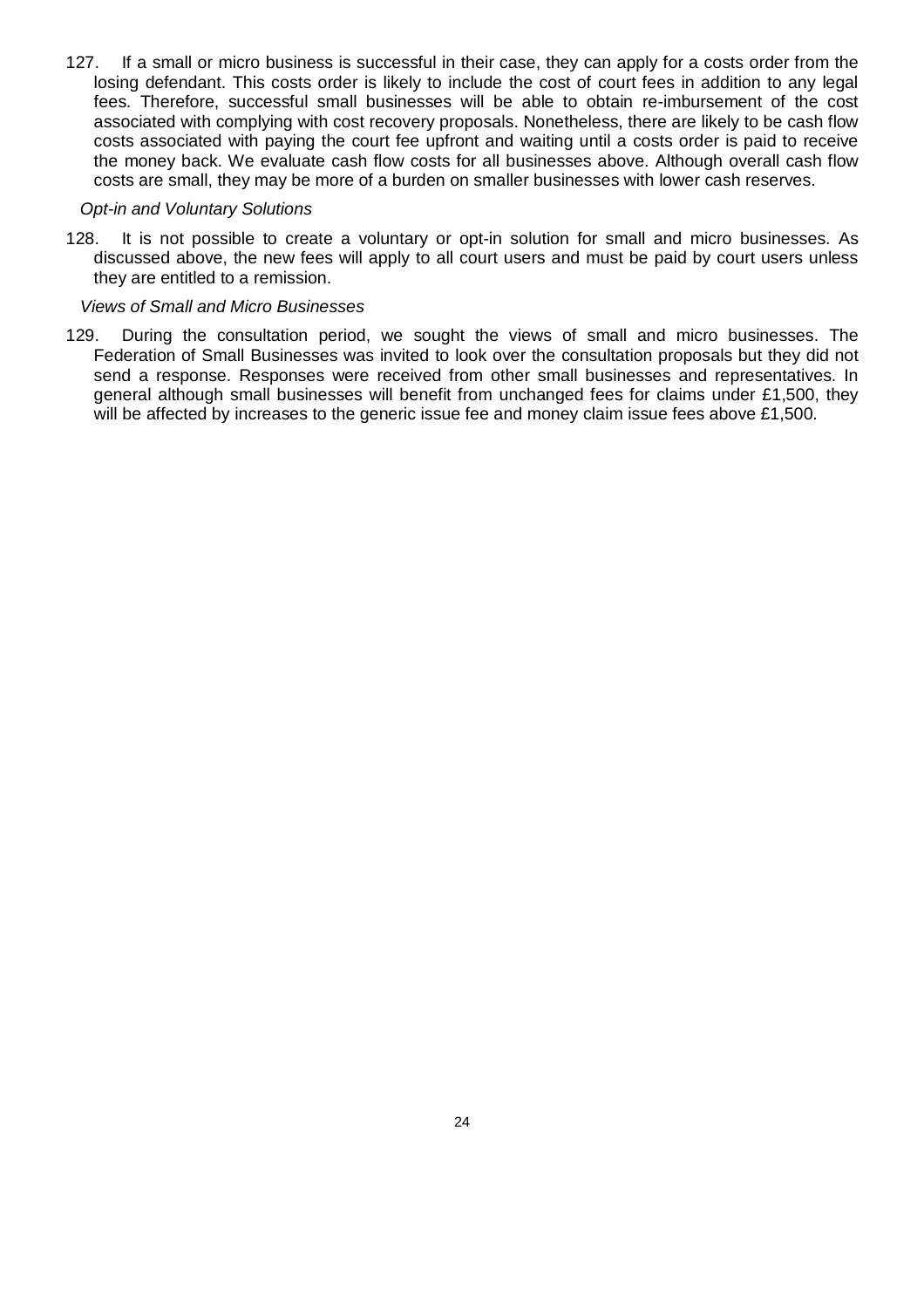## **Annex A: Full list of current and proposed fees (subdivided by fee order)**

# **Civil Proceedings Fees Order 2008**

|        |                                                   | <b>Current</b> |        | Proposed Further information (if required) |
|--------|---------------------------------------------------|----------------|--------|--------------------------------------------|
|        | <b>MONEY CLAIMS: ISSUE FEE</b>                    |                |        |                                            |
| 1.1(a) | Does not exceed £300                              | £35            | £35    |                                            |
| 1.1(b) | Exceeds £300 but does not exceed £500             | £50            | £50    |                                            |
| 1.1(c) | Exceeds £500 but does not exceed £1,000           | £70            | £70    |                                            |
| 1.1(d) | Exceeds £1,000 but does not exceed £1,500         | £80            | £80    |                                            |
| 1.1(e) | Exceeds £1,500 but does not exceed £3,000         | £95            | £115   |                                            |
| 1.1(f) | Exceeds £3,000 but does not exceed £5,000         | £120           | £205   |                                            |
| 1.1(g) | Exceeds £5,000 but does not exceed £15,000        | £245           | £455   |                                            |
| 1.1(h) | Exceeds £15,000 but does not exceed £50,000       | £395           | £610   |                                            |
| 1.1(i) | Exceeds £50,000 but does not exceed £100,000 £685 |                | £910   |                                            |
| 1.1(j) | Exceeds £100,000 but does not exceed<br>£150,000  | £885           | £1,115 |                                            |
| 1.1(k) | Exceeds £150,000 but does not exceed<br>£200,000  | £1,080         | £1,315 |                                            |
| 1.1(l) | Exceeds £200,000 but does not exceed<br>£250,000  | £1,275         | £1,515 |                                            |
| 1.1(m) | Exceeds £250,000 but does not exceed<br>£300,000  | £1,475         | £1,720 |                                            |
| 1.1(n) | Exceeds £300,000, or not limited                  | £1,670         | £1,920 |                                            |
|        |                                                   |                |        |                                            |
|        | <b>MONEY CLAIMS (CCBC): ISSUE FEE</b>             |                |        |                                            |
| 1.2(a) | Does not exceed £300                              | £15            | £25    |                                            |
| 1.2(b) | Exceeds £300 but does not exceed £500             | £30            | £35    |                                            |
| 1.2(c) | Exceeds £500 but does not exceed £1,000           | £55            | £60    |                                            |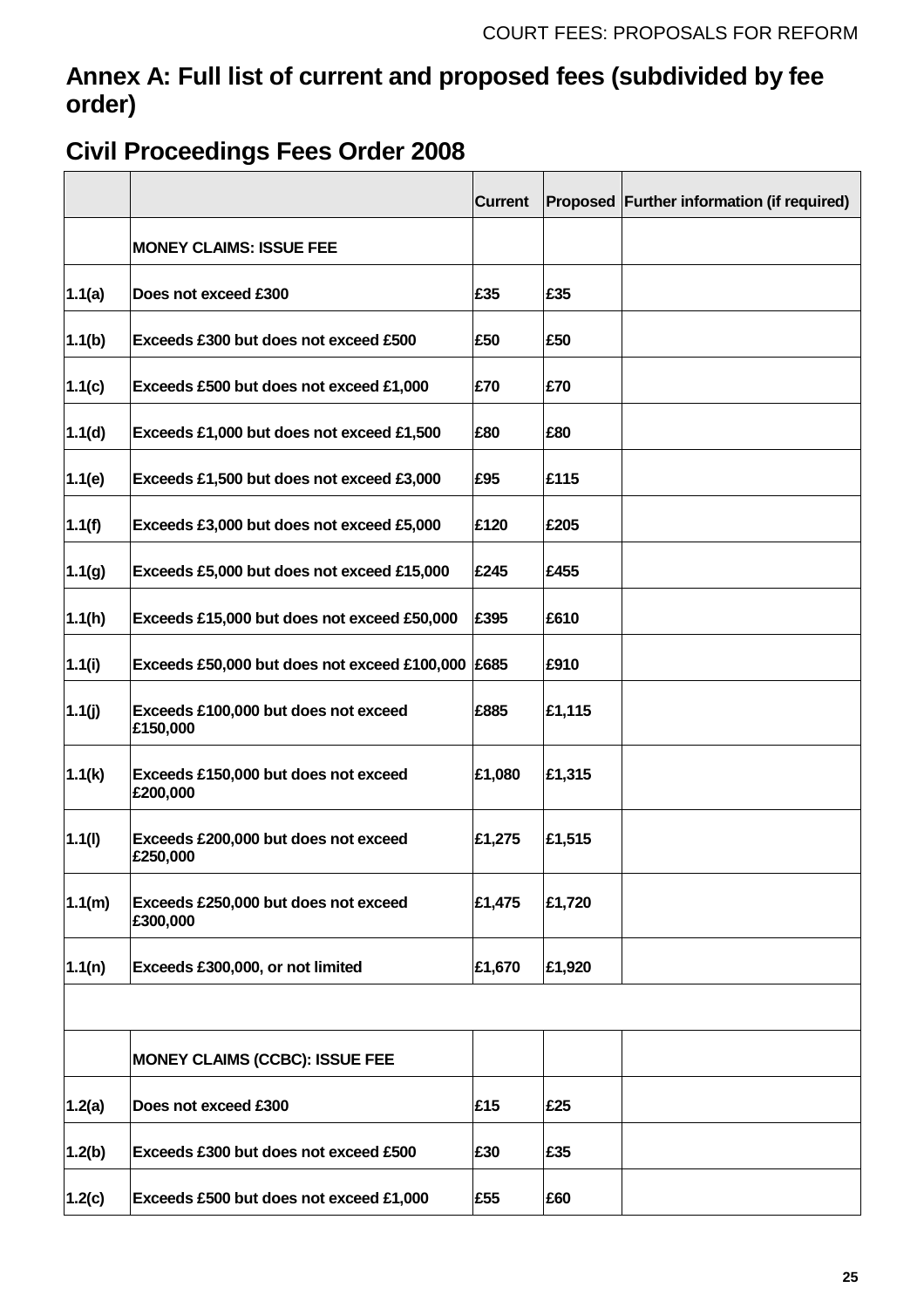|        |                                                   | <b>Current</b> |      | Proposed Further information (if required) |
|--------|---------------------------------------------------|----------------|------|--------------------------------------------|
| 1.2(d) | Exceeds £1,000 but does not exceed £1,500         | £65            | £70  |                                            |
| 1.2(e) | Exceeds £1,500 but does not exceed £3,000         | £75            | £105 |                                            |
| 1.2(f) | Exceeds £3,000 but does not exceed £5,000         | £85            | £185 |                                            |
| 1.2(g) | Exceeds £5,000 but does not exceed £15,000        | £190           | £410 |                                            |
| 1.2(h) | Exceeds £15,000 but does not exceed £50,000       | £310           | £550 |                                            |
| 1.2(i) | Exceeds £50,000 but does not exceed £100,000 £550 |                | £815 |                                            |
|        |                                                   |                |      |                                            |
|        | <b>MONEY CLAIMS ONLINE: ISSUE FEE</b>             |                |      |                                            |
| 1.3(a) | Does not exceed £300                              | £25            | £25  |                                            |
| 1.3(b) | Exceeds £300 but does not exceed £500             | £35            | £35  |                                            |
| 1.3(c) | Exceeds £500 but does not exceed £1,000           | £60            | £60  |                                            |
| 1.3(d) | Exceeds £1,000 but does not exceed £1,500         | £70            | £70  |                                            |
| 1.3(e) | Exceeds £1,500 but does not exceed £3,000         | £80            | £105 |                                            |
| 1.3(f) | Exceeds £3,000 but does not exceed £5,000         | £100           | £185 |                                            |
| 1.3(g) | Exceeds £5,000 but does not exceed £15,000        | £210           | £410 |                                            |
| 1.3(h) | Exceeds £15,000 but does not exceed £50,000       | £340           | £550 |                                            |
| 1.3(i) | Exceeds £50,000 but does not exceed £100,000 £595 |                | £815 |                                            |
|        |                                                   |                |      |                                            |
|        | <b>RECOVERY OF LAND: ISSUE FEE</b>                |                |      |                                            |
| 1.4(a) | <b>High Court</b>                                 | £465           | £480 |                                            |
| 1.4(b) | <b>County Court</b>                               | £175           | £275 |                                            |
| 1.4(c) | <b>County Court (online)</b>                      | £100           | £245 |                                            |
|        |                                                   |                |      |                                            |
|        | <b>OTHER FEES</b>                                 |                |      |                                            |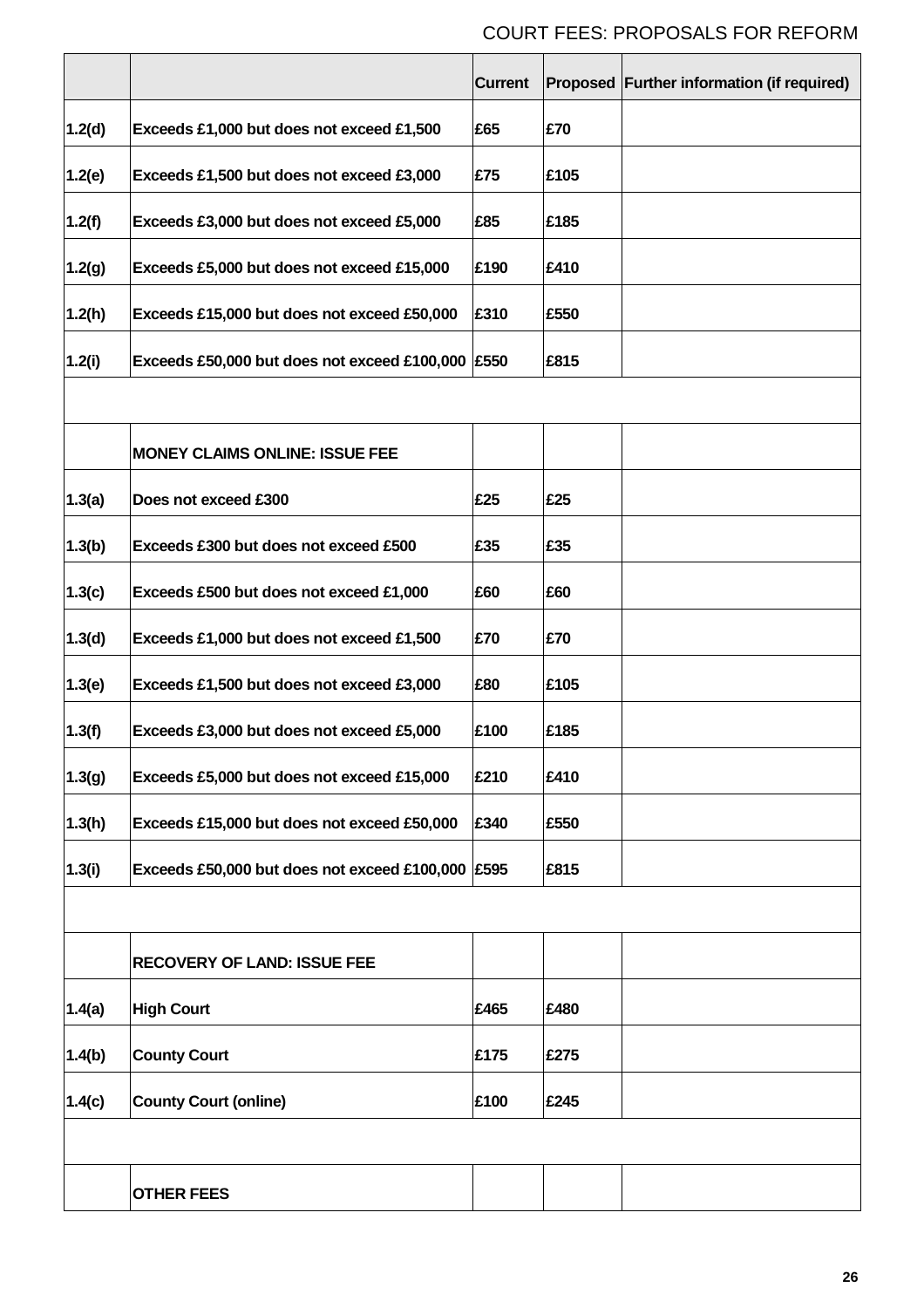|            |                                                                       | <b>Current</b> |        | Proposed Further information (if required)                                                                                                                                                                                                                    |
|------------|-----------------------------------------------------------------------|----------------|--------|---------------------------------------------------------------------------------------------------------------------------------------------------------------------------------------------------------------------------------------------------------------|
| 1.5        | Any other remedy (High Court)                                         | £465           | £480   |                                                                                                                                                                                                                                                               |
|            | Any other remedy (County Court)                                       | £175           | £275   |                                                                                                                                                                                                                                                               |
| 1.6        | Filing proceedings against an unnamed party                           | £45            | £50    |                                                                                                                                                                                                                                                               |
| 1.8(a)     | Permission to issue proceedings                                       | £45            | £50    |                                                                                                                                                                                                                                                               |
| 1.8(b)     | Assessment of costs (under Part 3, Solicitors<br>Act 1974)            | £45            | £50    |                                                                                                                                                                                                                                                               |
|            |                                                                       |                |        |                                                                                                                                                                                                                                                               |
|            | <b>JUDICIAL REVIEW</b>                                                |                |        | The fees proposed at 1.9(a), (aa)<br>(b) and (c) would also apply to<br>fees 1.1, 1.2 and 1.3<br>(respectively) in the Upper<br><b>Tribunal (Immigration and</b><br><b>Asylum Chamber) (Judicial</b><br><b>Review) (England and Wales)</b><br>Fees Order 2011 |
| 1.9(a)     | <b>Permission to apply</b>                                            | £60            | £140   |                                                                                                                                                                                                                                                               |
| $1.9$ (aa) | On request to reconsider at a hearing a<br>decision on permission     | £215           | £350   |                                                                                                                                                                                                                                                               |
| 1.9(b)     | <b>Permission to proceed</b>                                          | £215           | £700   | Where fee 1.9(aa) has been paid<br>and permission is granted at a<br>hearing, only £350 of fee 1.9b is<br>payable                                                                                                                                             |
| 1.9(c)     | Permission to proceed (claim not started by JR $\,$ £60<br>procedure) |                | £140   |                                                                                                                                                                                                                                                               |
|            |                                                                       |                |        |                                                                                                                                                                                                                                                               |
|            | <b>GENERAL FEES: HIGH COURT AND COUNTY</b><br><b>COURT</b>            |                |        |                                                                                                                                                                                                                                                               |
|            | Allocation fee: Small claims track (exceeding<br>£1,500)              | £40            | £0     | This fee is no longer charged                                                                                                                                                                                                                                 |
|            | Allocation fee: Fast track and multi-track                            | £220           | £0     | This fee is no longer charged                                                                                                                                                                                                                                 |
|            | <b>Listing fee</b>                                                    | £110           | £0     | This fee is no longer charged                                                                                                                                                                                                                                 |
| 2.1(a)     | Hearing fee: Multi-track case                                         | £1,090         | £1,090 |                                                                                                                                                                                                                                                               |
| 2.1(b)     | Hearing fee: Fast-track case                                          | £545           | £560   |                                                                                                                                                                                                                                                               |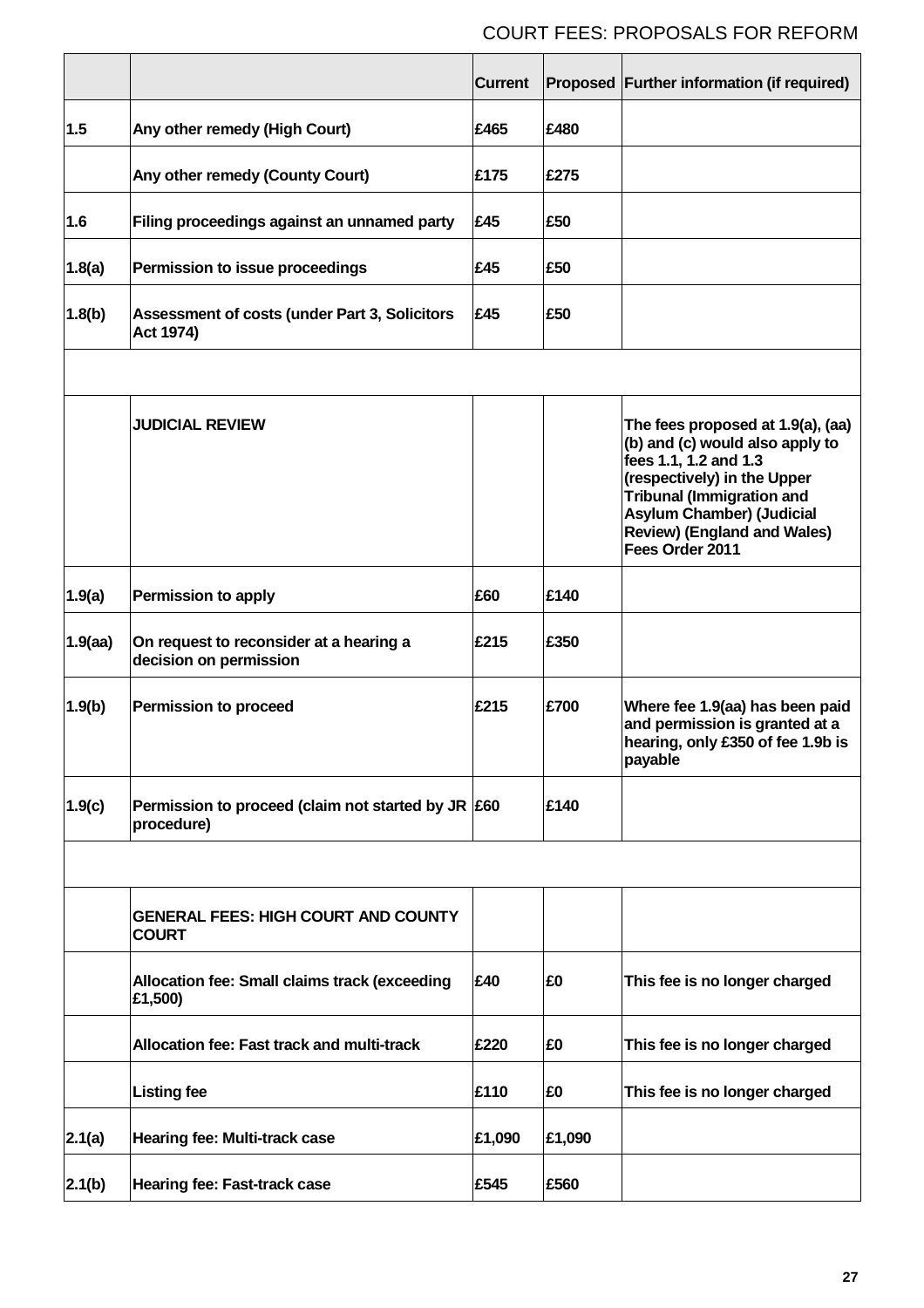|            |                                                                                   | <b>Current</b> |      | Proposed Further information (if required) |
|------------|-----------------------------------------------------------------------------------|----------------|------|--------------------------------------------|
| 2.1(c)(i)  | Hearing fee: Small claims case (does not<br>exceed £300)                          | £25            | £25  |                                            |
| 2.1(c)(ii) | Hearing fee: Small claims case (exceeds £300<br>but not £500)                     | £55            | £55  |                                            |
|            | 2.1(c)(iii) Hearing fee: Small claims case (exceeds £500<br>but not £1,000)       | £80            | £80  |                                            |
|            | 2.1(c)(iv) Hearing fee: Small claims case (exceeds £1,000 £110<br>but not £1,500) |                | £115 |                                            |
| 2.1(c)(v)  | Hearing fee: Small claims case (exceeds £1,500 £165<br>but not £3,000)            |                | £170 |                                            |
|            | 2.1(c)(vi) Hearing fee: Small claims case (exceeds<br>£3,000)                     | £325           | £335 |                                            |
| 2.2        | Appellant's/respondent's notice (High Court)                                      | £235           | £240 |                                            |
| 2.3(a)     | Appellant's/respondent's notice (County<br>court-small claims)                    | £115           | £120 |                                            |
| 2.3(b)     | Appellant's/respondent's notice (County<br>court-other claims)                    | £135           | £140 |                                            |
| 2.4        | General application (on notice)                                                   | £80            | £155 |                                            |
| 2.5        | General application (by consent/without notice) £45                               |                | £50  |                                            |
| 2.6        | Application for summons or order for witness<br>to attend court                   | £40            | £50  |                                            |
| 2.7        | Application to vary a judgement or suspend<br>enforcement                         | £40            | £50  |                                            |
| 2.8        | Issue of a certificate of satisfaction                                            | £15            | £15  |                                            |
|            | <b>BANKRUPTCY/INSOLVENCY</b>                                                      |                |      |                                            |
| 3.1(a)     | Petition for bankruptcy (presented by debtor)                                     | £175           | £180 |                                            |
| 3.1(b)     | Petition for bankruptcy (presented by<br>creditor/other person)                   | £220           | £275 |                                            |
| 3.2        | Petition for an administration order                                              | £175           | £275 |                                            |
| 3.3        | Any other petition                                                                | £220           | £275 |                                            |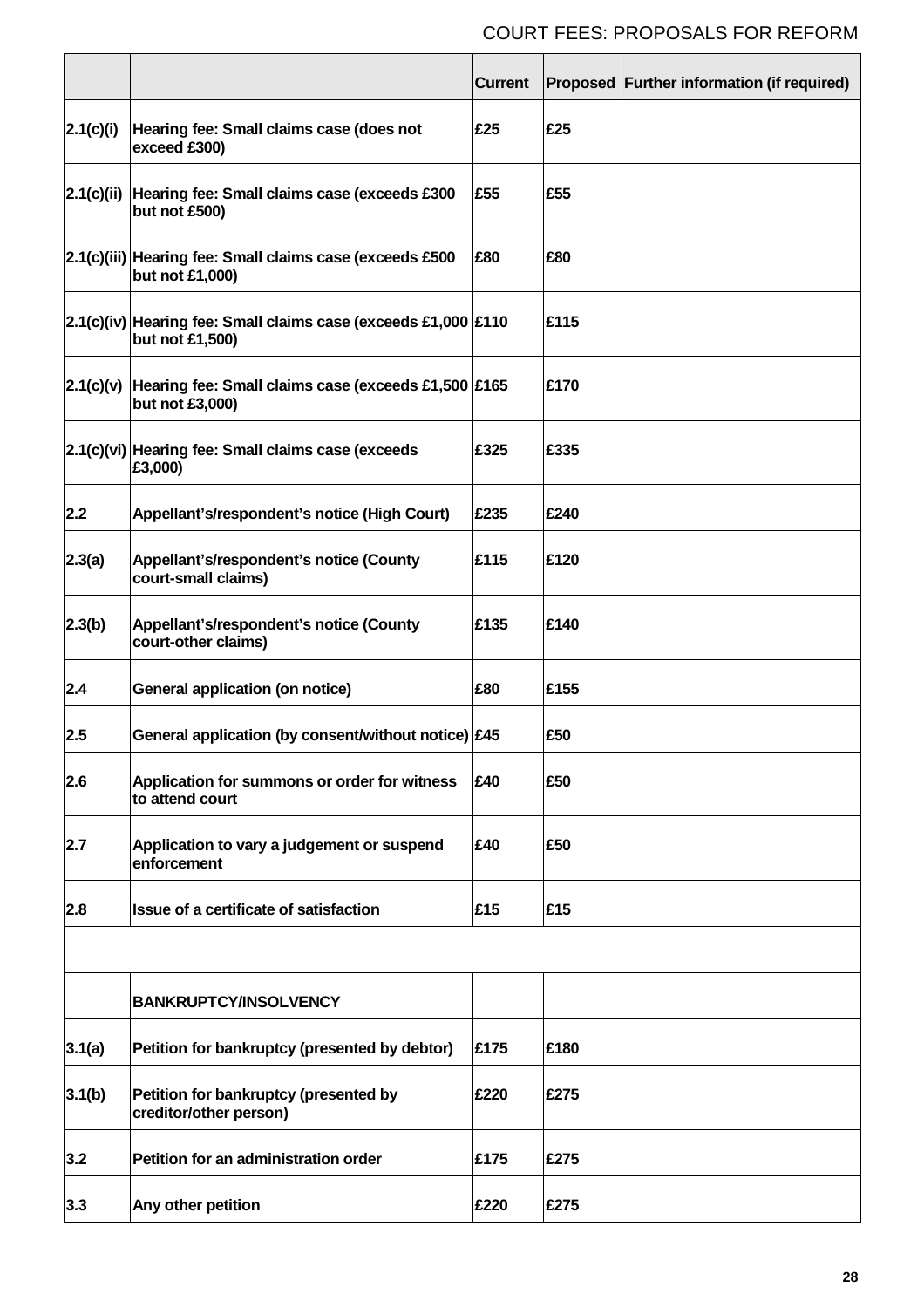|        |                                                               | <b>Current</b>  |                 | Proposed Further information (if required) |
|--------|---------------------------------------------------------------|-----------------|-----------------|--------------------------------------------|
| 3.4(a) | Request for a certificate of discharge from<br>bankruptcy     | £70             | £70             |                                            |
| 3.4(b) | Copy of a certificate of discharge from<br>bankruptcy         | £5              | £10             |                                            |
| 3.5    | Insolvency - other application                                | £155            | £275            |                                            |
| 3.6    | Winding up fee                                                | £155            | £160            |                                            |
| 3.7    | Voluntary winding up fee                                      | £35             | £50             |                                            |
| 3.8    | Notice of intention to appoint administrator                  | £35             | £50             |                                            |
| 3.9    | Submission of nominee's report                                | £35             | £50             |                                            |
| 3.10   | <b>Filing insolvency documents</b>                            | £35             | £50             |                                            |
| 3.11   | Application within proceedings (by<br>consent/without notice) | £35             | £50             |                                            |
| 3.12   | Application within proceedings (with notice)                  | £70             | £155            |                                            |
| 3.13   | Search of bankruptcy and company records<br>(County Court)    | £45             | £45             |                                            |
|        |                                                               |                 |                 |                                            |
|        | <b>COPY DOCUMENTS</b>                                         |                 |                 |                                            |
| 4.1(a) | Copy of a document (10 pages or less)                         | £5              | £10             |                                            |
| 4.1(b) | For each subsequent page                                      | 50 <sub>p</sub> | 50 <sub>p</sub> |                                            |
| 4.2    | Copy of a document in electronic form (for<br>each copy)      | £5              | £10             |                                            |
|        |                                                               |                 |                 |                                            |
|        | <b>DETERMINATION OF COSTS (Senior/County</b><br>Court)        |                 |                 |                                            |
| 5.1    | Where the party filing the request is legally<br>aided        | £195            | £200            |                                            |
| 5.2(a) | Amount does not exceed £15,000                                | £325            | £335            |                                            |
| 5.2(b) | Exceeds £15,000 but does not exceed £50,000                   | £655            | £675            |                                            |
| 5.2(c) | Exceeds £50,000 but does not exceed £100,000 £980             |                 | £1,005          |                                            |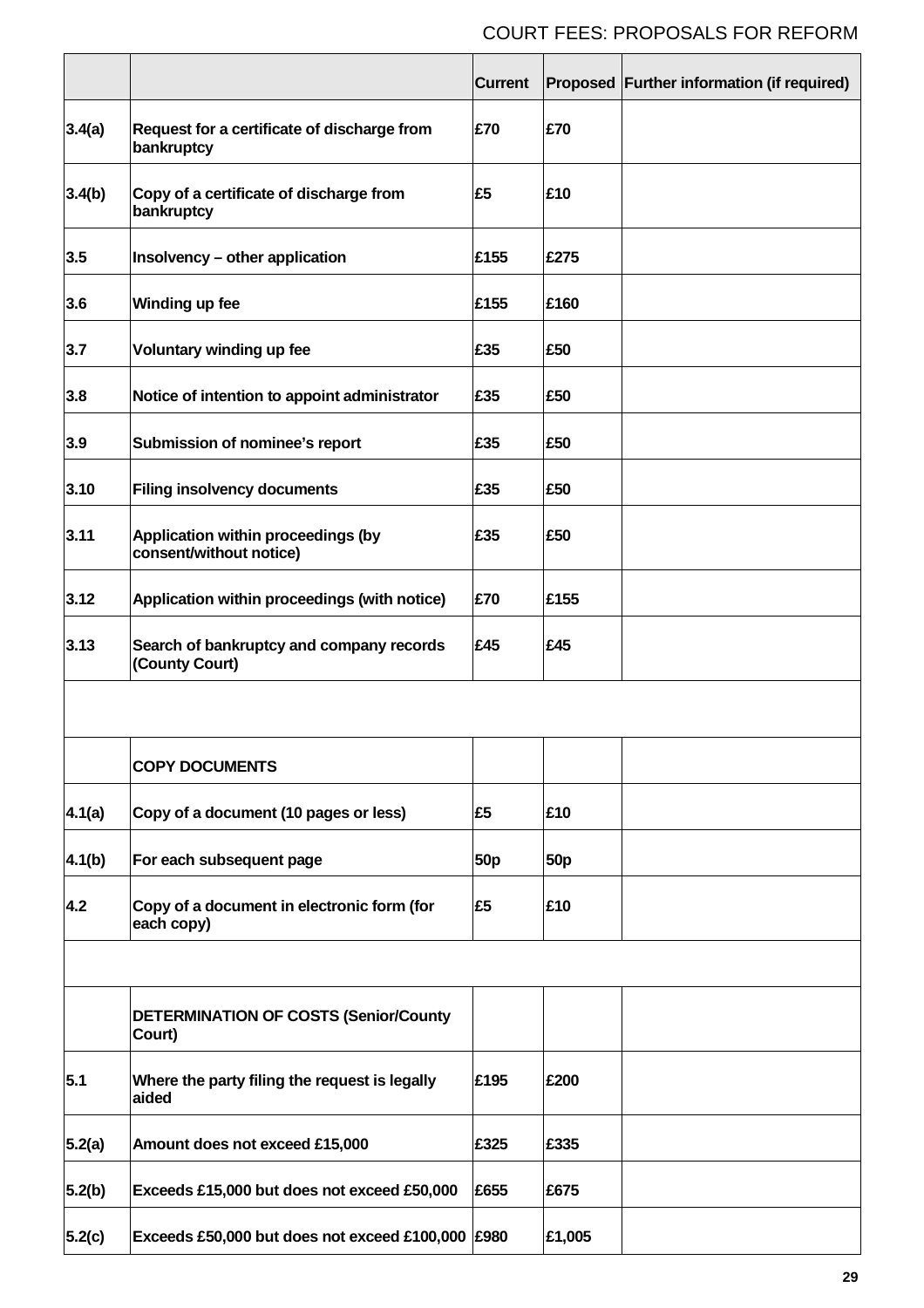|        |                                                                                                      | <b>Current</b> |        | Proposed Further information (if required) |
|--------|------------------------------------------------------------------------------------------------------|----------------|--------|--------------------------------------------|
| 5.2(d) | Exceeds £100,000 but does not exceed<br>£150,000                                                     | £1,310         | £1,345 |                                            |
| 5.2(e) | Exceeds £150,000 but does not exceed<br>£200,000                                                     | £1,635         | £1,680 |                                            |
| 5.2(f) | Exceeds £200,000 but does not exceed<br>£300,000                                                     | £2,455         | £2,520 |                                            |
| 5.2(g) | Exceeds £300,000 but does not exceed<br>£500,000                                                     | £4,090         | £4,200 |                                            |
| 5.2(h) | Exceeds £500,000                                                                                     | £5,455         | £5,600 |                                            |
| 5.3    | Issue of default costs certificate                                                                   | £60            | £60    |                                            |
| 5.4    | Appeal (detailed assessment proceedings)                                                             | £205           | £210   |                                            |
| 5.5    | Request/application to set aside a default costs £105<br>certificate                                 |                | £110   |                                            |
|        |                                                                                                      |                |        |                                            |
|        | DETERMINATION (IN THE SENIOR COURT) OF<br><b>COSTS OCCURRED IN THE COURT OF</b><br><b>PROTECTION</b> |                |        |                                            |
| 6.1(a) | Where the amount of costs does not exceed<br>£3,000                                                  | £110           | £115   |                                            |
| 6.1(b) | All other cases                                                                                      | £220           | £225   |                                            |
| 6.2    | Appeal (detailed assessment proceedings)                                                             | £65            | £65    |                                            |
| 6.3    | Request/application to set aside a default costs £65<br>certificate                                  |                | £65    |                                            |
|        |                                                                                                      |                |        |                                            |
|        | <b>ENFORCEMENT (HIGH COURT)</b>                                                                      |                |        |                                            |
| 7.1    | Sealing a writ of control/possession/delivery                                                        | £60            | £60    |                                            |
| 7.2    | Application for order for debtor/other person to £50<br>attend court                                 |                | £50    |                                            |
| 7.3(a) | Application for third party debt<br>order/appointment of a receiver                                  | £100           | £100   |                                            |
| 7.3(b) | Application for a charging order                                                                     | £100           | £100   |                                            |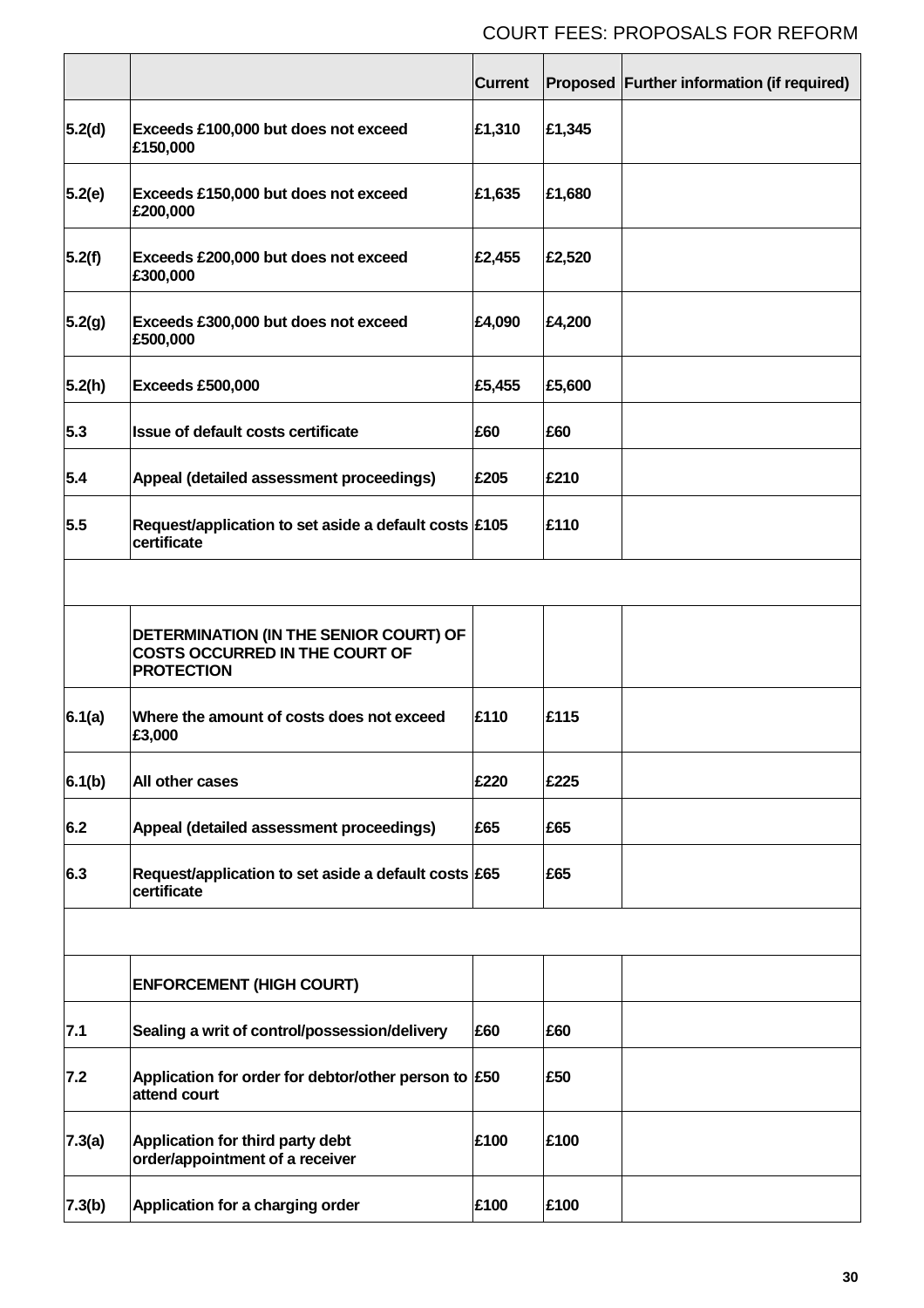|        |                                                                                                                                                                   | <b>Current</b> |      | Proposed Further information (if required)                                                    |
|--------|-------------------------------------------------------------------------------------------------------------------------------------------------------------------|----------------|------|-----------------------------------------------------------------------------------------------|
| 7.4    | Application for a judgement summons                                                                                                                               | £100           | £100 |                                                                                               |
| 7.5    | Request/application to register a judgement or<br>order<br>Permission to enforce an arbitration award<br>Certified copy of a judgement or order for use<br>abroad | £60            | £60  |                                                                                               |
|        |                                                                                                                                                                   |                |      |                                                                                               |
|        |                                                                                                                                                                   |                |      |                                                                                               |
|        | <b>ENFORCEMENT (COUNTY COURT)</b>                                                                                                                                 |                |      |                                                                                               |
| 8.1(a) | Issue of warrant of execution against goods<br>(non-CCBC)                                                                                                         | £100           | £100 |                                                                                               |
| 8.1(b) | Issue of warrant of execution against goods<br>(CCBC cases)                                                                                                       | £70            | £70  |                                                                                               |
| 8.2    | Request for attempt of execution of warrant at<br>new address                                                                                                     | £30            | £30  |                                                                                               |
| 8.3    | Application to require judgement debtor to<br>attend court                                                                                                        | £50            | £50  |                                                                                               |
| 8.4(a) | Application for a third-party debt order                                                                                                                          | £100           | £100 |                                                                                               |
| 8.4(b) | Application for a charging order                                                                                                                                  | £100           | £100 |                                                                                               |
| 8.5    | Application for a judgement summons                                                                                                                               | £100           | £100 |                                                                                               |
| 8.6    | Issue of a warrant of possession/warrant of<br>delivery                                                                                                           | £110           | £110 |                                                                                               |
| 8.7    | Application for an attachment of earnings order £100                                                                                                              |                | £100 |                                                                                               |
| 8.8    | <b>Consolidated attachment of</b><br>earnings/administration order                                                                                                | *              | *    | *10p in every £1 (or part of £1) of<br>the money paid in respect of<br>debts due to creditors |
| 8.9    | Application for enforcement of an award of a<br>sum of money or any other decision made by<br>any court, tribunal, body or person*                                | £40            | £40  | *(decisions taken anywhere<br>outside the High Court or a<br>county court)                    |
| 8.10   | Request for an order to recover a specified<br>road traffic debt                                                                                                  | £7             | £7   |                                                                                               |
| 8A.1   | Request for service by a bailiff                                                                                                                                  | £100           | £100 |                                                                                               |
|        |                                                                                                                                                                   |                |      |                                                                                               |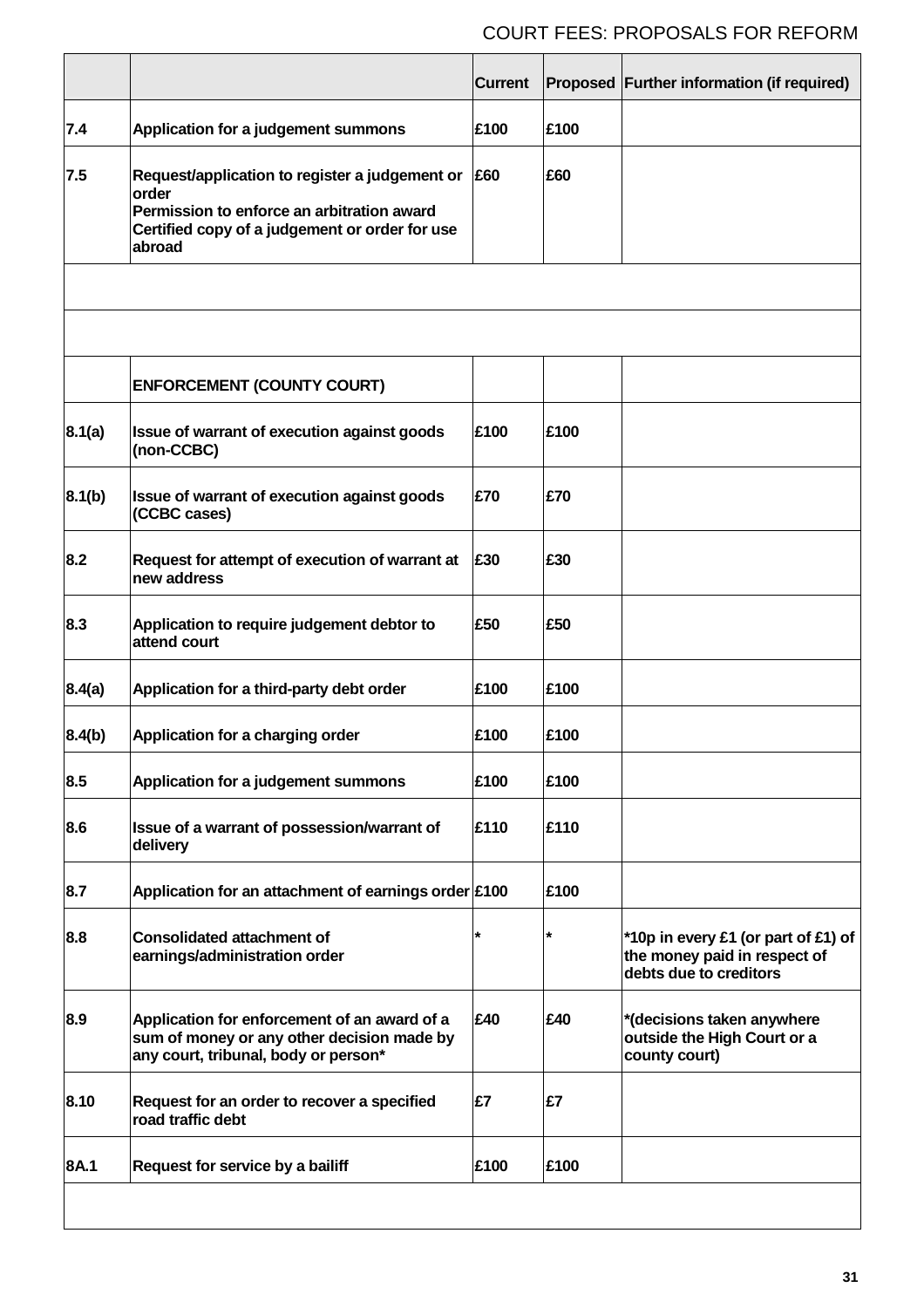|         |                                                                         | <b>Current</b> |         | Proposed Further information (if required)                                                                                                                                                                                           |
|---------|-------------------------------------------------------------------------|----------------|---------|--------------------------------------------------------------------------------------------------------------------------------------------------------------------------------------------------------------------------------------|
|         | <b>SALE (COUNTY COURT)</b>                                              |                |         |                                                                                                                                                                                                                                      |
| 9.1     | Removing goods to a place of deposit                                    |                | $\star$ | *The reasonable expenses<br>incurred                                                                                                                                                                                                 |
|         | Advertising a sale by public auction                                    | *              | $\star$ | This fee is no longer charged                                                                                                                                                                                                        |
| 9.2     | <b>Appraisement of goods</b>                                            |                | *       | *5p in every £1 (or part of £1) of<br>the appraised value                                                                                                                                                                            |
| 9.3     | Sale of goods                                                           | $\star$        | *       | *15p in every £1 (or part of £1) of<br>the amount realised by the sale,<br>or such other sum as the district<br>judge may consider to be<br>justified                                                                                |
| 9.4     | No sale - execution withdrawn, satisfied or<br>stopped                  |                | *       | *10p in every £1 (or part of £1)<br>or the value of the goods<br>seized, the value to be the<br>appraised value where the<br>goods have been appraised or<br>such other sum as the district<br>judge may consider to be<br>justified |
|         |                                                                         |                |         |                                                                                                                                                                                                                                      |
|         |                                                                         |                |         |                                                                                                                                                                                                                                      |
|         | FEES PAYABLE IN THE HIGH COURT ONLY                                     |                |         |                                                                                                                                                                                                                                      |
| 10.1    | <b>Bills of sale</b>                                                    | £25            | £25     |                                                                                                                                                                                                                                      |
| 10.2    | Official certificate of the result of a search (for<br>each name)       | £45            | £45     |                                                                                                                                                                                                                                      |
| 10.3    | Search, in person, of court records (per 15<br>minutes)                 | £7             | £10     |                                                                                                                                                                                                                                      |
|         |                                                                         |                |         |                                                                                                                                                                                                                                      |
|         | JUDGE SITTING AS AN ARBITRATOR                                          |                |         |                                                                                                                                                                                                                                      |
| 10.4(a) | Appointment of a judge of the Commercial<br>Court                       | £2,390         | £2,455  |                                                                                                                                                                                                                                      |
| 10.4(b) | Appointment of a judge of the Technology &<br><b>Construction Court</b> | £1,860         | £2,455  |                                                                                                                                                                                                                                      |
| 10.5(a) | Hearing before a judge of the Commercial<br>Court                       | £2,390         | £2,455  |                                                                                                                                                                                                                                      |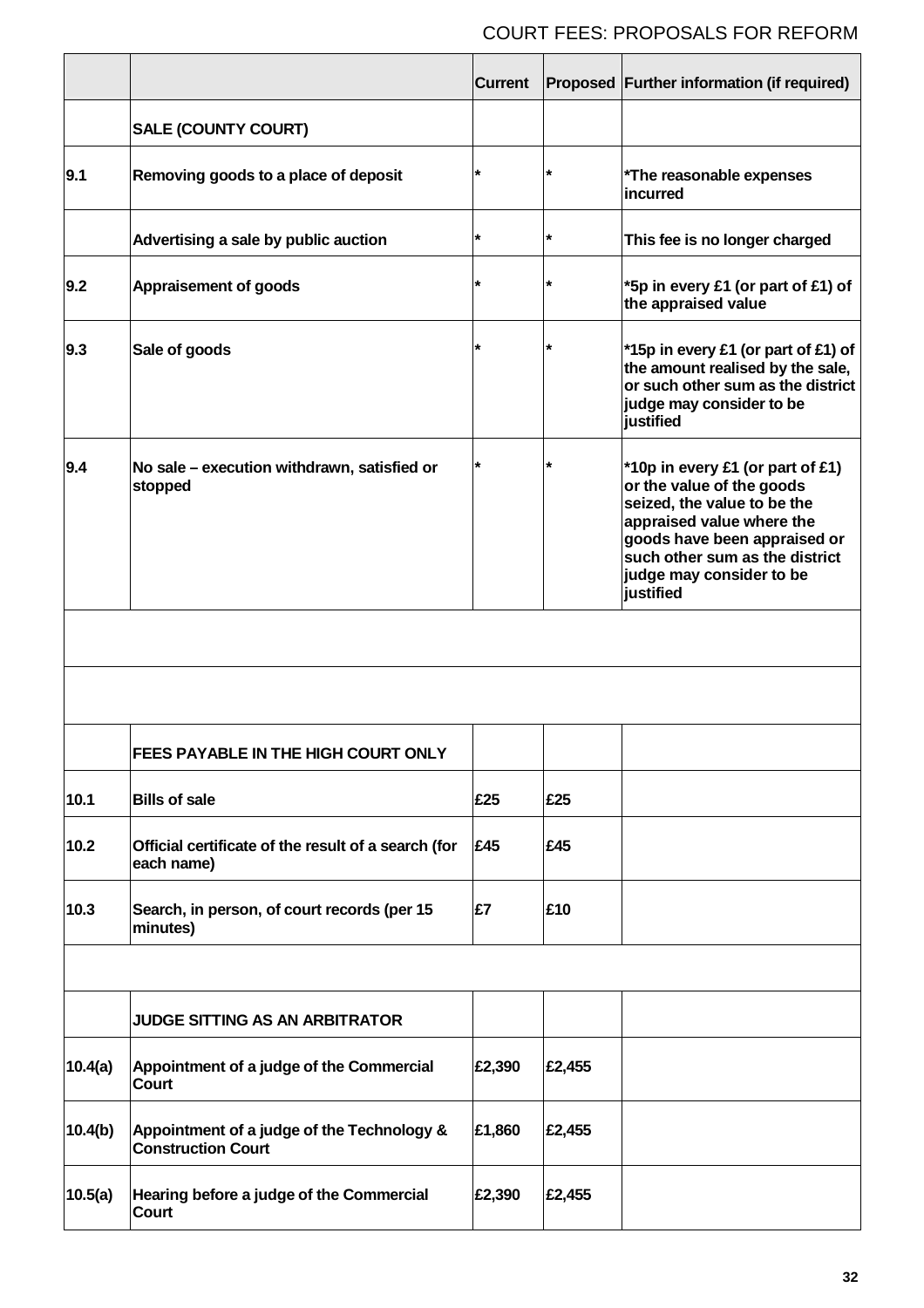|         |                                                                         | <b>Current</b>  |                 | Proposed Further information (if required)                                                                                                         |
|---------|-------------------------------------------------------------------------|-----------------|-----------------|----------------------------------------------------------------------------------------------------------------------------------------------------|
| 10.5(b) | Hearing before a judge of the Technology &<br><b>Construction Court</b> | £1,860          | £2,455          |                                                                                                                                                    |
|         |                                                                         |                 |                 |                                                                                                                                                    |
|         | <b>ADMIRALTY</b>                                                        |                 |                 |                                                                                                                                                    |
| 11.1    | Issue of a warrant for the arrest of a ship or<br>goods                 | £220            | £225            |                                                                                                                                                    |
| 11.2    | Sale of ship or goods (minimum fee)                                     | £200            | £205            | (Minimum fee)                                                                                                                                      |
|         | PLUS: for every £100/fraction of £100 up to<br>£100,000                 | £1              | £1              |                                                                                                                                                    |
|         | PLUS: for every £100/fraction of £100<br>exceeding £100,000             | 50 <sub>p</sub> | 50 <sub>p</sub> |                                                                                                                                                    |
| 11.3    | Entering a reference for hearing by the<br>Registrar                    | £70             | £70             |                                                                                                                                                    |
|         |                                                                         |                 |                 |                                                                                                                                                    |
|         | PAYABLE IN HIGH COURT AND COURT OF<br><b>APPEAL ONLY</b>                |                 |                 |                                                                                                                                                    |
| 12.1    | <b>Affidavit</b>                                                        | £11             | £11             |                                                                                                                                                    |
| 12.2    | For each exhibit referred to                                            | F2              | F2              |                                                                                                                                                    |
|         |                                                                         |                 |                 |                                                                                                                                                    |
|         | PAYABLE IN THE COURT OF APPEAL ONLY                                     |                 |                 |                                                                                                                                                    |
| 13.1(a) | Application - permission to appeal/extension of £235<br>time            |                 | £480            |                                                                                                                                                    |
| 13.1(b) | Permission to appeal is not required or has<br>been granted             | £465            | £1,090          | This fee would also be payable<br>for a renewed application for<br>leave to appeal. If this was<br>successful, no further fee would<br>be payable. |
| 13.1(c) | Appellant/respondent filing an appeal<br>questionnaire                  | £465            | £1,090          |                                                                                                                                                    |
| 13.2    | On filing a respondent's notice                                         | £235            | £480            |                                                                                                                                                    |
| 13.3    | On filing an application notice                                         | £235            | £480            |                                                                                                                                                    |
|         | <b>Additional application</b>                                           | *               | £480            | *New fee                                                                                                                                           |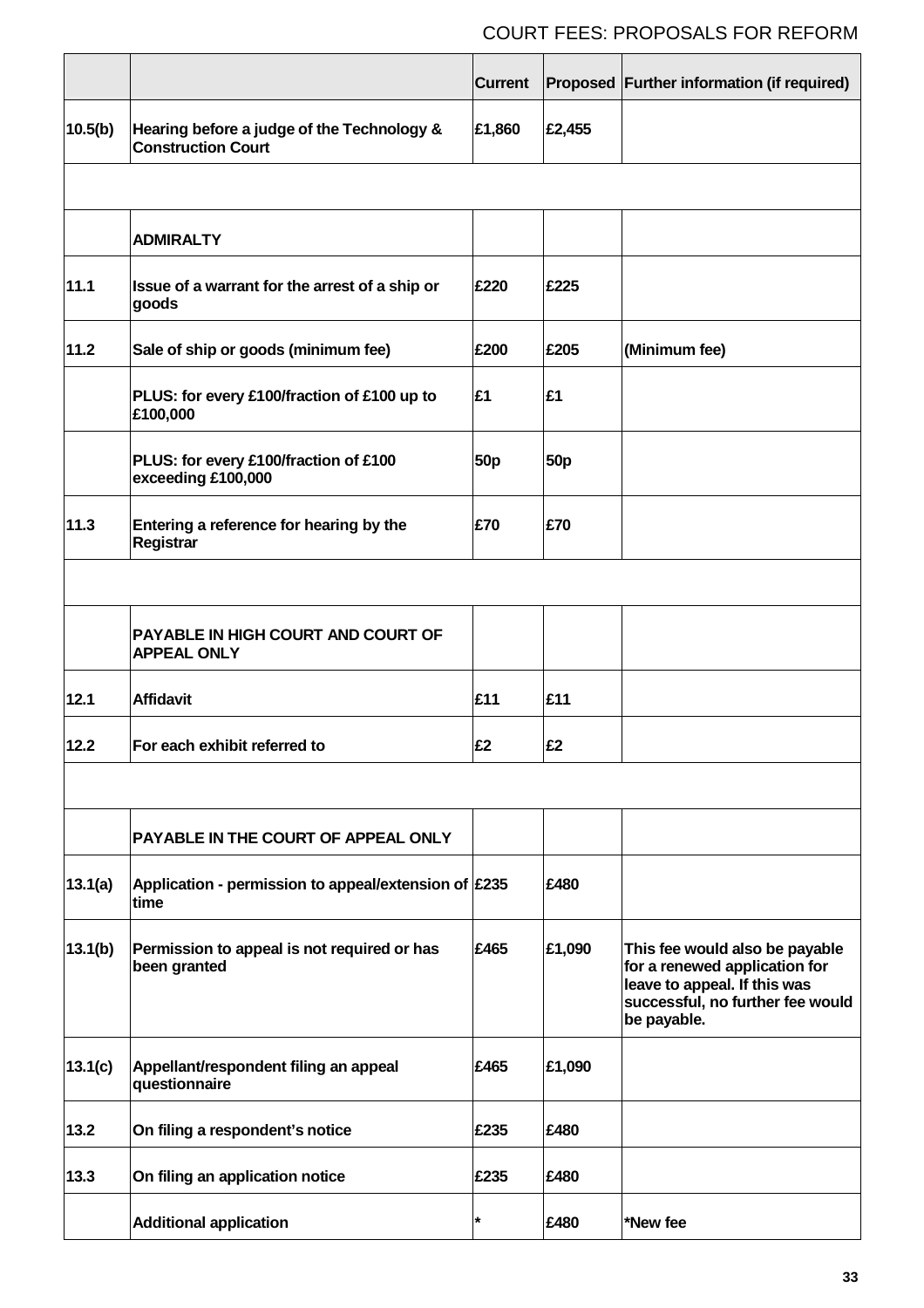|                                                   | <b>Current</b> |            | <b>Proposed Further information (if required)</b> |
|---------------------------------------------------|----------------|------------|---------------------------------------------------|
| <b>General application (on notice)</b>            |                | £155       | *New fee                                          |
| General application (by consent/without notice) * |                | <b>E50</b> | *New fee                                          |

# **Family Proceedings Fees Order 2008**

|        |                                                                     | <b>Current</b> |      | Proposed Further information (if required) |
|--------|---------------------------------------------------------------------|----------------|------|--------------------------------------------|
|        | <b>ISSUE FEES</b>                                                   |                |      |                                            |
| $1.1$  | Where no other fee is specified                                     | £245           | £245 |                                            |
| $1.2$  | Application for divorce/nullity of marriage or<br>civil partnership | £410           | £410 |                                            |
| 1.3    | Application for matrimonial or civil partnership<br>order           | £365           | £365 |                                            |
| 1.4    | Forced marriage protection order                                    | £75            | £75  |                                            |
| 1.5    | Amendment of application for matrimonial/civil<br>partnership order | £95            | £95  |                                            |
| 1.6    | Answer to application for matrimonial/civil<br>partnership order    | £245           | £245 |                                            |
| 1.7    | Application for an order of assessment of costs £40                 |                | £50  |                                            |
| 1.8    | Application for parental order                                      | £215           | £215 |                                            |
|        |                                                                     |                |      |                                            |
|        | PROCEEDINGS UNDER THE CHILDREN ACT<br>1989                          |                |      |                                            |
| 2.1(a) | Parental responsibility (section 4(1)(c) or (3),<br>4A(1)(b) or(3)) | £215           | £215 |                                            |
| 2.1(b) | Parental responsibility (section 4ZA(1)(c) or (6))                  | £215           | £215 |                                            |
| 2.1(c) | Guardians (section 5(1) or 6(7))                                    | £215           | £215 |                                            |
| 2.1(d) | Section 8 orders (section 10(1) or (2))                             | £215           | £215 |                                            |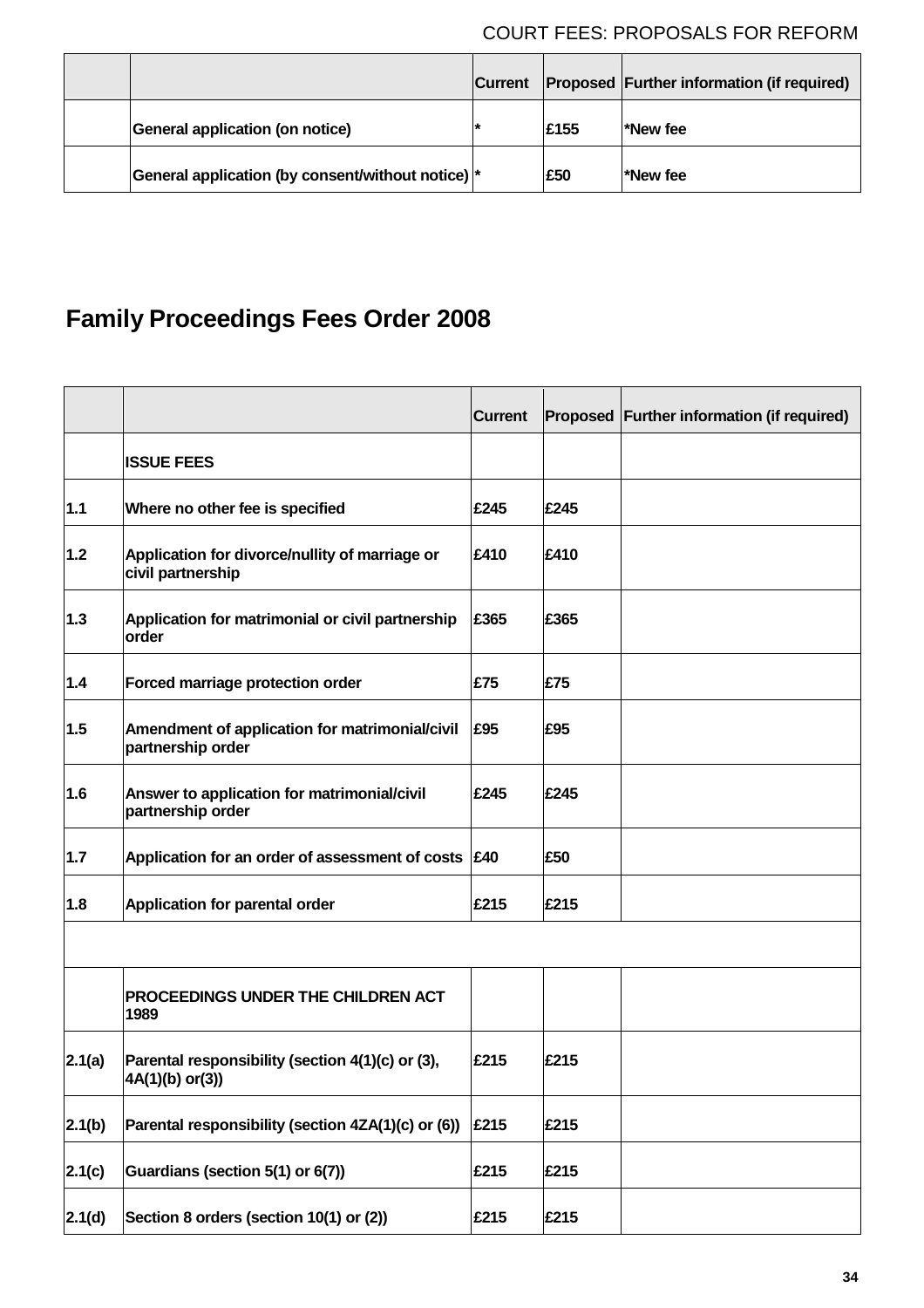|        |                                                                                                                                             | <b>Current</b> |      | Proposed Further information (if required) |
|--------|---------------------------------------------------------------------------------------------------------------------------------------------|----------------|------|--------------------------------------------|
| 2.1(e) | Enforcement orders (section 11J(2))                                                                                                         | £215           | £215 |                                            |
| 2.1(f) | Compensation for financial loss (section $11O(2)$ ) £215                                                                                    |                | £215 |                                            |
| 2.1(g) | Change of child's surname, or removal from<br>jurisdiction while residence order in force<br>(section 13(1))                                | £215           | £215 |                                            |
| 2.1(h) | Special guardianship orders (section 14A(3) or<br>$(6)(a)$ , 14C $(3)$ or 14D $(1)$ )                                                       | £170           | £215 |                                            |
| 2.1(i) | Secure accommodation order (section 25)                                                                                                     | £180           | £215 |                                            |
| 2.1(j) | Change of child's surname, or removal from<br>jurisdiction while care order in force (section<br>33(7)                                      | £180           | £215 |                                            |
| 2.1(k) | Contact with child in care (section 34(2), (3), (4)<br>or (9))                                                                              | £180           | £215 |                                            |
| 2.1(l) | Education supervision order (section 36(1))                                                                                                 | £180           | £215 |                                            |
| 2.1(m) | Variation or discharge etc of care and<br>supervision orders (section 39)                                                                   | £180           | £215 |                                            |
| 2.1(n) | Child assessment order (section 43(1))                                                                                                      | £180           | £215 |                                            |
| 2.1(0) | <b>Emergency protection orders (sections 44, 45)</b><br>and 46)                                                                             | £180           | £215 |                                            |
| 2.1(p) | Warrant to assist person exercising powers<br>under emergency protection order (section 48)                                                 | £180           | £215 |                                            |
| 2.1(q) | <b>Recovery order (section 50)</b>                                                                                                          | £180           | £215 |                                            |
| 2.1(r) | Cancellation, variation or removal or imposition<br>of condition of registration or child minder or<br>day carer (section 79K)              | £180           | £215 |                                            |
| 2.1(s) | Warrant to assist person exercising powers to<br>search for children or inspect premises (section<br>102)                                   | £180           | £215 |                                            |
| 2.1(t) | Applications in respect of enforcement orders<br>(paragraph 4(2), 6(2), 7(2) or 9(2) of Schedule A1)                                        | £95            | £95  |                                            |
| 2.1(u) | Amendment of enforcement order by reason of<br>change of address (paragraph 5(2) of Schedule<br>A1)                                         | £95            | £95  |                                            |
| 2.1(v) | Financial provision for children (paragraph 1(1)<br>or (4), 2(1) or (5), 5(6), 6(5), (7) or (8), 8(2), 10(2),<br>11 or 14(1) of Schedule 1) | £215           | £215 |                                            |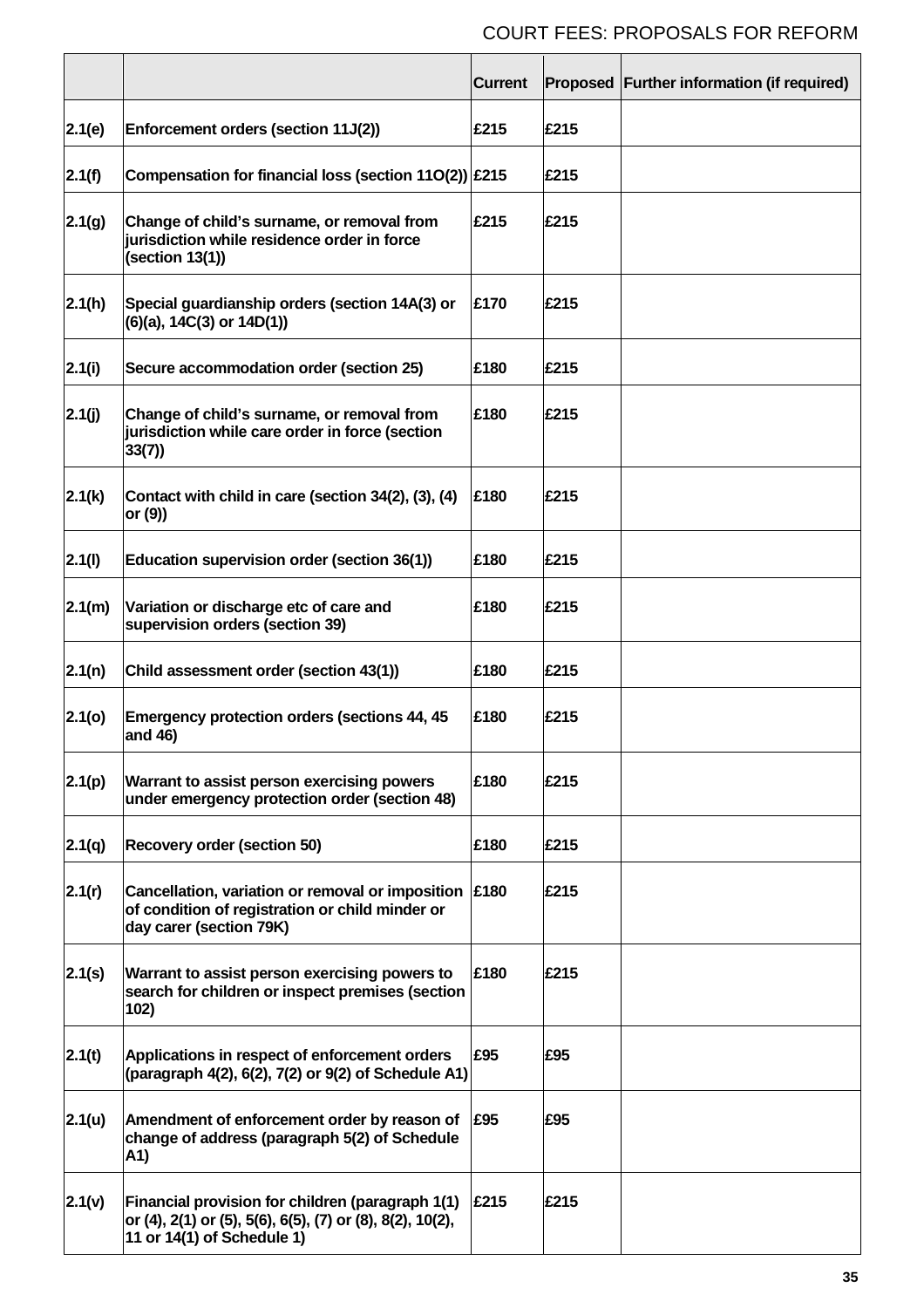|        |                                                                                                             | <b>Current</b> |        | Proposed Further information (if required) |
|--------|-------------------------------------------------------------------------------------------------------------|----------------|--------|--------------------------------------------|
| 2.1(w) | Approval of court for child in care of local<br>authority to live abroad (paragraph 19(1) of<br>Schedule 2) | £180           | £215   |                                            |
| 2.1(x) | Extension of supervision order (paragraph 6 of<br>Schedule 3)                                               | £180           | £215   |                                            |
| 2.1(y) | Extension or discharge of education<br>supervision order (paragraph 15(2) or 17(1) of<br>Schedule 3)        | £180           | £215   |                                            |
| 2.1(z) | Paragraph 8(1) of Schedule 8 (appeals<br>concerning foster parents)                                         | £180           | £215   |                                            |
| 2.2(a) | Application for proceedings under Section 31 of £3,320<br>Act                                               |                | £2,055 |                                            |
|        | Hearing for proceedings under Section 31 of Act £2,155                                                      |                | £0     | Fee removed                                |
| 2.3    | Appeal relating to 2.1(a) to 2.1(g) and 2.1(u)                                                              | £215           | £215   | All now under fee 2.3                      |
|        | Appeal relating to 2.1(h)                                                                                   | £170           | £215   |                                            |
|        | Appeal relating to 2.1(i) to 2.1(r), 2.1(v) to 2.1(x)<br>and 2.2                                            | £180           | £215   |                                            |
| 2.4    | Appeal against a contribution order                                                                         | £180           | £215   |                                            |
|        |                                                                                                             |                |        |                                            |
|        | <b>ADOPTION AND WARDSHIP</b>                                                                                |                |        |                                            |
| 3.1    | Application/permission to apply for adoption                                                                | £170           | £170   |                                            |
| 3.2    | Application for a placement order (under<br>Section 22)                                                     | £455           | £455   |                                            |
| 3.3    | <b>Application to the High Court</b>                                                                        | £170           | £170   |                                            |
|        |                                                                                                             |                |        |                                            |
|        | PROCEEDINGS UNDER THE CHILDREN AND<br><b>ADOPTION ACT 2006</b>                                              |                |        |                                            |
| 4.1    | Application for warning notice to be attached to $\left  \text{\small £50}\right\rangle$<br>a contact order |                | £50    |                                            |
|        |                                                                                                             |                |        |                                            |
|        | <b>APPLICATIONS IN PROCEEDINGS</b>                                                                          |                |        |                                            |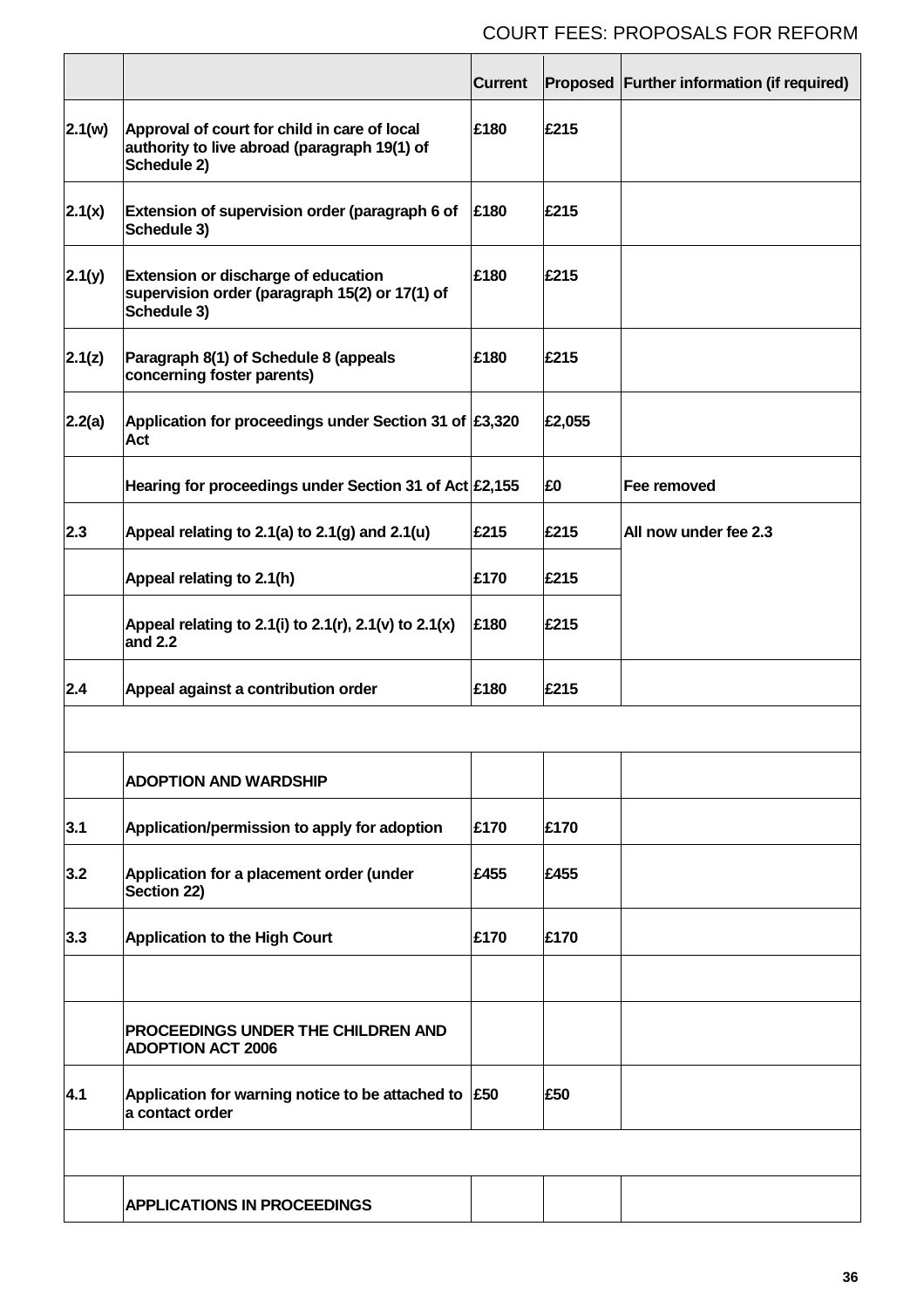|        |                                                                                                                                            | <b>Current</b>  |            | Proposed Further information (if required) |
|--------|--------------------------------------------------------------------------------------------------------------------------------------------|-----------------|------------|--------------------------------------------|
| 5.1    | <b>Application (without notice)</b>                                                                                                        | £45             | £50        |                                            |
| 5.2    | Application for decree nisi, conditional order,<br>separation order                                                                        | £50             | £50        |                                            |
| 5.3    | Application (on notice) (unless otherwise listed) £80                                                                                      |                 | £155       |                                            |
| 5.4    | Application for a financial order                                                                                                          | £255            | £255       | <b>Ancillary relief</b>                    |
|        |                                                                                                                                            |                 |            |                                            |
|        | <b>APPEAL</b>                                                                                                                              |                 |            |                                            |
| 6.1    | Filing an appeal notice from a district judge, one £125<br>or more lay justices, a justices' clerk or an<br>assistant to a justices' clerk |                 | £125       |                                            |
| 6.2    | Appeal (Section 20, Child Support Act 1991)                                                                                                | £160            | £165       |                                            |
|        |                                                                                                                                            |                 |            |                                            |
|        | <b>SEARCHES</b>                                                                                                                            |                 |            |                                            |
| 7.1    | Search of central index of decrees absolute/final £65<br>orders                                                                            |                 | £65        |                                            |
| 7.2    | Search of central index of parental<br>responsibility agreements                                                                           | £45             | £45        |                                            |
| 7.3    | Search of index of decrees absolute/final orders £45                                                                                       |                 | £45        |                                            |
|        |                                                                                                                                            |                 |            |                                            |
|        | <b>COPY DOCUMENTS</b>                                                                                                                      |                 |            |                                            |
| 8.1(a) | Copy of a document (10 pages or less)                                                                                                      | £5              | £10        |                                            |
| 8.1(b) | For each subsequent page                                                                                                                   | 50 <sub>p</sub> | <b>50p</b> |                                            |
| 8.2    | Copy of a document in electronic form (for each $\left  \xi 5 \right $<br>copy)                                                            |                 | £10        |                                            |
|        |                                                                                                                                            |                 |            |                                            |
|        | <b>DETERMINATION OF COSTS</b>                                                                                                              |                 |            |                                            |
| 9.1    | Where the party filing the request is legally<br>aided                                                                                     | £195            | £200       |                                            |
|        | Where the amount of the costs claimed:                                                                                                     |                 |            |                                            |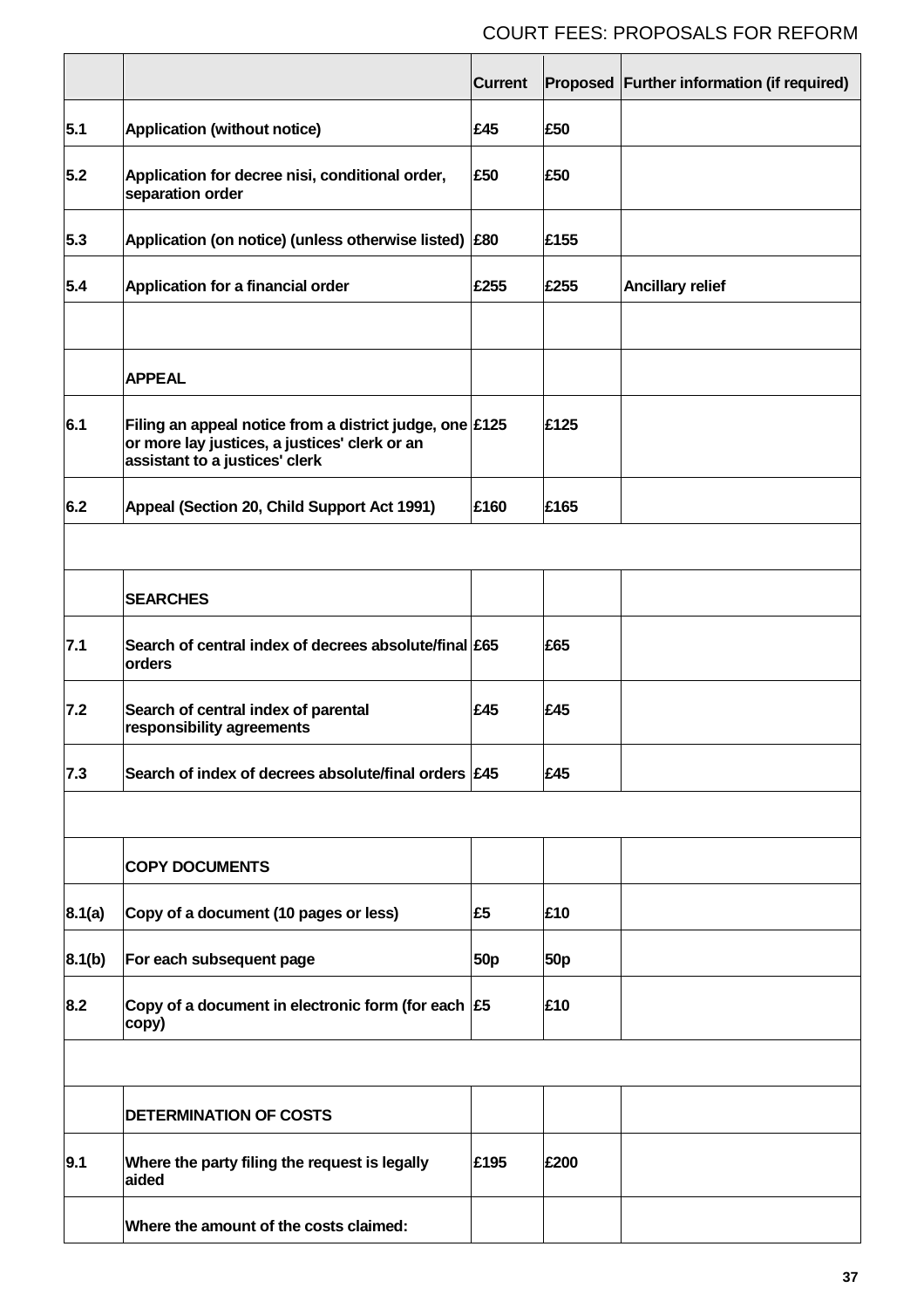|         |                                                                                        | <b>Current</b> |        | Proposed Further information (if required) |
|---------|----------------------------------------------------------------------------------------|----------------|--------|--------------------------------------------|
| 9.2(a)  | Amount does not exceed £15,000                                                         | £325           | £335   |                                            |
| 9.2(b)  | Exceeds £15,000 but does not exceed £50,000                                            | £655           | £675   |                                            |
| 9.2(c)  | Exceeds £50,000 but does not exceed £100,000                                           | £980           | £1,005 |                                            |
| 9.2(d)  | Exceeds £100,000 but does not exceed £150,000 $ £1,310$                                |                | £1,345 |                                            |
| 9.2(e)  | Exceeds £150,000 but does not exceed £200,000 $ £1,635$                                |                | £1,680 |                                            |
| 9.21(f) | Exceeds £200,000 but does not exceed £300,000 $\mathsf{E2},455$                        |                | £2,520 |                                            |
| 9.2(g)  | Exceeds £300,000 but does not exceed £500,000 $\mathsf{\not\!\!\!\!}\,\mathsf{E4,090}$ |                | £4,200 |                                            |
| 9.2(h)  | Exceeds £500,000                                                                       | £5,455         | £5,600 |                                            |
| 9.3     | Issue of default costs certificate                                                     | £60            | £60    |                                            |
| 9.4     | Appeal (detailed assessment proceedings)                                               | £205           | £210   |                                            |
| 9.5     | Request/application to set aside a default costs<br>certificate                        | £105           | £110   |                                            |
|         |                                                                                        |                |        |                                            |
|         | <b>MAINTENANCE ORDERS</b>                                                              |                |        |                                            |
| 10.1    | Application for a maintenance order to be sent<br>abroad                               | F45            | £50    |                                            |
| 10.2    | Application for a maintenance order to be<br>registered                                | £45            | £50    |                                            |
|         |                                                                                        |                |        |                                            |
|         | <b>FINANCIAL PROVISION</b>                                                             |                |        |                                            |
| 11.1    | Application for an order for financial provision                                       | £215           | £215   |                                            |
|         |                                                                                        |                |        |                                            |
|         | <b>ENFORCEMENT</b>                                                                     |                |        |                                            |
| 12.1    | Application to question a judgement debtor or<br>other person                          | £50            | £50    |                                            |
| 12.2    | Application for a third party debt<br>order/appointment of a receiver                  | £100           | £100   |                                            |
| 12.3    | Application for a charging order                                                       | £100           | £100   |                                            |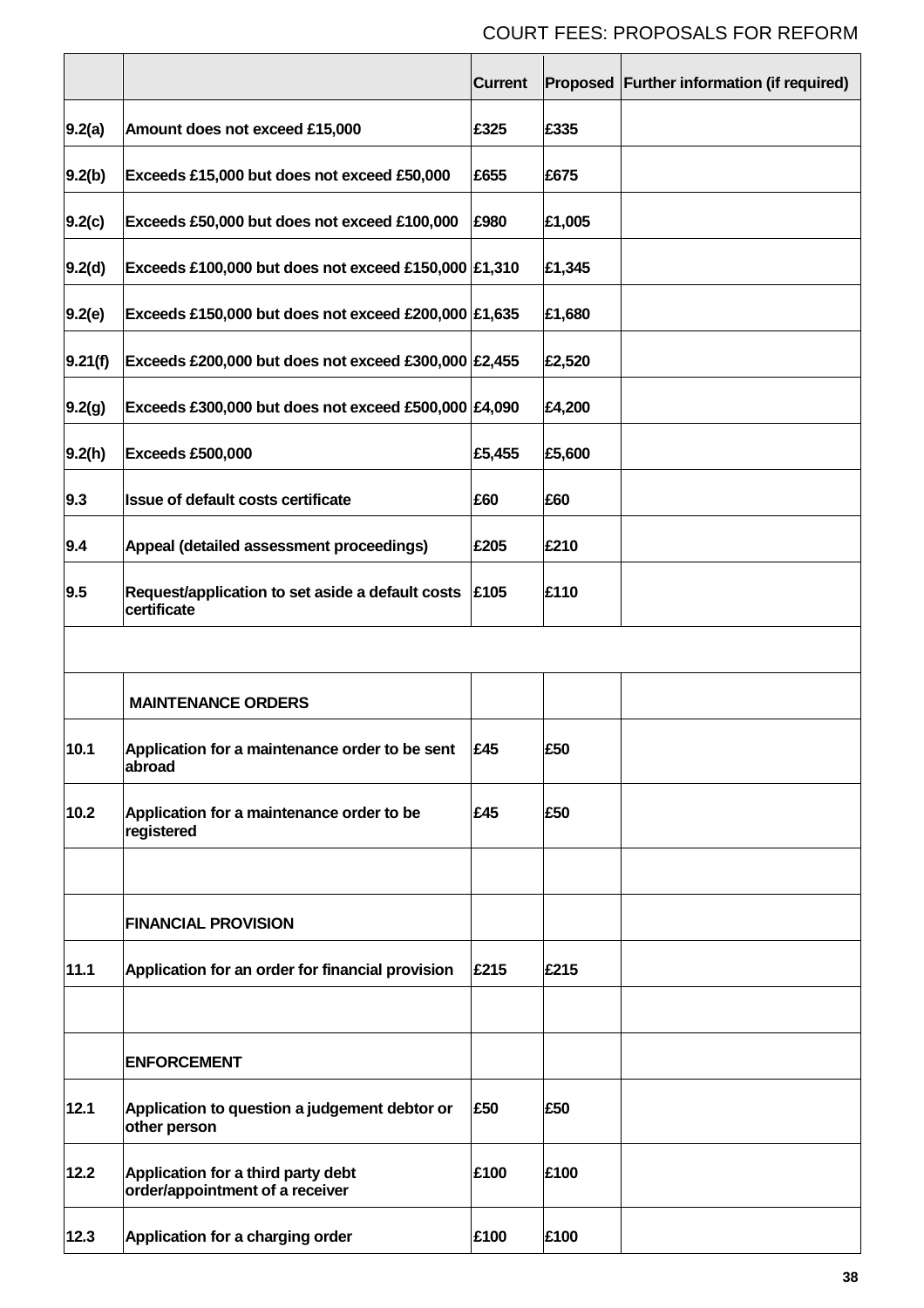|      |                                                                                                                                                                   | <b>Current</b> |      | Proposed Further information (if required)                |
|------|-------------------------------------------------------------------------------------------------------------------------------------------------------------------|----------------|------|-----------------------------------------------------------|
| 12.4 | Application for a judgement summons                                                                                                                               | £100           | £100 |                                                           |
| 12.5 | Application for attachment of earnings order                                                                                                                      | £100           | £100 |                                                           |
|      | <b>ENFORCEMENT IN THE FAMILY COURT</b>                                                                                                                            |                |      |                                                           |
| 13.1 | Application for enforcement of a judgment or<br>order                                                                                                             | £100           | £100 |                                                           |
| 13.2 | Request for attempt at execution of a warrant at $ \text{\pounds}30\rangle$<br>a new address                                                                      |                | £30  |                                                           |
| 13.3 | Issue for a warrant of possession or a warrant of £110<br>delivery                                                                                                |                | £110 |                                                           |
|      | <b>ENFORCEMENT IN THE HIGH COURT</b>                                                                                                                              |                |      |                                                           |
| 14.1 | Sealing a writ of execution/possession/delivery                                                                                                                   | £60            | £60  |                                                           |
| 14.2 | Request/application to register a judgement or<br>order<br>Permission to enforce an arbitration award<br>Certified copy of a judgement or order for use<br>abroad | £60            | £60  |                                                           |
|      | <b>SERVICE</b>                                                                                                                                                    |                |      |                                                           |
| 15.1 | Request for service by a bailiff of document (see $\text{\pounds}110$<br>order for exceptions)                                                                    |                | £110 |                                                           |
|      | <b>SALE</b>                                                                                                                                                       |                |      |                                                           |
| 16.1 | Removing goods to a place of deposit                                                                                                                              | $\star$        | *    | *The reasonable expenses<br><b>incurred</b>               |
|      | Advertising a sale by public auction                                                                                                                              | $\star$        | *    | Fee removed                                               |
| 16.2 | <b>Appraisement of goods</b>                                                                                                                                      | $\star$        |      | *5p in every £1 (or part of £1) of<br>the appraised value |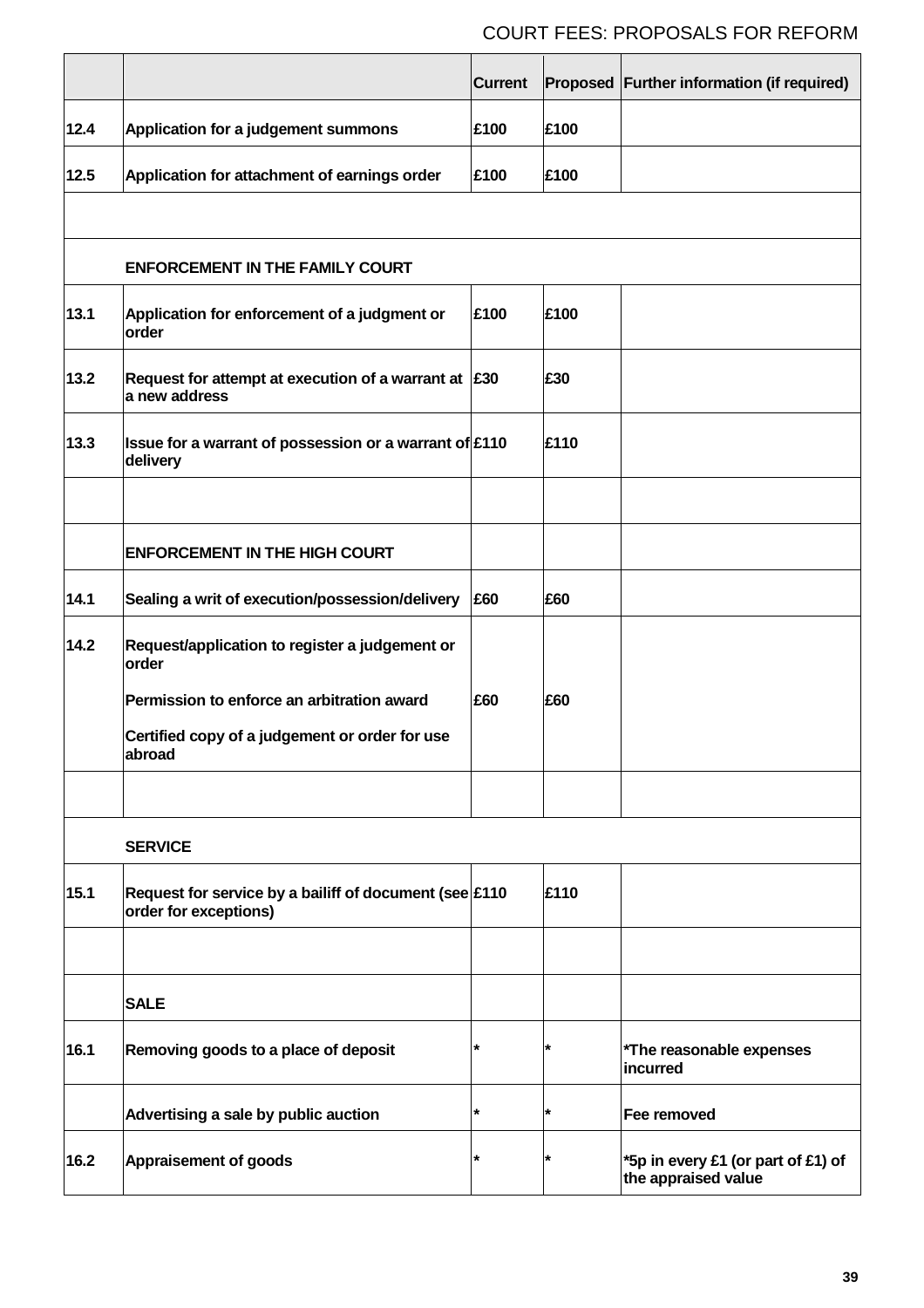|      |                                                            | <b>Current</b> |         | Proposed Further information (if required)                                                                                                                                                                                        |
|------|------------------------------------------------------------|----------------|---------|-----------------------------------------------------------------------------------------------------------------------------------------------------------------------------------------------------------------------------------|
| 16.3 | Sale of goods                                              |                | $\star$ | *15p in every £1 (or part of £1) of<br>the amount realised by the sale,<br>or such other sum as the district<br>judge may consider to be<br>justified                                                                             |
| 16.4 | No sale – execution withdrawn, satisfied or<br>stopped     |                | $\star$ | *10p in every £1 (or part of £1) or<br>the value of the goods seized,<br>the value to be the appraised<br>value where the goods have<br>been appraised or such other<br>sum as the district judge may<br>consider to be justified |
|      |                                                            |                |         |                                                                                                                                                                                                                                   |
|      | <b>AFFIDAVITS</b>                                          |                |         |                                                                                                                                                                                                                                   |
| 17.1 | Taking an affidavit/affirmation/attestation upon<br>honour | £10            | £11     |                                                                                                                                                                                                                                   |
| 17.2 | For each exhibit referred to and required to be<br>marked  | £2             | £2      |                                                                                                                                                                                                                                   |

# **Magistrates' Courts Fees Order 2008**

|       |                                                                     | <b>Current</b> |      | Proposed Further information (if required) |
|-------|---------------------------------------------------------------------|----------------|------|--------------------------------------------|
| 1.1   | Application for JP to perform function not on<br>court premises     | £50            | £50  |                                            |
|       |                                                                     |                |      |                                            |
|       | <b>APPEALS</b>                                                      |                |      |                                            |
| 2.1   | Application to state a case for the opinion of<br>the High Court    | £500           | £515 |                                            |
| $2.2$ | Appeal (deduction from earnings order)                              | £95            | £100 |                                            |
| 2.3   | Appeal - proceedings under Schedule 5,<br><b>Licensing Act 2003</b> | £400           | £410 |                                            |
| 2.4   | Appeal (no other fee specified)                                     | £200           | £205 |                                            |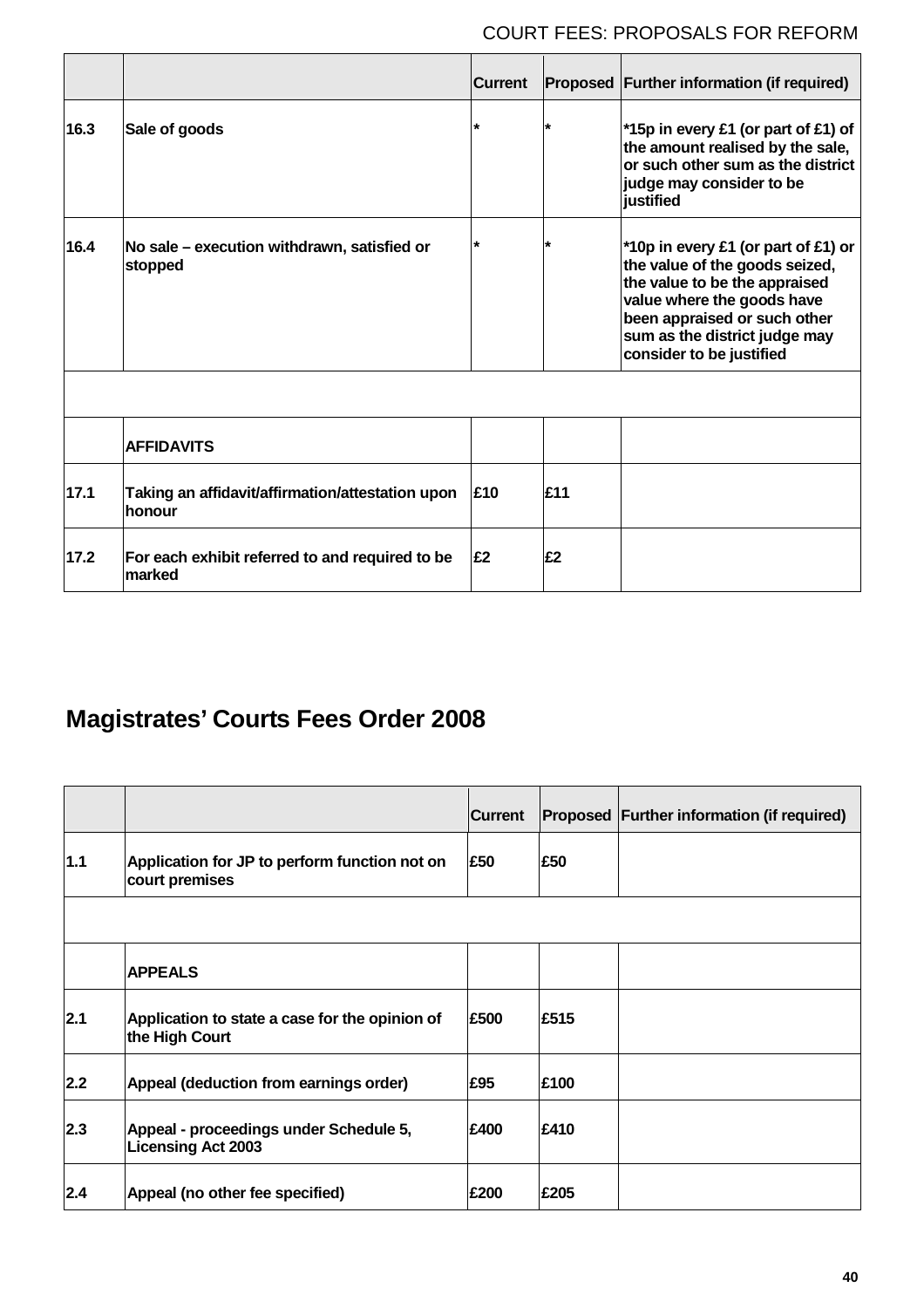|        |                                                                               | <b>Current</b> |            | Proposed Further information (if required) |
|--------|-------------------------------------------------------------------------------|----------------|------------|--------------------------------------------|
|        |                                                                               |                |            |                                            |
|        | <b>CERTIFICATES AND CERTIFIED DOCUMENTS</b>                                   |                |            |                                            |
| 3.1    | Request for certificate of refusal to state a case $\vert$ £100               |                | £105       |                                            |
| 3.2    | Request for a certificate of satisfaction                                     | £15            | £15        |                                            |
| 3.3    | Request for a certified copy of a memorandum<br>of conviction                 | £60            | £60        |                                            |
| 3.4    | Request for certificate/certified document (no<br>fee specified)              | £60            | £60        |                                            |
|        |                                                                               |                |            |                                            |
|        | <b>LIABILITY ORDERS</b>                                                       |                |            |                                            |
| 4.1    | <b>Council tax proceedings</b>                                                | £3             | £3         |                                            |
| 4.2    | Application for liability order (Child Support Act £40<br>1991)               |                | £40        | For each liability order                   |
|        |                                                                               |                |            |                                            |
|        | <b>COPY DOCUMENTS</b>                                                         |                |            |                                            |
| 5.1(a) | Copy of a document (10 pages or less)                                         | £5             | £10        |                                            |
| 5.1(b) | For each subsequent page                                                      | <b>50p</b>     | <b>50p</b> |                                            |
| 5.2    | Copy of a document in electronic form (for<br>each copy)                      | £5             | £10        |                                            |
|        |                                                                               |                |            |                                            |
|        | <b>LICENCES</b>                                                               |                |            |                                            |
| 6.1    | Request for licence/consent/authority (no other $\sqrt{25}$<br>fee specified) |                | £25        |                                            |
| 6.2    | Application for renewal/variation of an existing<br>licence                   | £25            | £25        |                                            |
| 6.3    | Application for the revocation of licence (no<br>other fee specified)         | £25            | £25        |                                            |
|        |                                                                               |                |            |                                            |
|        | <b>OATHS</b>                                                                  |                |            |                                            |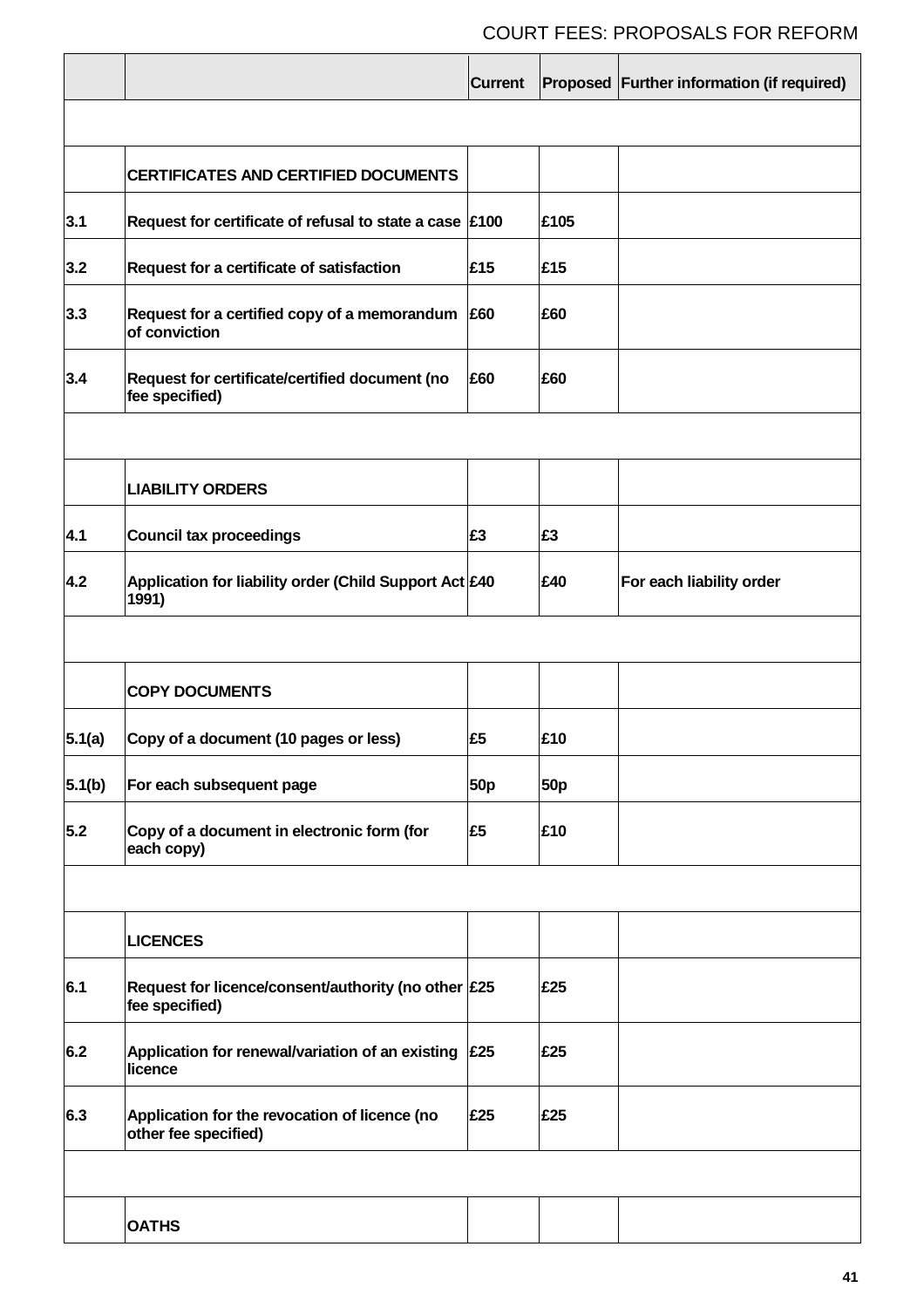|        |                                                                                      | <b>Current</b> |      | Proposed Further information (if required) |
|--------|--------------------------------------------------------------------------------------|----------------|------|--------------------------------------------|
| 7.1    | On taking attestation of a constable or special<br>constable                         | £10            | £10  |                                            |
| 7.2    | For every oath (etc) where no other fee is<br>specified                              | £25            | £25  |                                            |
|        |                                                                                      |                |      |                                            |
|        | <b>OTHER CIVIL PROCEEDINGS</b>                                                       |                |      |                                            |
| 8.1    | Commencing proceedings where no other fee<br>is specified                            | £200           | £205 |                                            |
| 8.2(a) | Application for leave/permission to commence<br>proceedings (no other fee specified) | £100           | £105 |                                            |
| 8.2(b) | Proceedings where leave/permission has been<br>granted                               | £100           | £105 |                                            |
| 8.3    | <b>Contested hearing</b>                                                             | £500           | £515 |                                            |
|        |                                                                                      |                |      |                                            |
|        | <b>WARRANTS</b>                                                                      |                |      |                                            |
| 9.1    | Application for a warrant of entry                                                   | £18            | £20  |                                            |
| 9.2    | Application for any other warrant (no other fee<br>specified)                        | £75            | £75  |                                            |
|        |                                                                                      |                |      |                                            |
|        | <b>COMMITMENT</b>                                                                    |                |      |                                            |
| 10.1   | Application for a warrant of commitment                                              | £240           | £245 |                                            |
| 10.2   | <b>Warrant of commitment (Child Support Act</b><br>1991)                             | £240           | £245 |                                            |
|        |                                                                                      |                |      |                                            |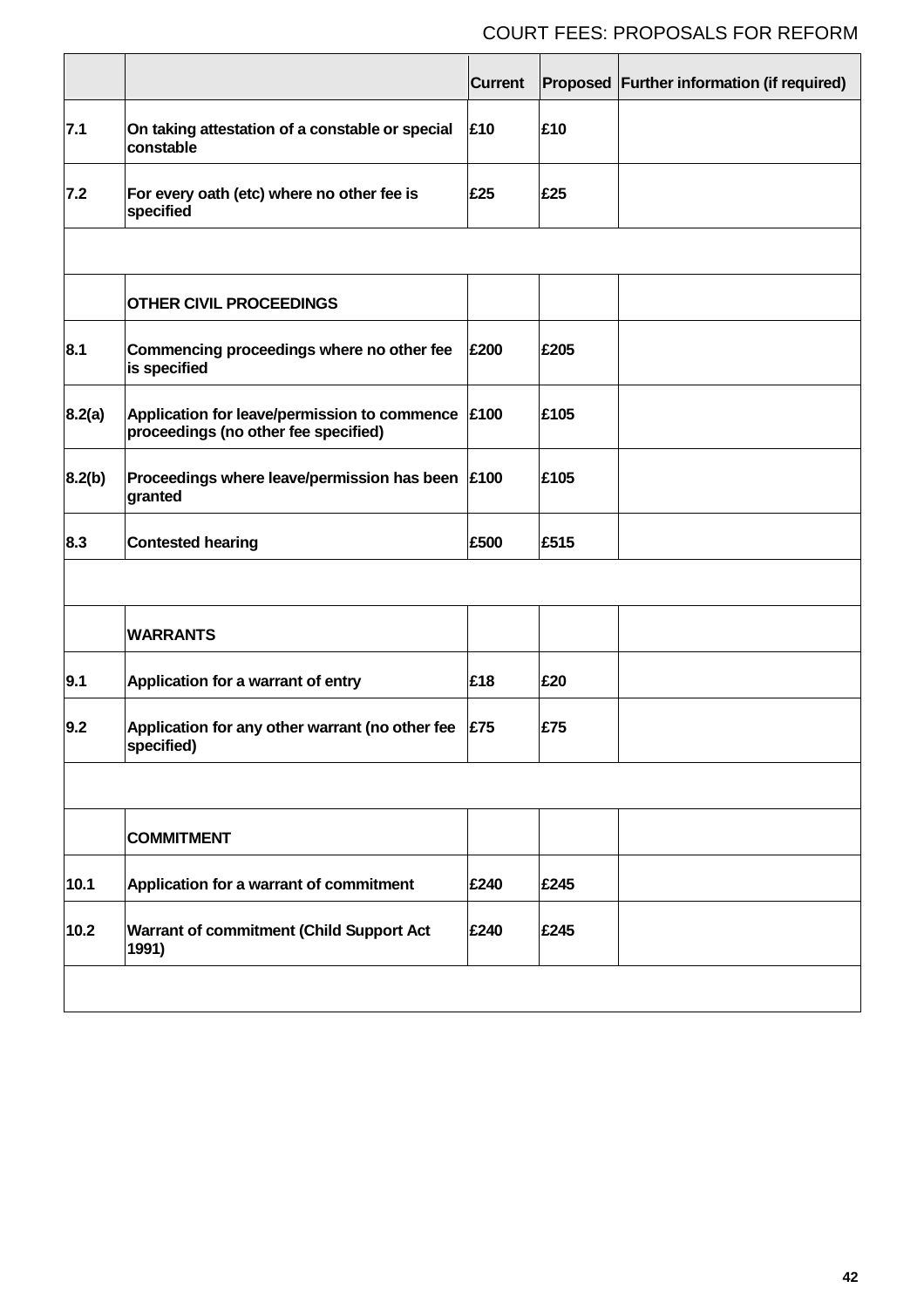# **Non-Contentious Probate Fees Order 2004**

|                         |                                                                                              | <b>Current</b> |                 | Proposed Further information (if required) |
|-------------------------|----------------------------------------------------------------------------------------------|----------------|-----------------|--------------------------------------------|
| $\mathbf 1$             | Application for a grant of probate                                                           | £45            | £155            |                                            |
| $\overline{\mathbf{2}}$ | <b>Personal application fee</b>                                                              | £60            | £60             |                                            |
| 3.1                     | Duplicate/second grant for same deceased<br>person                                           | £20            | £20             |                                            |
| 3.2                     | Grant for an estate exempt from Inheritance<br><b>Tax</b>                                    | £10            | £10             |                                            |
| $\overline{\mathbf{4}}$ | Application for the entry or extension of a<br>caveat                                        | £20            | £20             |                                            |
| 5                       | Application for a standing search                                                            | £6             | £10             |                                            |
| 6                       | <b>Deposit of wills</b>                                                                      | £20            | £20             |                                            |
| $\overline{7}$          | Inspection of will/other document retained by $\vert \text{\pounds}20 \vert$<br>the registry |                | £20             |                                            |
|                         |                                                                                              |                |                 |                                            |
|                         | <b>COPY DOCUMENTS</b>                                                                        |                |                 |                                            |
| 8(a)                    | Copy of a document (10 pages or less)                                                        | £6             | £10             |                                            |
| 8(b)                    | For each subsequent page                                                                     | £1             | 50 <sub>p</sub> |                                            |
| 8(c)                    | Copy of a document in electronic form (for<br>each copy)                                     | £6             | £10             |                                            |
| 8(d)                    | Search of the index                                                                          | £4             | £4              |                                            |
|                         |                                                                                              |                |                 |                                            |
|                         | <b>OATHS</b>                                                                                 |                |                 |                                            |
| 9.1                     | For each deponent to each affidavit                                                          | £6             | £11             |                                            |
| 9.2                     | For marking each exhibit                                                                     | £2             | £2              |                                            |
|                         |                                                                                              |                |                 |                                            |
| 10                      | <b>Determination of costs</b>                                                                | $\star$        | $\star$         | *See Civil Courts Order Section 5          |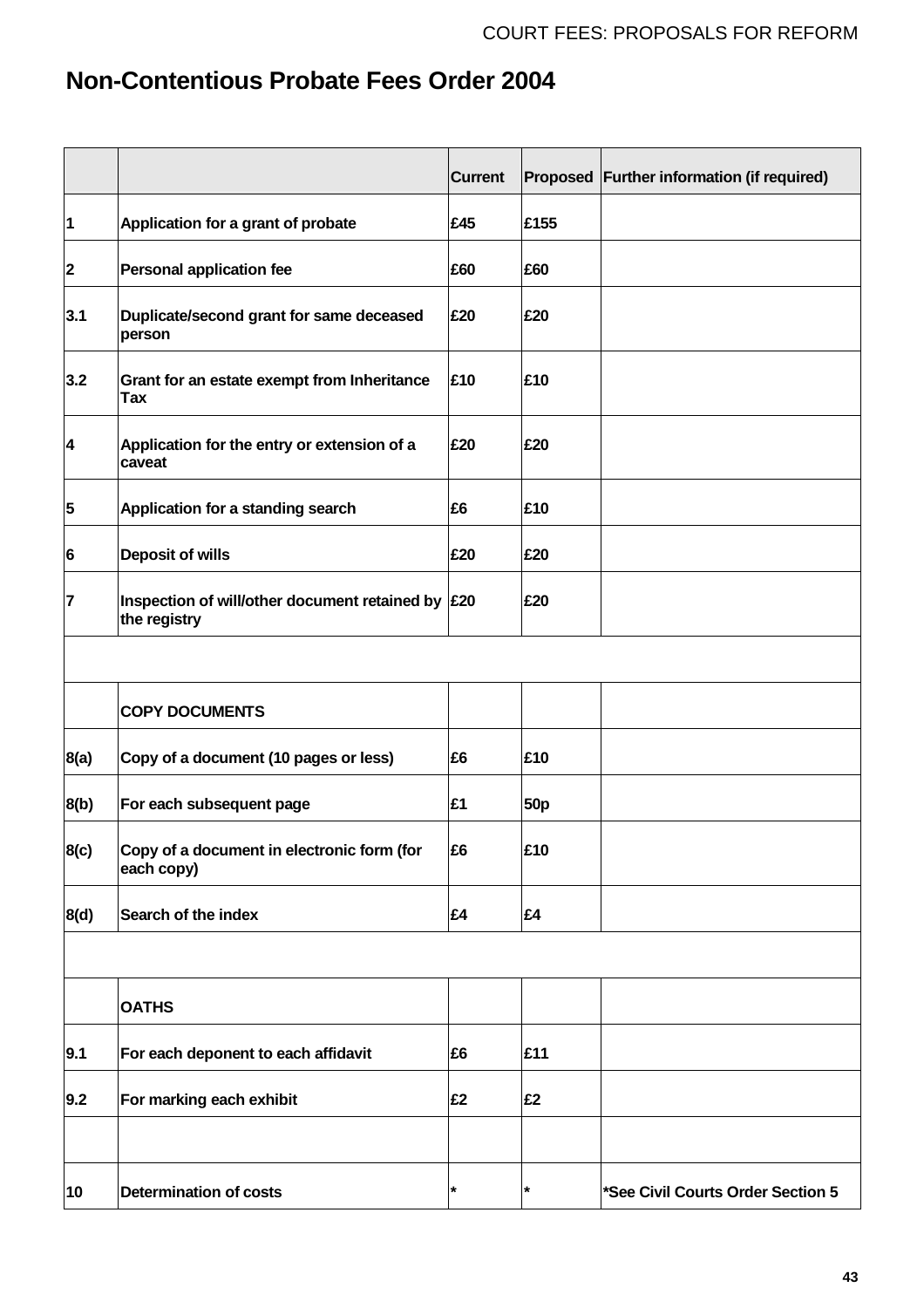| 11 | Settling documents | . . | <b>040</b><br>. |  |
|----|--------------------|-----|-----------------|--|
|    |                    |     |                 |  |